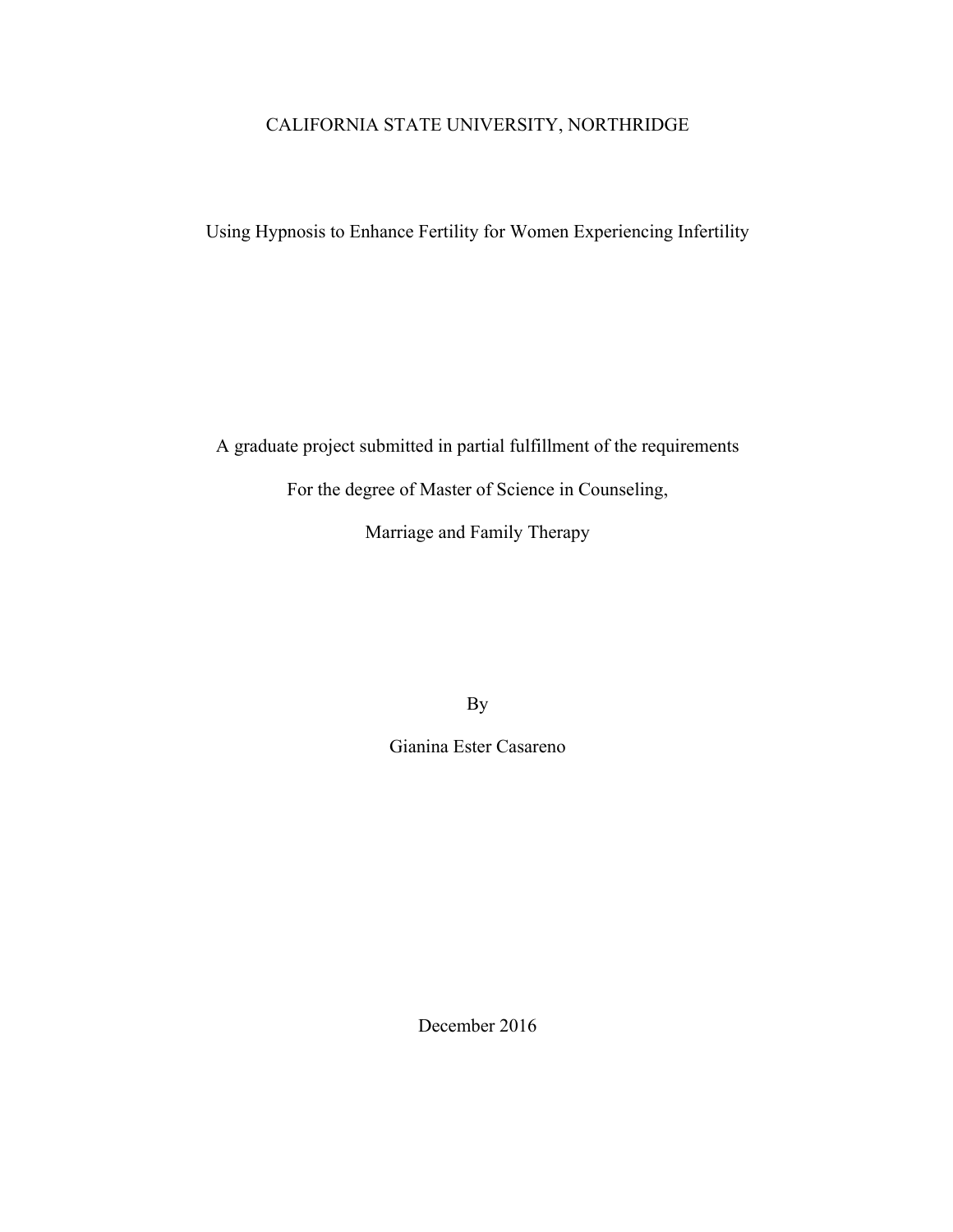$\mathcal{L}_\text{max}$  , and the contract of the contract of the contract of the contract of the contract of the contract of the contract of the contract of the contract of the contract of the contract of the contract of the contr

Shari Tarver, Ph.D. Date

Stan Charnofsky, Ed.D, Chair Date

California State University, Northridge

ii

The graduate project of Gianina Ester Casareno is approved:

**Eric Lyden, MFT** Date

 $\mathcal{L}_\text{max}$  , and the contract of the contract of the contract of the contract of the contract of the contract of the contract of the contract of the contract of the contract of the contract of the contract of the contr

 $\mathcal{L}_\text{max}$  , and the contract of the contract of the contract of the contract of the contract of the contract of the contract of the contract of the contract of the contract of the contract of the contract of the contr

 $\mathcal{L}_\text{max}$  , and the contract of the contract of the contract of the contract of the contract of the contract of the contract of the contract of the contract of the contract of the contract of the contract of the contr Anne Galbraith, MFT Date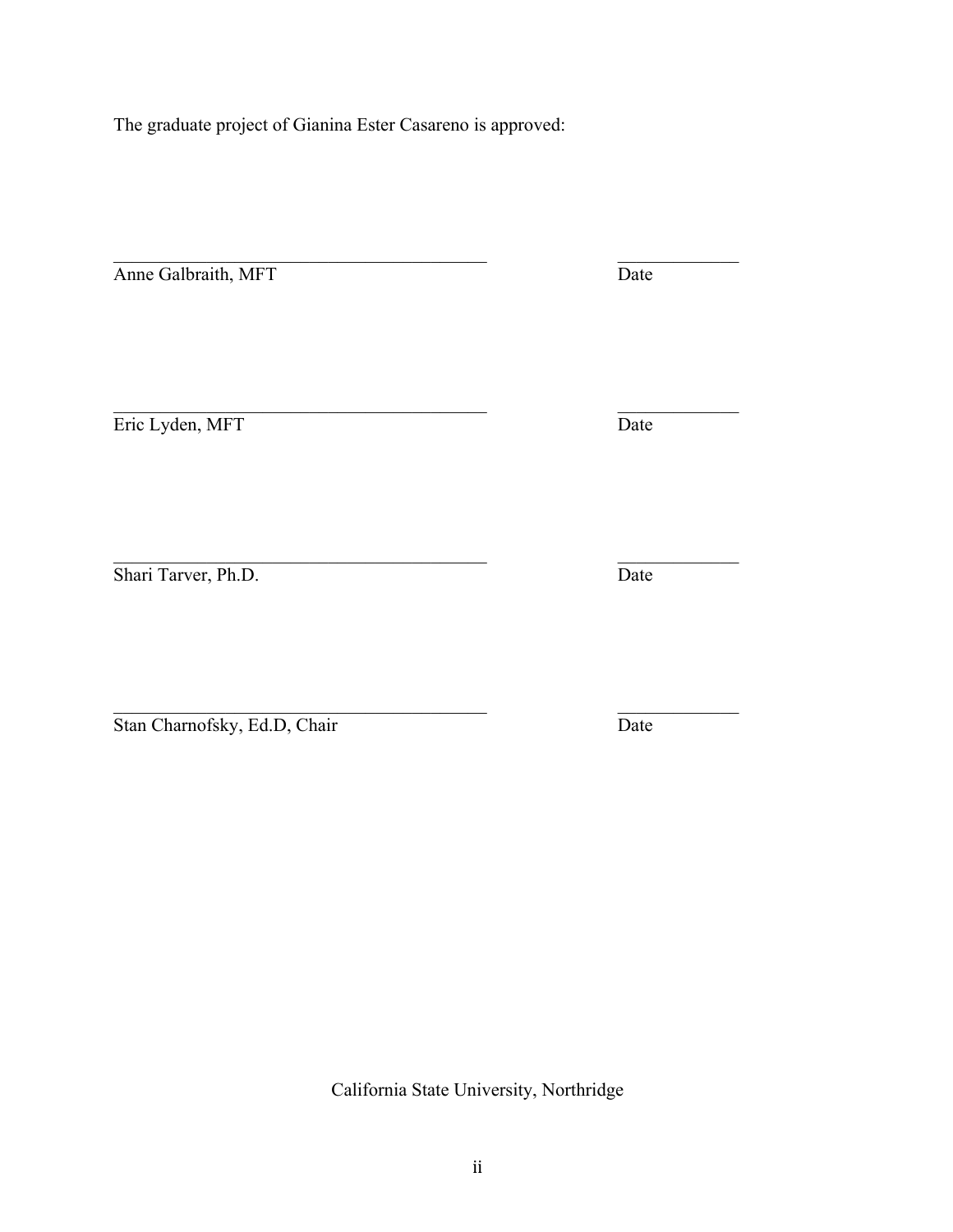# Dedication

I dedicate this to my parents, George and Dani Casareno, who made all of this possible. Just like the song goes, "I could fly higher … because you were the wind beneath my wings." Since I was a child, you have loved me unconditionally, believed in me, stood by my side through all the good times, and held me during my darkest hours. You inspire me through your unyielding faith in God and the holy family, how you give your all in the things you do, how you continually lead through example, always doing what is right and reminding me to give back to the less fortunate. Thank you for all the years and the sacrifices you have made for the good of our family. Thank you for supporting me through this. YOU taught me the meaning of FAMILY, STRENGTH, FAITH, PERSEVERANCE, GOODNESS, and HOPE, but most of all LOVE. I am the person I am because of you. This is for YOU! THANK YOU.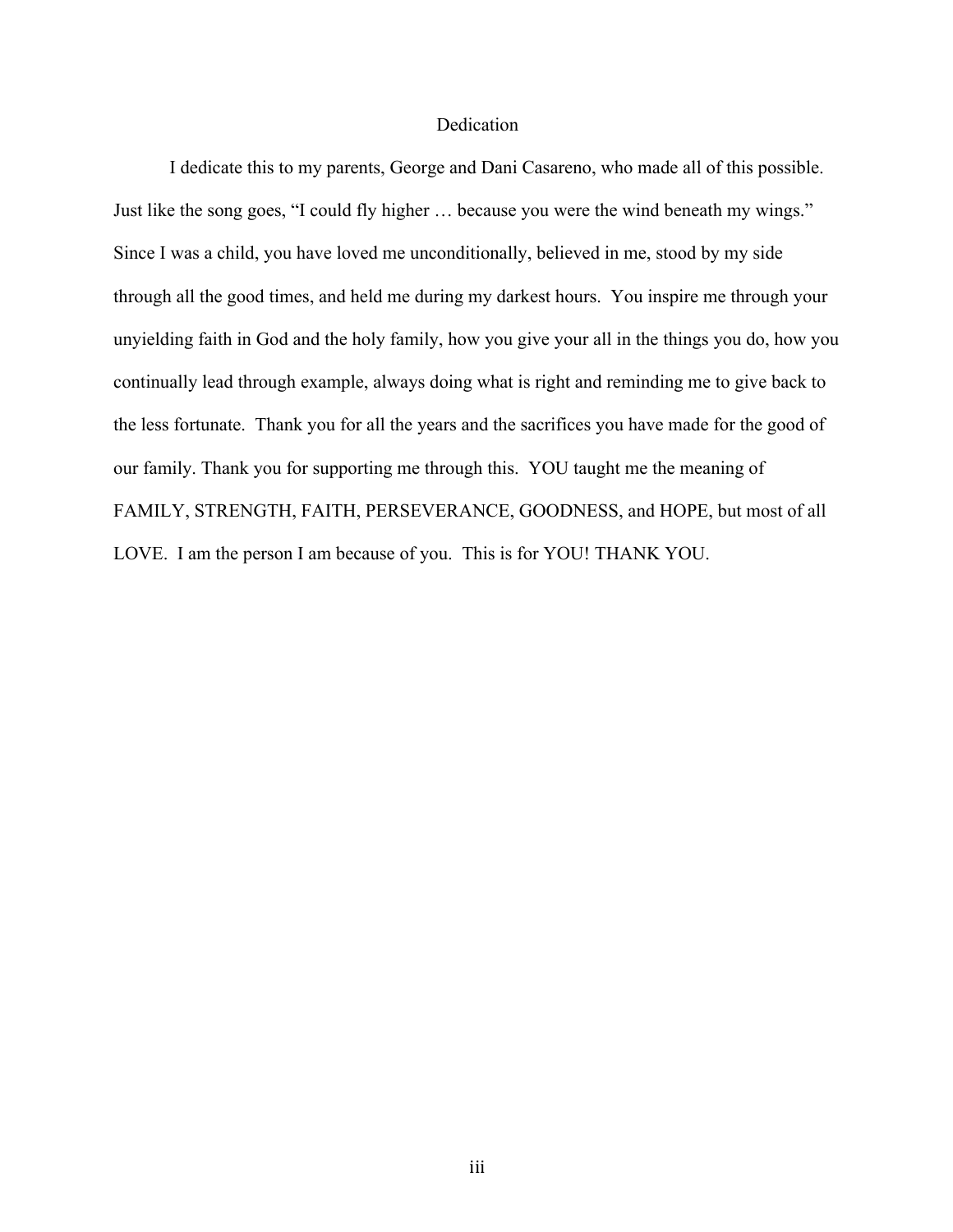# Table of Contents

| <b>Signature Page</b>                                  | $\ddot{\rm n}$          |
|--------------------------------------------------------|-------------------------|
| Dedication                                             | $\overline{\text{iii}}$ |
| Abstract                                               | vi                      |
| Chapter 1: Introduction                                | $\mathbf{1}$            |
| <b>Background of Problem</b>                           | $\mathbf{1}$            |
| Cost of Infertility                                    | $\overline{2}$          |
| Psychological Association of Infertility               | $\overline{4}$          |
| <b>Stress</b>                                          | 6                       |
| Need and Purpose of Project                            | 8                       |
| Definition of Key Terms                                | 8                       |
| Limitations of Project                                 | 14                      |
| Chapter 2: Review of Literature                        | 16                      |
| Definition of Hypnosis                                 | 18                      |
| History of Hypnosis                                    | 18                      |
| Theories                                               | 20                      |
| Components of Hypnosis                                 | 21                      |
| Development of Hypnosis in Medicine                    | 22                      |
| Cost of Hypnosis                                       | 24                      |
| Hypnosis in Medicine                                   | 25                      |
| Hypnosis and Obstetrics                                | 30                      |
| Summary                                                | 35                      |
| Chapter 3: Hypnosis to Treat Infertility: The Workshop | 36                      |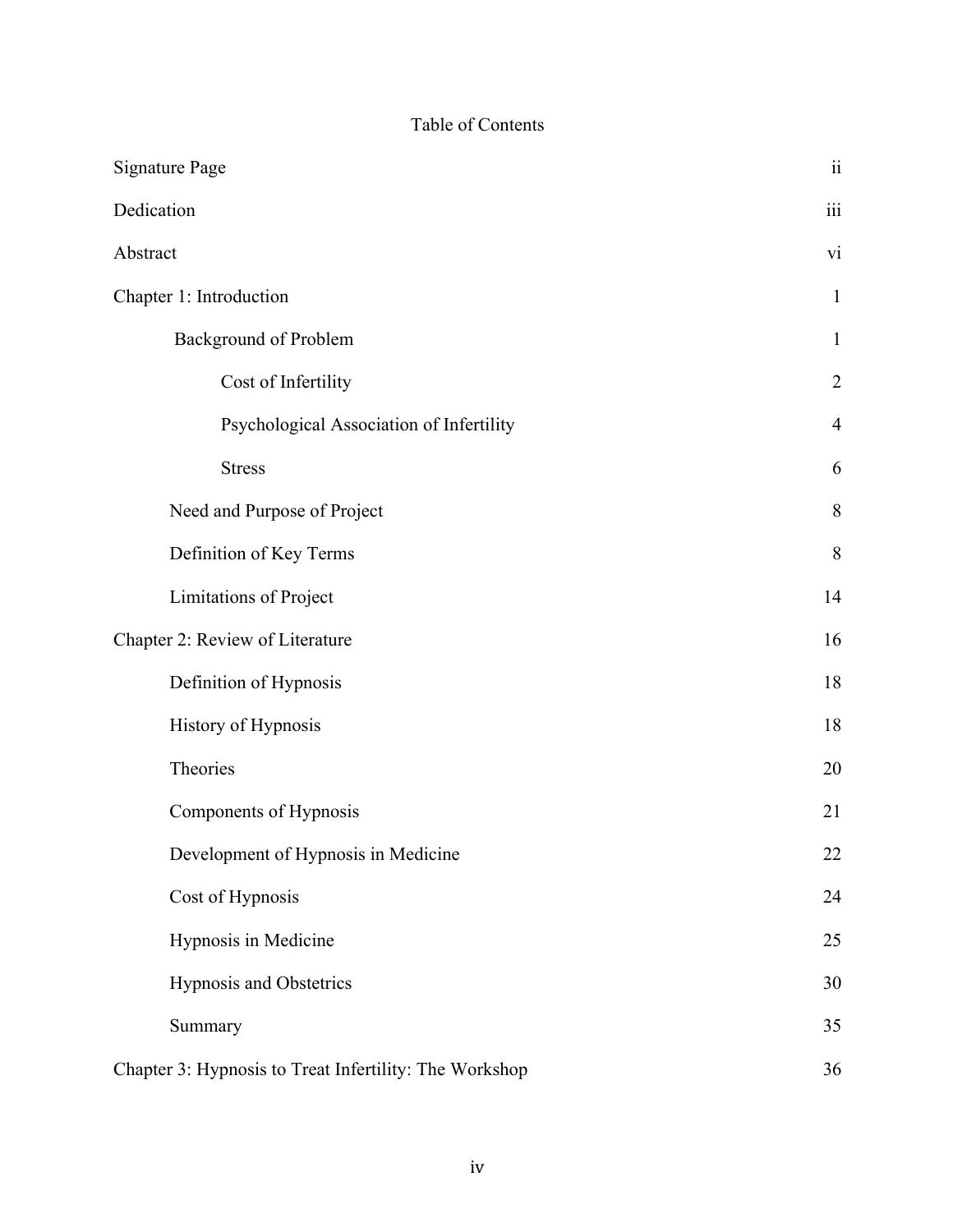| Hypnosis to Enhance Fertility          | 36 |
|----------------------------------------|----|
| Workshop Outline                       | 37 |
| Week 1                                 | 37 |
| Week 2                                 | 38 |
| Week 3                                 | 39 |
| Week 4                                 | 40 |
| Week 5                                 | 41 |
| Week 6                                 | 42 |
| Week 7                                 | 43 |
| Week 8                                 | 44 |
| Chapter 4: Summary and Recommendations | 45 |
| Summary                                | 45 |
| Recommendations                        | 47 |
| References                             | 48 |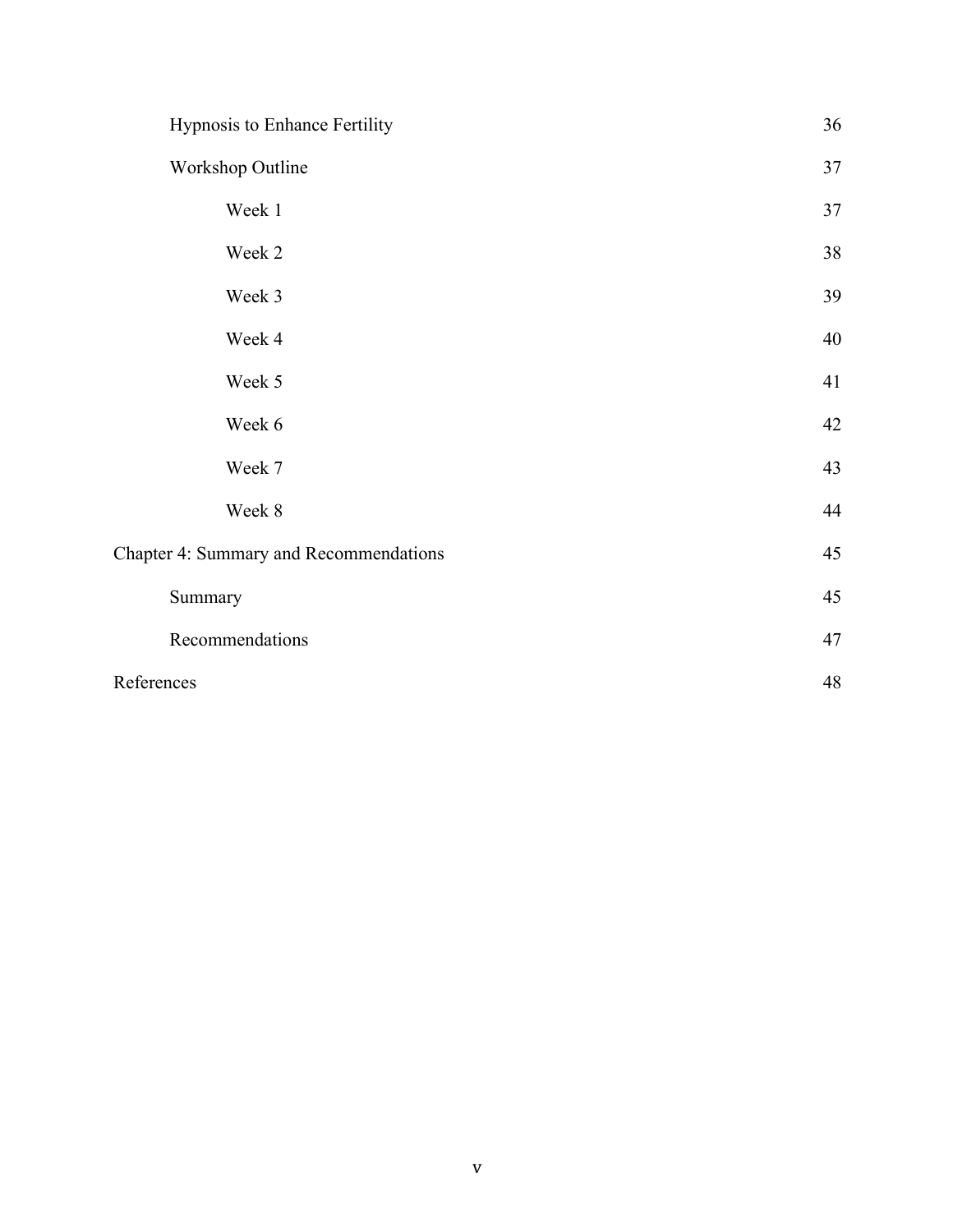# **Abstract**

#### Using Hypnosis to Enhance Fertility for Women Experiencing Infertility

By

Gianina Ester Casareno Master of Science in Counseling Marriage and Family Therapy

Fertility and reproductive health are an inherent human right of women worldwide. It is also a vital component of society's general health and is pivotal to the propagation of the human race. However, many women are faced with infertility. In the United States, based on data obtained by the Centers for Disease Control and Prevention (2016), 6.7 million women have an impaired ability to conceive or carry to term. Globally, infertility affects 1 in 4 couples, or 72.4 million women. Approximately 56% of these women seek medical interventions such as assisted fertility treatments. Infertility in women is a multifactorial situation but has mainly been treated as a medical condition. Biological and psychological components influence infertility. For decades, assisted fertility treatments have focused on the biological aspects but have undervalued the psychological constituents. Assisted reproductive services offer women alternative options,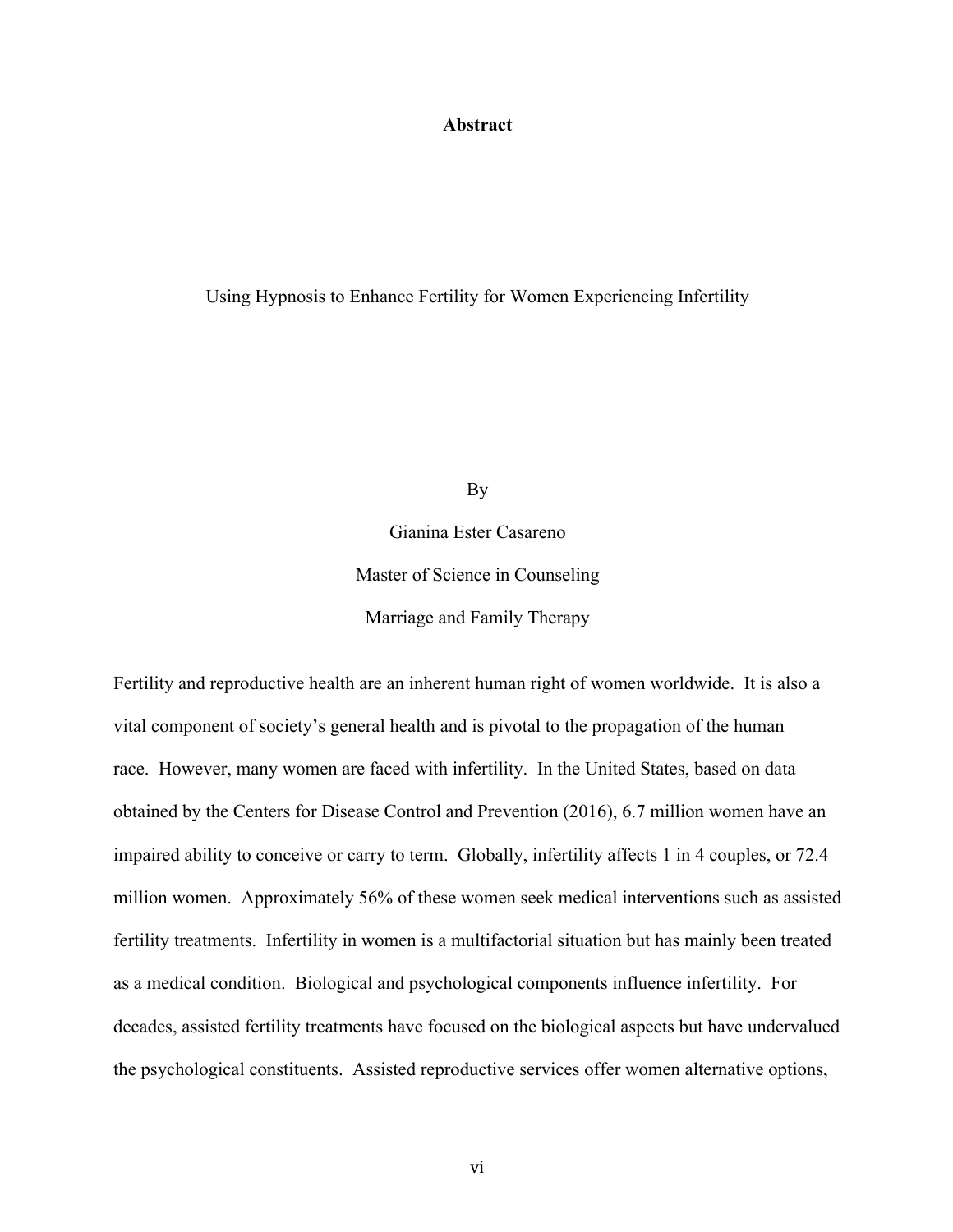but their high cost limits the number of women who can utilize the intervention. This project presents a detailed review of published research utilizing hypnosis in both medical procedures and the treatment of mental health. Research conducted in the application of hypnosis during medical procedures has included pain management, irritable bowel syndrome, dermatological and cancer treatments; in the field of Obstetrics embryo transfer during in vitro fertilization, labor and delivery. All reviewed studies varied in target populations and experimental parameters. Despite the variance of the research, all literary works indicated auspicious outcomes as a result of hypnotic interventions. This illustrates hypnotic interventions are an advantageous alternative that incorporates the psychological constituents in the treatment of infertility or as an adjunct provision to medical interventions. Developing a program that employs hypnosis to enhance fertility will result in a propitious outcome. This project was created to provide women with an alternative cost effective option that address the psychological influences that are associated with and can cause infertility consequently optimizing their chances of conception.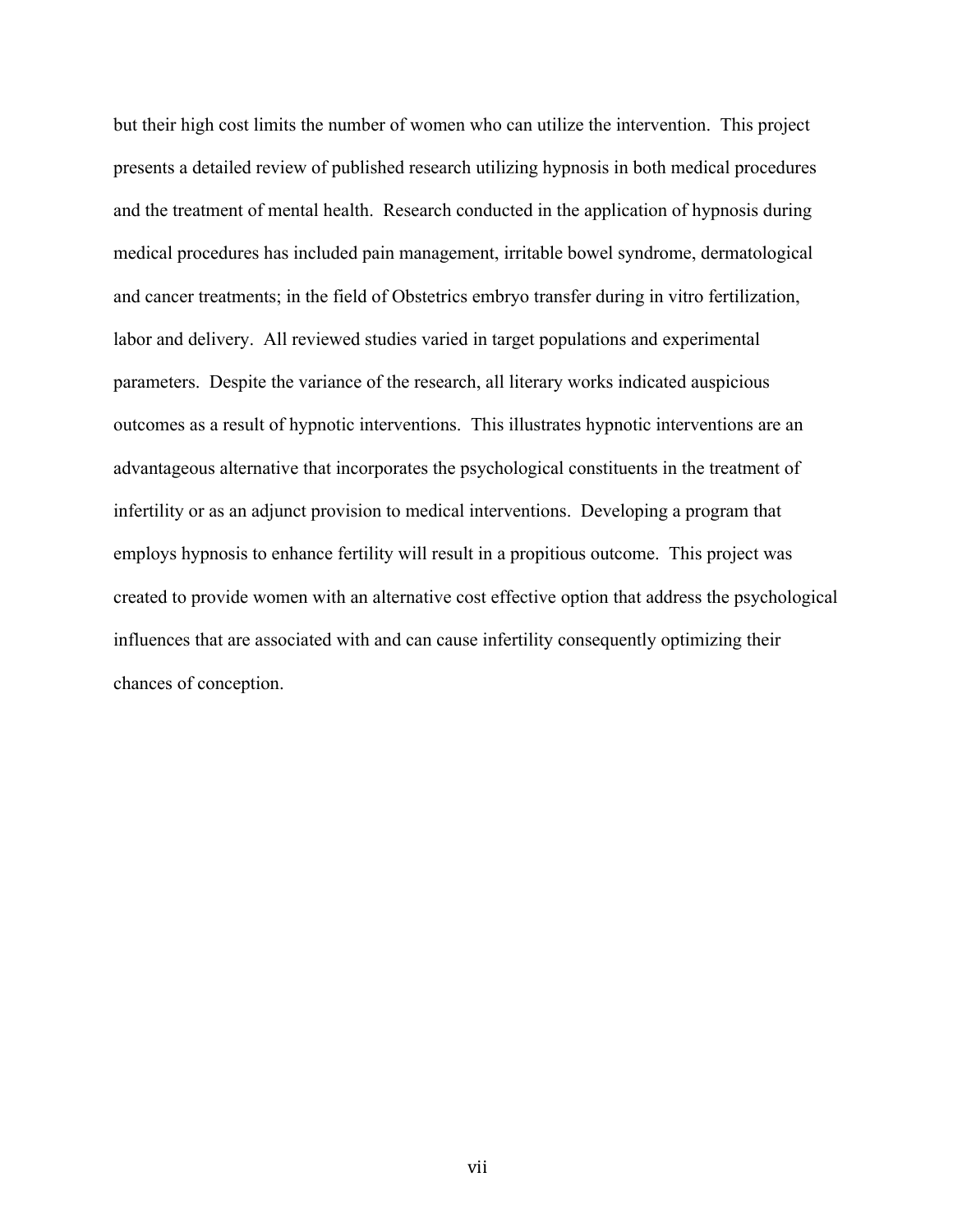#### **Chapter 1**

# **Introduction**

Fertility and reproductive health are vital components of society's general health and essential to the proliferation of humanity. They have global ramifications. Reproductive health is integral to general health and is the basis of human development. It facilitates social and economic growth. Individuals who are afflicted with a medical or psychological condition are less able to propagate. The ability to procreate, women becoming mothers and men becoming fathers, is a fundamental human right that many struggle to attain.

#### **Background of Problem**

Many women face the challenge of infertility. Infertility is defined as the inability to conceive after 1 year of unprotected intercourse (6 months if the woman is over age 35) or the inability to carry a pregnancy to live birth (Centers for Disease Control and Prevention, 2016). It impacts not only the women who have difficulty conceiving or carrying to term, but also influences the lives of their partners, their families, and society. Infertility is not limited to a specific nation, race, or age group.

On a global perspective, a survey conducted by the World Health Organization in 2004 (WHO, 2015) reported one in four couples in developing countries have been affected by infertility. Worldwide, 72.4 million women are currently infertile; of these women, 40.5 million are seeking fertility treatments (Boivin, Bunting, Collins, & Nygren, 2007).

In the United States, based on the data obtained by the Centers for Disease Control Prevention (CDC; 2016), 6.7 million woman (10.9%) have an impaired ability to conceive or carry to term. Of that, 1.5 million married women or 12% of women who try for 12 months are unable to get pregnant. One in eight couples in the United States has trouble getting pregnant.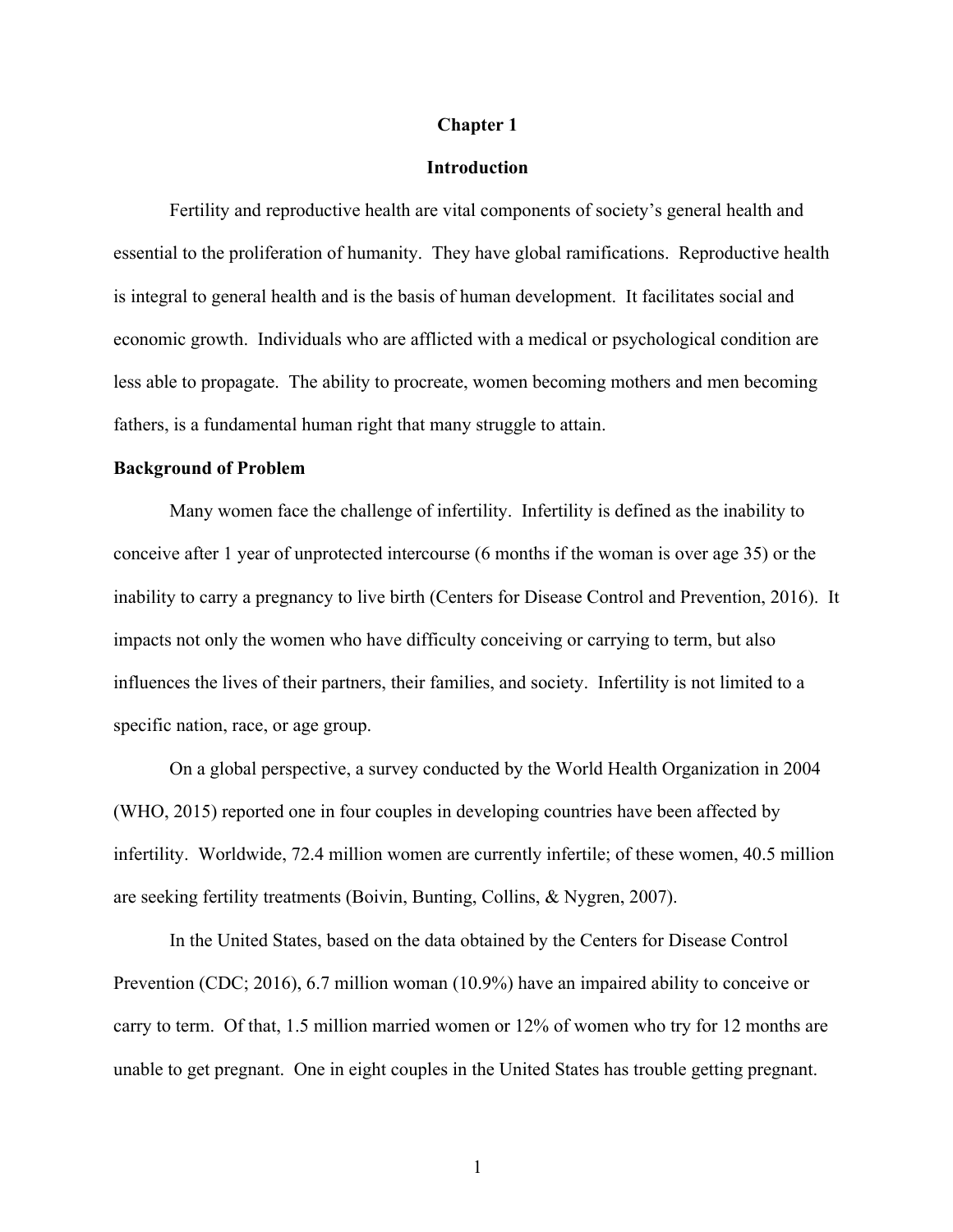Less than half of women under the age of 35 who use reproductive technologies are successful in becoming pregnant, and the success rate drops significantly based on a woman's age (Lindsey  $\&$ Driskill, 2013). Understanding the prevalence and incidence of infertility reinforces the need to develop interventions that can help reduce the burden of this global condition. There is a great need to expand reproductive therapies for these women.

Changes in social norms have also influenced fertility. The CDC reported that since 2008, the average age of first time mothers has increased. In the United States, more and more women are waiting until they are in their 30s and 40s to become first time mothers. This trend will only continue, and it is becoming worldwide. Women in other countries are also waiting to become mothers. However, women becoming first time mothers later in life have many consequences. It affects their lives, the number of children they can have, family dynamics, society, and economics, and it has many health ramifications. By the age of 35, women's fertility begins to decline. Women ovulate less frequently; therefore, an egg is not always released. Furthermore, women's egg quality diminishes in their 30s and especially in their 40s. Additional complications women may experience are infections that may cause scar tissue to develop around their fallopian tubes or cervix, decreased cervical fluid, endometriosis, the development of fibroids, or other uterine disorders (CDC, 2016). It is important to note that women between the ages of 35 and 45 have a 20% to 35% chance of having a miscarriage (American Pregnancy Association, 2012).

**Cost of infertility.** Infertility impacts millions of lives all over the world. Infertile couples who long to be parents are continually searching for options that will facilitate and remedy their predicament. Great advancements have been made in assisted reproductive therapies. Now, women have more options. Based on the cause of infertility, women can be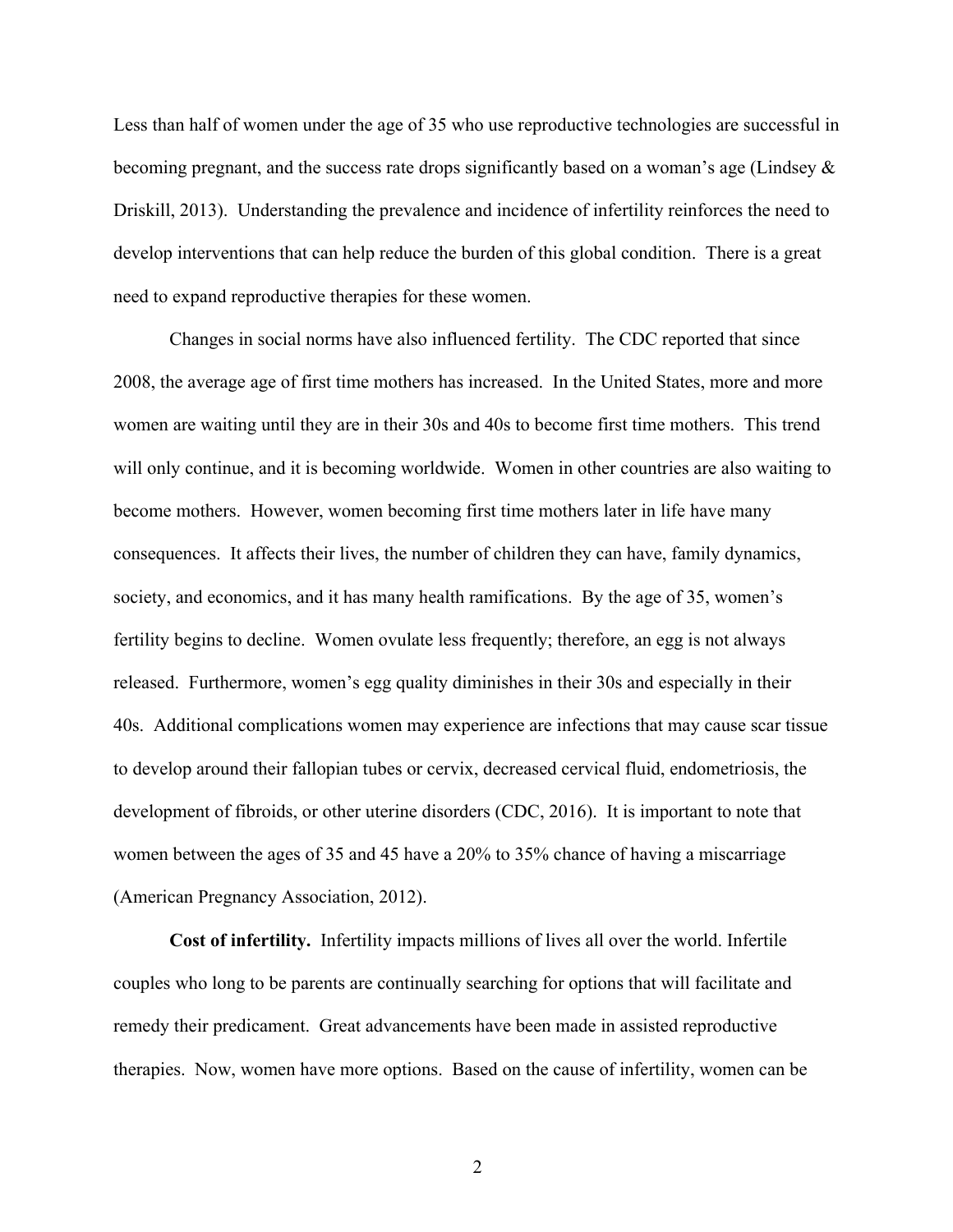treated with medication, such as clomiphene, which can promote ovulation (CDC, 2016). If the medication does not result in a pregnancy, then women can be given hormone shots that promote ovulation. More invasive procedures include intrauterine insemination (IUI) and in vitro fertilization (IVF). In IUI, a doctor uses a tube to deliver sperm directly into a woman's uterus just before ovulation. This is usually done in combination with clomiphene or hormone shots. This treatment can be effective when male infertility plays a role or in cases in which no cause of infertility has been found. IVF is used as the last resort when all other options have been exhausted. A doctor carefully removes eggs from the ovaries. The eggs are placed in a test tube or dish along with sperm so fertilization of the egg by the sperm can happen. The fertilized eggs (embryos) are then placed into the uterus. Alternative options for couples are surrogacy and adoption. Despite all the advancements that have been made, even with assisted reproductive therapies, women between age 41 and 42 only have a 12% success rate, and women between age 43 and 44 have only a 5% chance of pregnancy (Lindsey & Driskill, 2013).

Despite the increased demand for infertility treatments, the high cost can preclude many individuals from seeking help. Researchers at the University of California-San Francisco assessed direct out-of-pocket costs for couples undergoing fertility treatment. Individuals who only used medication had the lowest out-of-pocket expenses of \$912, while those using a single cycle of IVF had the highest cost of \$19,234 (Counting, 2013). It is important to note that IVF does not guarantee the woman will become pregnant. In many instances, women undergo multiple cycles of IVF because their first attempt failed. Based on the data acquired by the National Infertility Association, women who decide to utilize IVF increases their likelihood of becoming pregnant by 40% (Resolve, 2015). IVF is generally not a covered benefit in most medical insurance plans; therefore, \$20,000 dollars per cycle is not something many individuals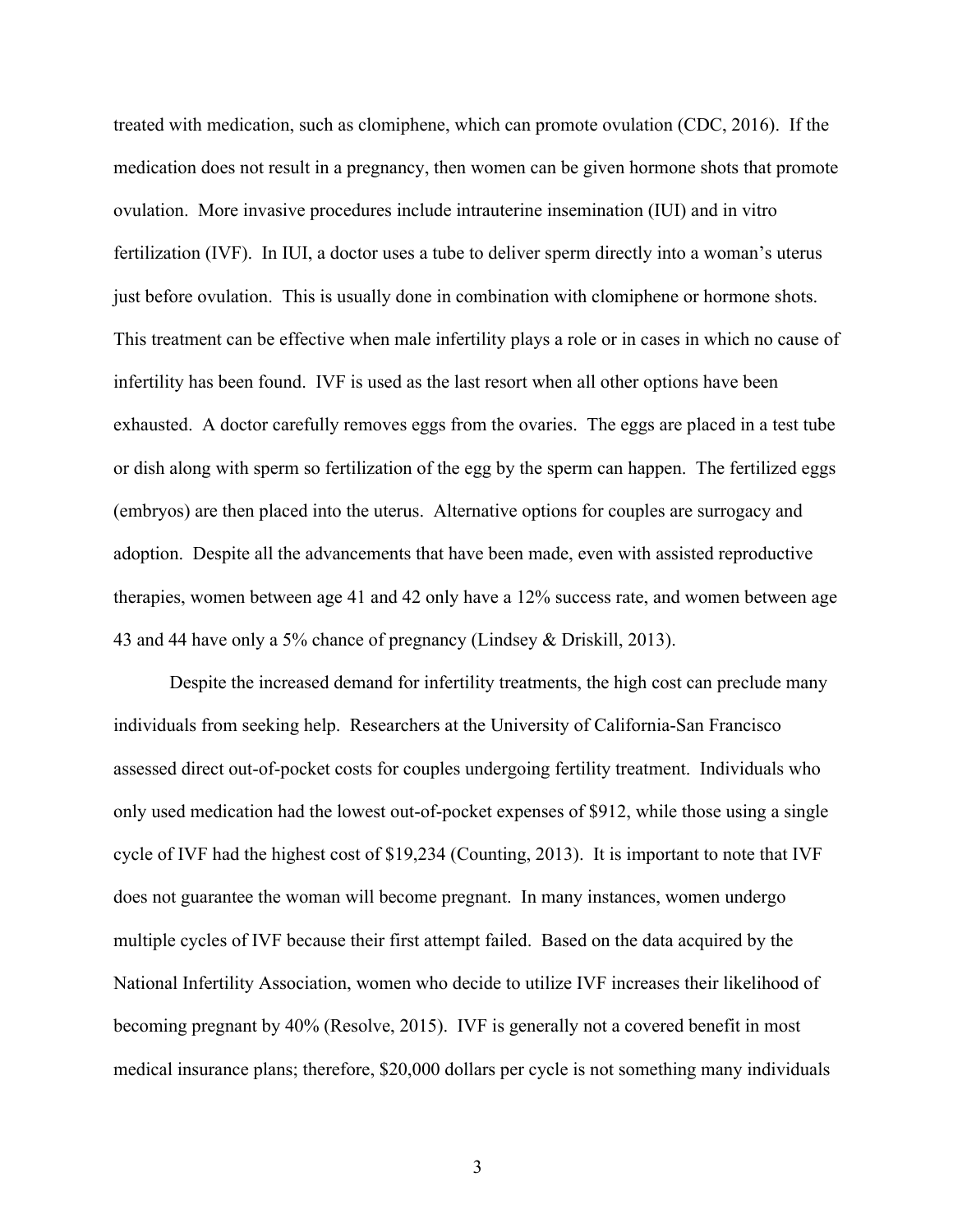can afford. Alternative cost-effective therapies need to be developed to help individuals in this situation.

**Psychological association of infertility.** For decades, infertility has been viewed and treated as a medical condition, and the psychological aspects of infertility have been undervalued and at times ignored. Fertility problems in women are actually a multifactorial situation (Lindsey, 2013). Aside from biology, other factors that increase a woman's risk for infertility include age above 35, smoking, excess alcohol use, poor diet, being overweight or underweight, sexually transmitted infections, hormonal changes, and stress. Stress plays a huge factor on a woman's ability to reproduce and can adversely affect the success of assisted reproductive therapies (Hajela, Prasad, Kumaran, & Kumar, 2016). More research and scientific evidence have revealed that fertility is influenced by emotional and psychological states.

Women undergoing fertility problems experience a plethora of emotional responses, such as shock, frustration, anger, despair, and blame. These feelings are not easily resolved in a short amount of time. Many women are unaware they may have problems conceiving until they try to become pregnant. According to Resolve, the National Infertility Association, 20% of women who go to a fertility specialist are given an idiopathic infertility diagnosis (Nguyen, 2014). Healthy women who are given an idiopathic infertility diagnosis are inclined to experience disbelief and anger. For healthy women who are unable to become pregnant and women who know they have fertility problems yet continue to pursue their dream of becoming mothers, the state of hoping during each attempt in itself becomes painful. Continually trying to conceive naturally and or using assisted fertility treatments that do not result in a pregnancy can lead women to develop feelings of rage that can eventually lead to hopelessness and depression. t40% of women with infertility experience various mental disorders (Katibali, Mammadzada, &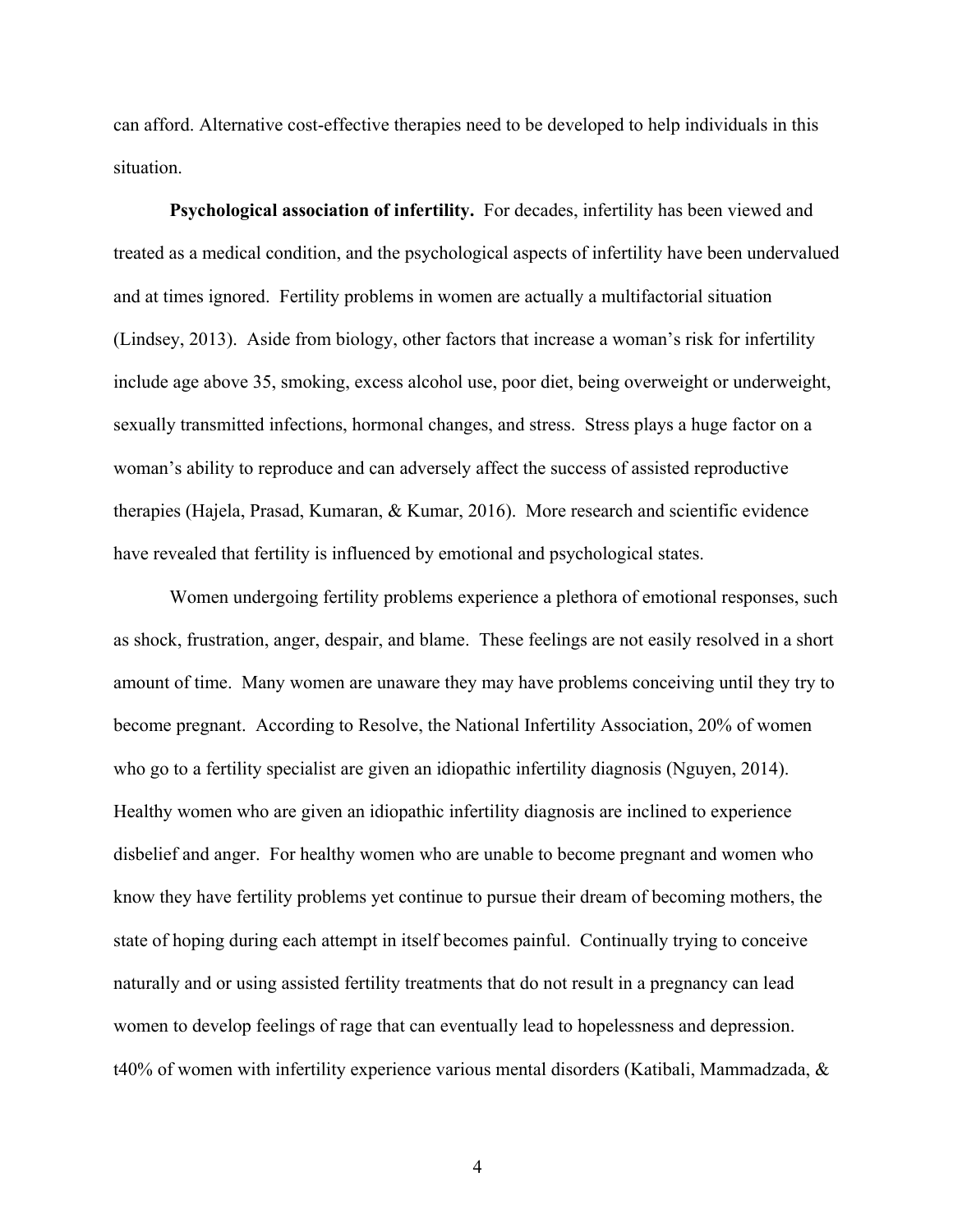Hajiyeva, 2012). Over time, the repeated attempts women undergo which do not result in a pregnancy can cause women to perceive their infertility as their fault and begin blaming themselves. Self-blame many times can lead to feelings of shame and guilt.

Loss and grief are additional painful and powerful emotions women may experience. Every time a woman attempts to conceive, but does not result in a pregnancy, she can re-live these negative emotions. The loss women feel is not simply about not having a baby or becoming a mother, the loss they experience correlates to so much more. According to Resolve (2015), some of the losses women with infertility may experience include the loss of pregnancy and the entire birth experience, the loss of a genetic legacy, the loss of the parenting experience, the loss of stability in their ideal family and other personal relationships, the loss of giving grandchildren to their parents, the loss of a sense of hope for the future, and feelings of low selfworth and self-esteem (Getz, 2012). Once women have succumbed to their feelings of loss, the grieving process begins. After each endeavor, many women experience a sense of grief, because it represents the loss of their unborn child. Unruh and McGrath noted that this grief is similar to the grief felt by someone who has lost a significant loved one (as cited in Lindsey, 2013). They concluded that women who experience infertility have created fantasies about the child and their life with the child. When these expectations are not met, the result is a loss of those hopes and dreams resulting in extreme grief (Lindsey, 2013). This loss and grief may not simply end when women decide to stop trying to conceive; it can continue throughout their lifetime. Women who endured infertility can re-live these feelings of grief when they watch their family and friends becoming parents and grandparents, a reality they will never experience. These negative emotions women feel during their pursuit to become mothers further increase their already stressful lives.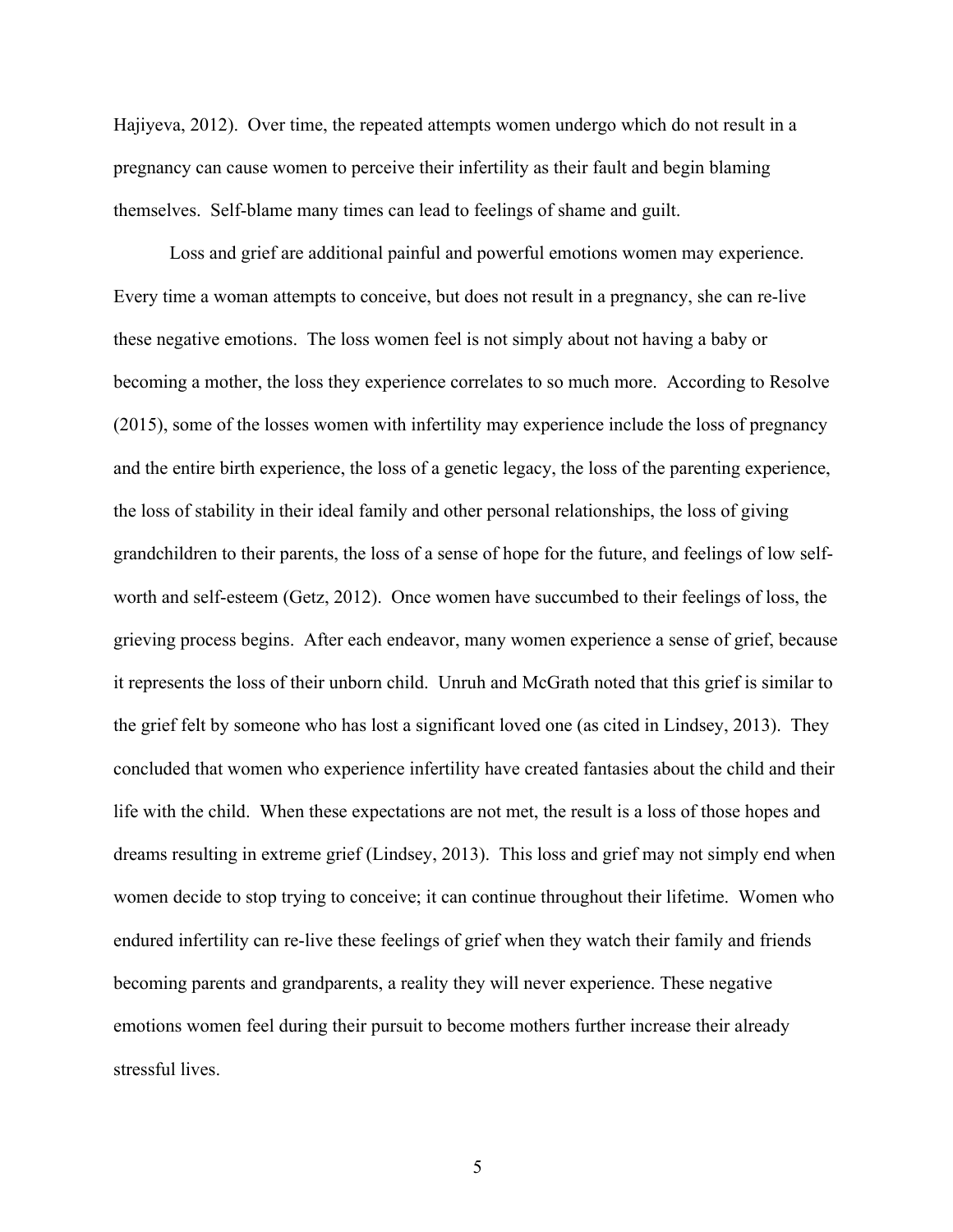**Stress.** Stress is a huge component of day-to-day life in today's society. It is defined by the American Institute of Stress (n.d.) as the nonspecific response of the body to any demand for change, and stress can have a positive or negative affect. It is difficult to categorize the various types of stressors because it is subjective. People will react differently to the same situation. Stress can originate internally or be caused externally. External stress emerges from the environment and surroundings, while internal stress emanates within and determines the body's ability to respond to external stress-inducing factors or stressors (Health24, 2009). Occupational, financial, and social stressors are types of external stressors. Social stress involves the dynamic interpersonal relationships within a family and between individuals and friends, extended family, siblings, parents-in-law, and other relatives (Bodenmann, Ledermann, Blattner, & Galluzzo, 2006). Internal stressors include negative thoughts and beliefs, emotional state, health or the presence of illness, and the amount of rest or sleep individual's get (Health24, 2009). Throughout people's lives, they will experience major life changes also categorized as major life stressors, such as death of a spouse or loved one, divorce, severe illness, and unemployment and minor, everyday stresses, including the irritating, frustrating, and distressing demands in everyday transactions with the environment such as errands, needed miss placed items, traffic and being late (Bodenmann et al., 2006).

Additionally, cultural and social norms negatively influence and increase the stress women experience in their day-to-day life. For centuries, women have been socialized to be the primary nurturers and caregivers responsible for managing the home. In the United States, gender roles and social norms began to shift when women started entering the workforce during and after both World Wars. Since then, more and more women have entered the workforce. Based on statistics acquired from the U.S. Department of Labor (2011), women now constitute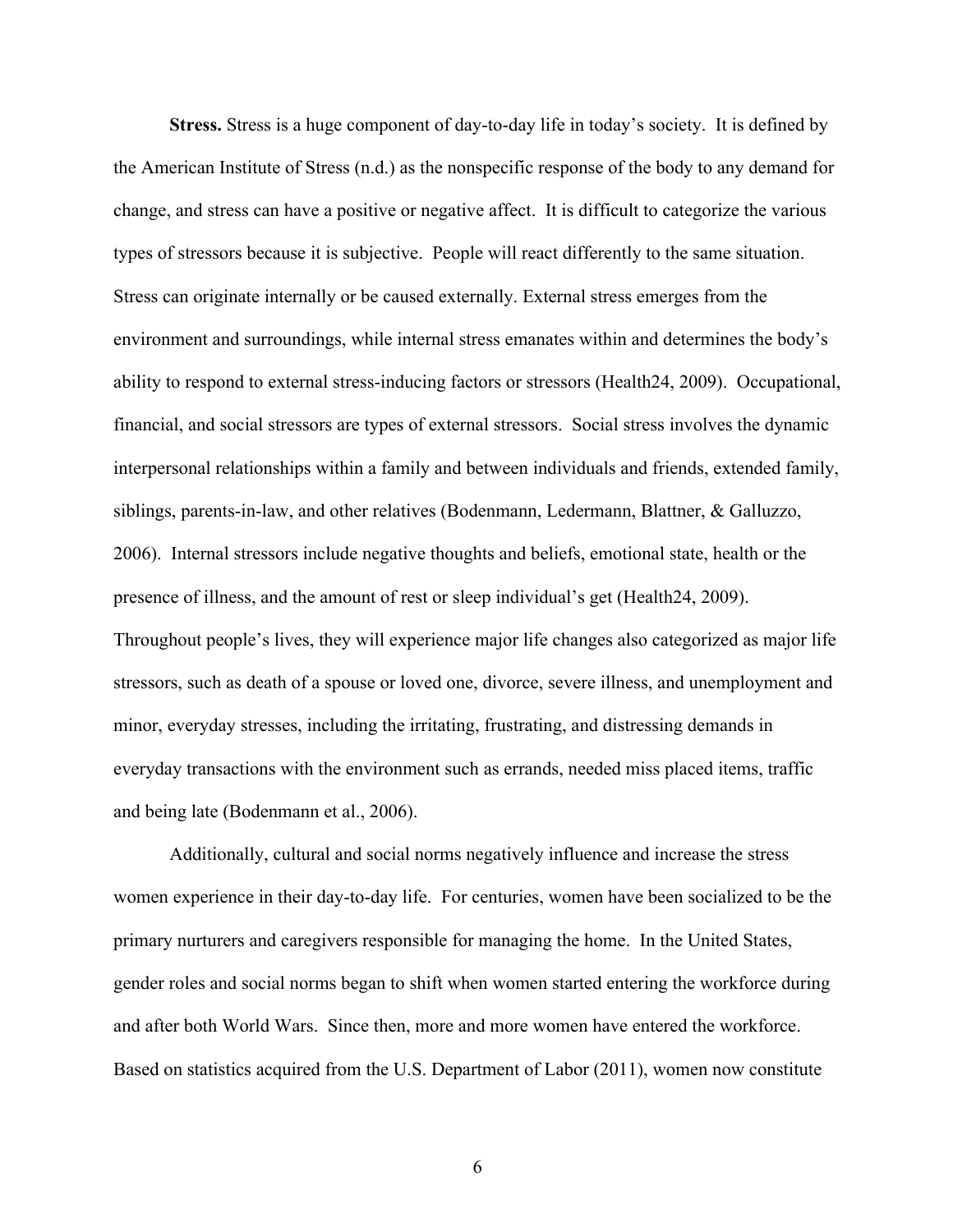47% of the workforce. An average of 49.6% of women represent the workforce globally (Catalyst, 2016). Despite all the advancements women have made toward gender equality in society, in many cultures and homes, women are still obliged to perform a majority of domestic responsibilities, including child rearing, cooking, and cleaning, in addition to earning a living. When women arrive home from work, they still perform twice as much routine housework compared to men. The article "Women Are Still Doing Most of the Housework," published in *Time* magazine (Sifferlin, 2014), noted that only 15% of men perform housework on an average day. There is more pressure on women to balance work and family; therefore, women are more susceptible to experiencing increased stress levels.

Elevated stress levels have not only been associated with infertility, but also can, in fact, cause it. Cultural and social norms toward women, the demands of day-to-day living, and the additional added pressure of trying to conceive cause women more stress than ever. In the field of psychoneuroimmunology research has been conducted uncovering the mechanisms through which stressful emotions alter cell function. In his article "The Mind-Body Connection; Not Just a Theory Anymore," Littrell (2008) stated stress decreases the activity of cells. In women, increased stress levels significantly transmute their HPG axis, which then alters their reproductive hormonal milieu and can contribute to ovulatory dysfunction and infertility. Anxious women take longer to conceive and are more likely to miscarry than women who have lower levels of anxiety. Other studies have shown that women with a history of depression are twice as likely to experience infertility vs. women with no history (Hajela, 2016). Subsequent research has revealed increased stress levels are associated with diminished IVF success rates. Women's emotional state and stress level can no longer be ignored in the pathway to conception.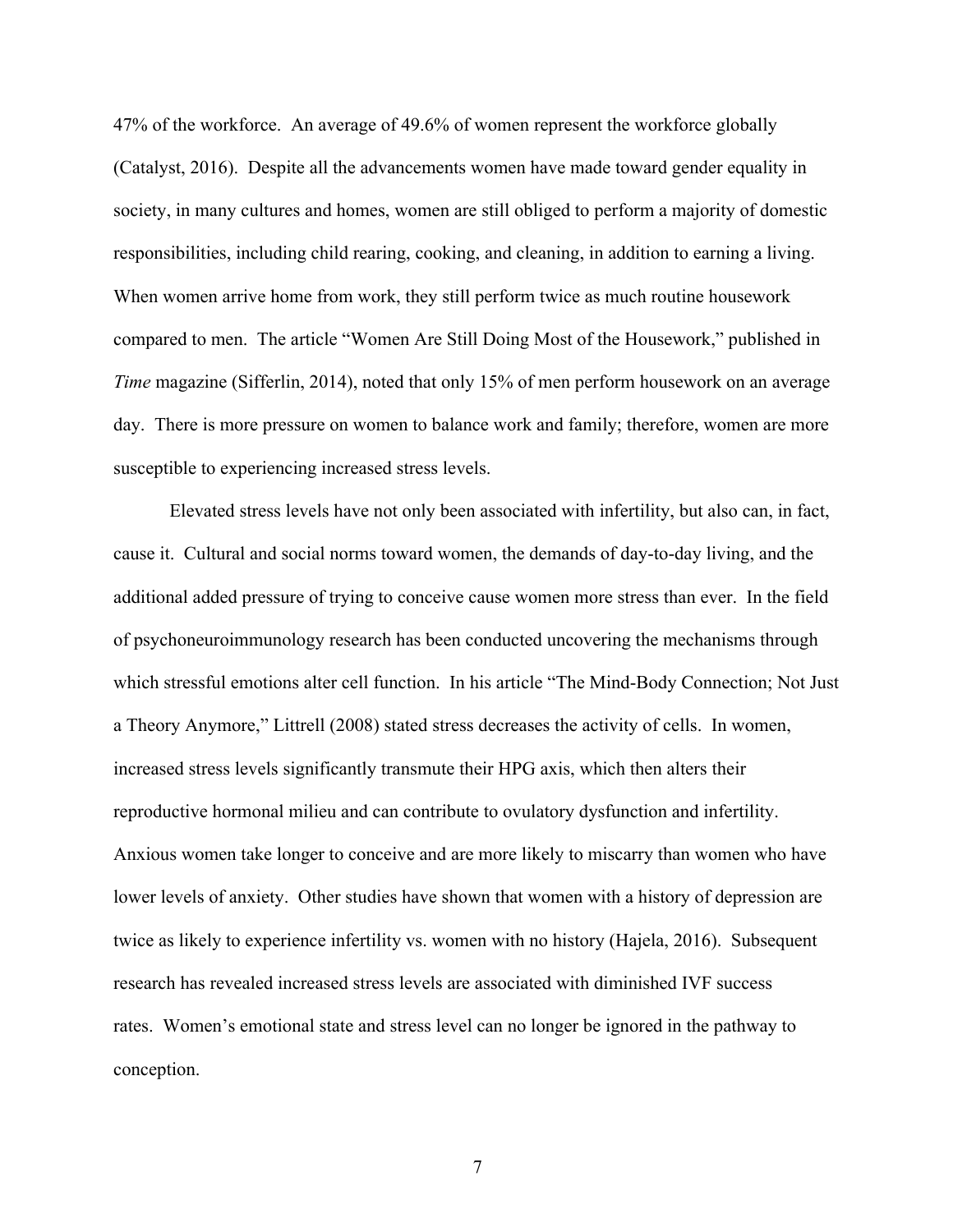## **Need and Purpose of Project**

It is undeniable that women's psychological state and mental health impact their infertility. More alternative reproductive therapies such as hypnosis need to be developed that incorporate women's psychological state with medical interventions, especially during assisted reproductive therapies. Studies have recognized that psychological burdens are the most common reason for unfavorable outcomes (Sina, Ter Meulen, & Carrasco de Paula, 2010). Sina et al. (2010) concluded, "Professional care for those who are undergoing or have undergone fertility treatment should (i) embrace a broader and more comprehensive perspective to understand infertile couples' experience and should (ii) provide appropriate therapy" (p. 158).

Literature has documented the efficacy of talk-therapy interventions in altering and enhancing the body's ability to function optimally, thereby improving success rates for women trying to conceive and eventually becoming a mother (Littrell, 2008). In a report published by the CDC in 2006, only one in six health care practitioners provided preconception counseling to women of child-bearing age planning to become mothers. This illustrates the disparity of practitioners and health care systems in treating reproductive health from the philosophy of a mind-body connection. Reproductive health is a vital component of general health, yet women are not being provided adequate care in treating infertility to optimize their success rates. The purpose of this project is to provide women with a low-cost ancillary resource that incorporates the psychological constituents in the treatment of infertility or as an adjunct provision to medical interventions. Hypnosis is the conduit, which integrates the psychological components with medical treatments, enhancing women's fertility.

# **Definition of Key Terms**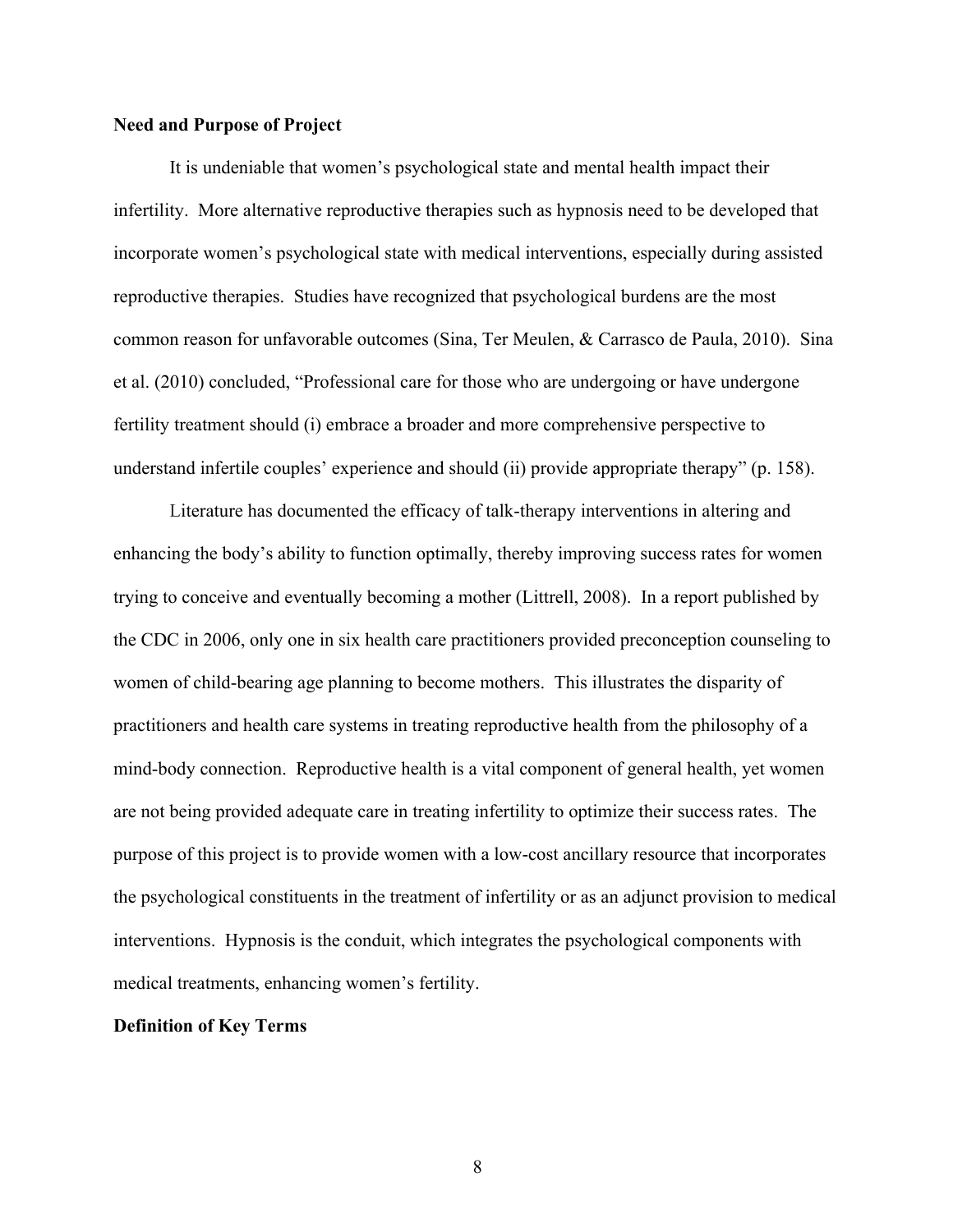*Alprazolam*: A benzodiazepine commonly known as Xanax. Is a prescribed medication used to treat anxiety disorders, panic disorders, and anxiety caused by depression

*Assisted Reproductive Technology (ART)*: All treatments or procedures that involve surgically removing eggs from a woman's ovaries and combining the eggs with sperm to help a woman become pregnant. The types of ART are in vitro fertilization (IVF), gamete intrafallopian transfer (GIFT), and zygote intrafallopian transfer (ZIFT).

*Atopic Dermatitis*: The most common type of eczema, it is a skin disease characterized by areas of severe itching, redness, scaling, and loss of the surface of the skin.

*Autonomic Nervous System*: The part of the nervous system responsible for controlling bodily functions not consciously directed, such as breathing, the heartbeat, and digestive processes.

*Conscious Area*: Formed around the age of 8 or 9, and is the logical, reasoning, decision making part of the mind

*Critical Area*: Also formed around the age of 8 or 9, filters message units and accepts or rejects them from entering into the Modern Memory. If the Critical Area is overwhelmed, it breaks down, activating fight/flight, causing a hypersuggestible state.

*Dr John Kappas*: Founder of HMI in 1968. Who literally defined the profession of hypnotherapy in 1973, when he wrote and defined the profession of a "Hypnotherapist" in the Federal Dictionary of Occupational Titles (079.157-010).

*Endometriosis*: The development of uterine-lining tissue outside the uterus.

*Functional Magnetic Resonance Imaging (fMRI)*: A functional neuroimaging procedure using MRI technology that measures brain activity by detecting changes associated with blood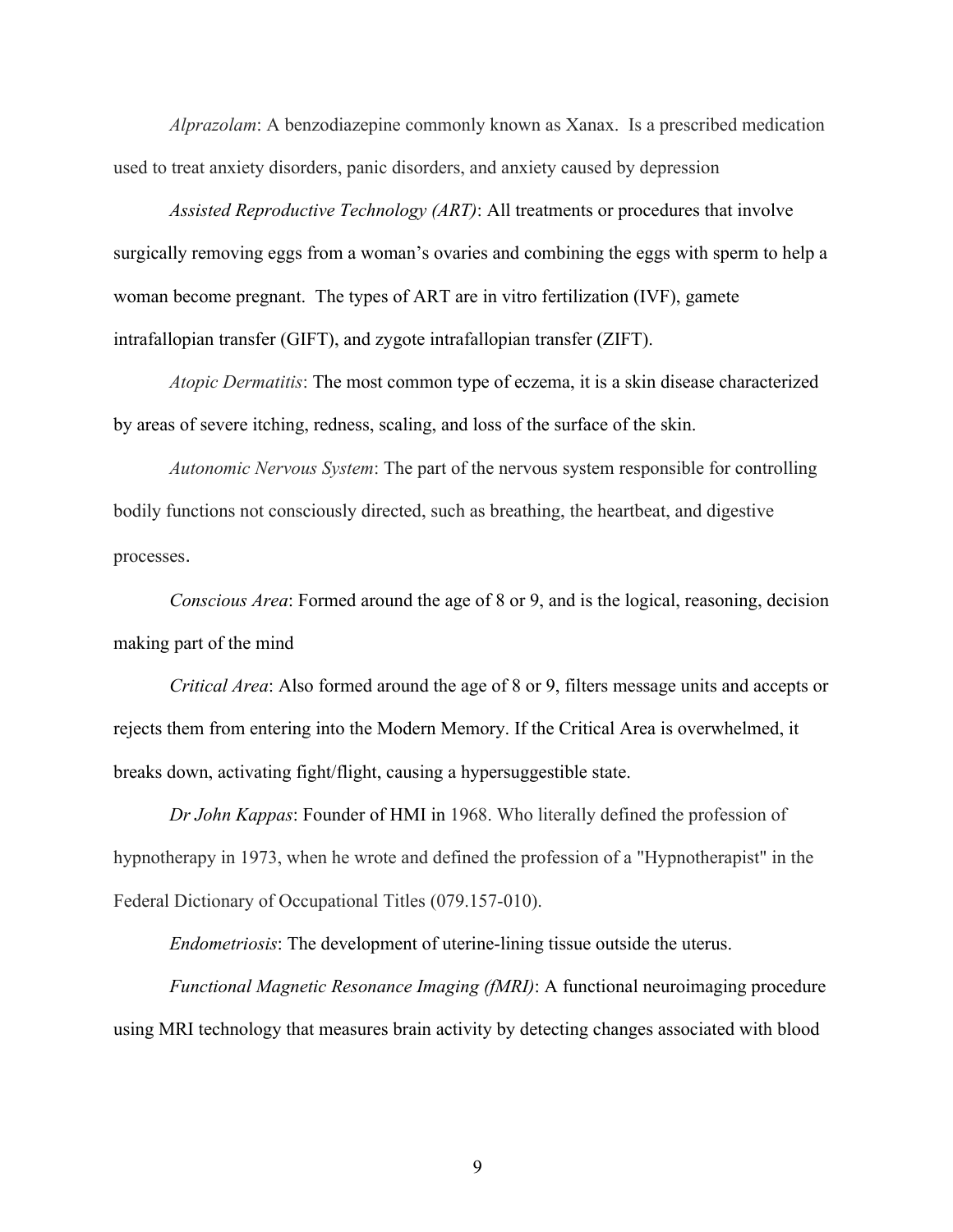flow. This technique relies on the fact that the cerebral blood flow neuronal activation are coupled.

*Gamete Intrafallopian Transfer (GIFT)*: An ART procedure that involves removing eggs from the woman's ovary, combining them with sperm, and using a laparoscope to place the unfertilized eggs and sperm into the woman's fallopian tube through small incisions in her abdomen.

*Glioma*: A malignant tumor of the glial tissue of the nervous system.

*Hyperalgesia*: Abnormally heightened sensitivity to pain.

*Hypnosis Motivation Institute (HMI)*: a non-profit nationally accredited college and clinic of hypnotherapy that has been serving the Southern California area for more than 47 years

*Hypnotherapy*: A form of psychotherapy used to create change in an individual in the form of new responses, thoughts, attitudes, behaviors or feelings by accessing the subconscious; the use of hypnosis as a therapeutic technique.

*Hypothalamic-Pituitary-Gonadal Axis (HPG Axis)*: It starts in your brain, where the hypothalamus and the pituitary are located, and it allows your brain to communicate with your ovaries using molecules called hormones.

*Idiopathic Infertility*: Infertility cases where standard infertility testing is inconclusive in determining the cause of a failure to become pregnant also referred to as unexplained infertility

*Infertility*: A disease of the reproductive system defined by the failure to achieve a clinical pregnancy after 12 months or more of regular unprotected sexual intercourse. If a woman is over the age of 35, the time of trying to conceive is reduced to 6 months to be considered infertile.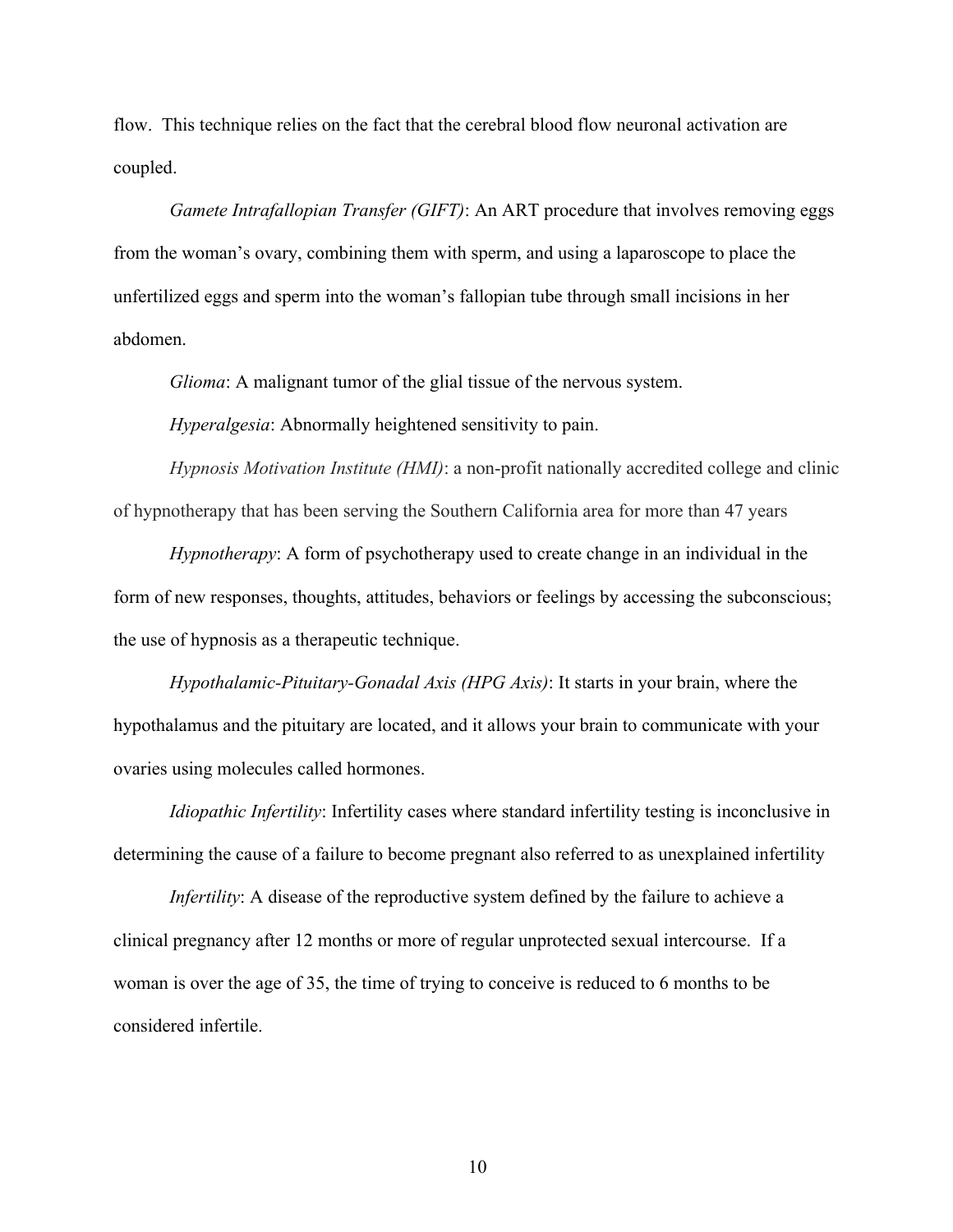*In Vitro Fertilization (IVF)*: An ART procedure that involves removing eggs from a woman's ovaries and fertilizing them outside her body. The resulting embryos are then transferred into a woman's uterus through the cervix.

*Knowns*: In the subconscious mind represent pleasure, in that they are things we have experienced, associated or identified before. A Known may be either positive or negative but is accepted by the Subconscious because it has been experienced before.

*Limbic System*: A group of interconnected structures of the brain including the hypothalamus, amygdala, and hippocampus that are located beneath the cortex, are common to all mammals, and are associated with emotions such as fear and pleasure, memory, motivation, and various autonomic functions.

*Magnetic Resonance Imaging (MRI)*: A test using a magnetic field and pulses of radio wave energy to make pictures of organs and structures inside the body. It gives different information about structures in the body than can be seen with an X-ray, ultrasound, or computed tomography (CT) scan.

*Modern Memory Area*: Part of the subconscious, which contains all of a person's "knowns."

*Neodissociation Theory*: A classic state theory where the hypnotic induction is said to split the functioning of the executive control system (ECS) into different streams of consciousness. It proposes that hypnotic phenomenon are produced through a dissociation within high level control systems.

*Neurophysiology*: A branch of physiology and neuroscience concerned with the study of the functioning of the nervous system.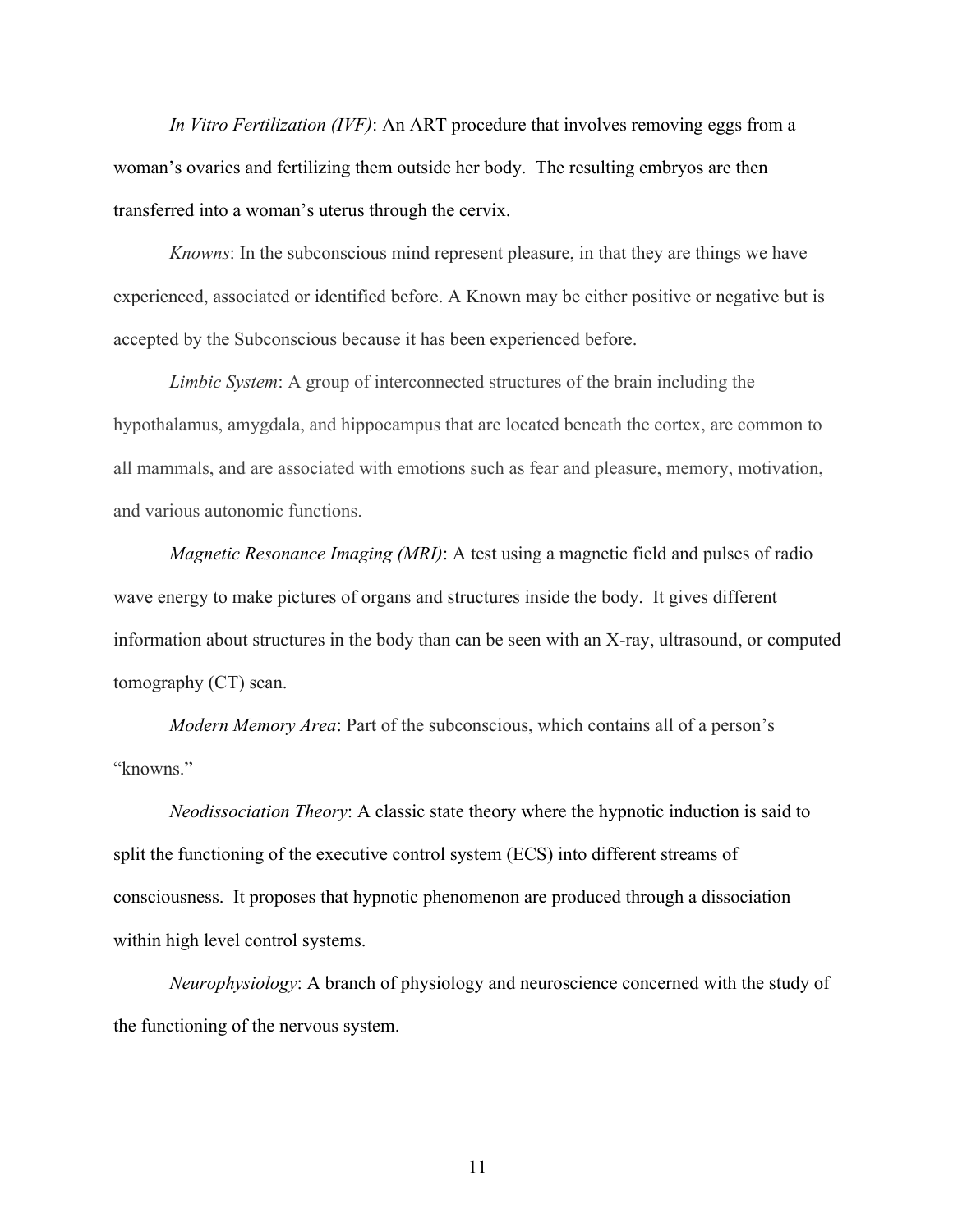*Parasympathetic Nervous System (PSNS)*: The part of the autonomic nervous system that inhibits or opposes the physiological effects of the sympathetic nervous system, by slowing down the heartbeat and dilating blood vessels. This stimulates the bodies "rest-and-digest" or "feed and breed" activities. It includes the function of many glands, such as those that produce tears and saliva, and stimulates motility and secretions of the digestive system.

*Positron Emission Tomography (PET)*: A nuclear medicine, functional imaging technique used to observe metabolic processes in the body. The system detects pairs of gamma rays emitted indirectly by a positron-emitting radionuclide (tracer), which is introduced into the body on a biologically active molecule.

*Primary Infertility*: Refers to couples who have not become pregnant after at least 1 year of having sex without using birth control methods.

*Primitive Area*: Part of the subconscious and established from birth. It contains the fight/flight response and the fears of falling and loud noises.

*Psoriasis*: A long-lasting autoimmune disease characterized by patches of abnormal skin. These skin patches are typically red, itchy, and scaly.

*Psychoneuroimmunology (PNI)*: the study of how emotions and thoughts impact the brain, hormones, and nervous system and the immune system's ability to protect. Applications include how stress leads to illness and how chronic inflammation can lead to cardiovascular problems, cancer and other diseases

*Response Expectancy Theory*: Is based on the idea that what people experience depends partly on what they expect to experience. In hypnosis, how a client expects the suggestions to change his or her subjective experience leads to a change in the experience and can generate involuntary responses.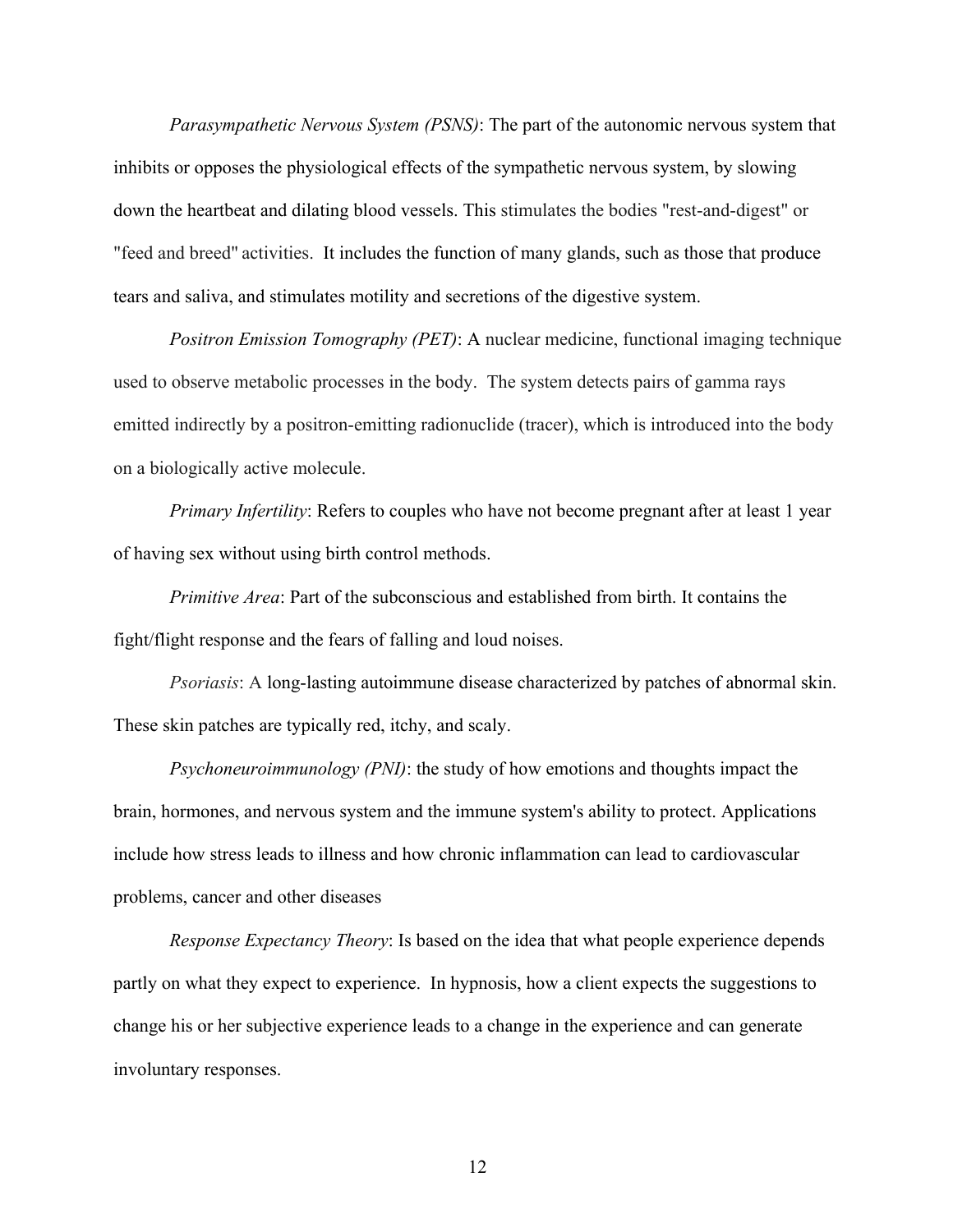*Secondary Infertility*: Refers to couples who have been able to get pregnant at least once, but now are unable.

*Socio-Cognitive Theory*: Is based on the idea that people learn by watching others. In hypnosis, it assumes people who are hypnotized are not in an altered state but are merely playing the role expected of them.

*Somnambulism*: A situation where a person responds equally well to all suggestions, both direct and indirect, affecting both the body and emotions. This person would have a 50/50 suggestibility (50% physical suggestible and 50% emotional suggestible).

*Sympathetic Nervous System (SNS)*: The part of the anatomic nervous system, which inhibits or opposes the physiological effects of the PSNS. The SNS's primary function is to stimulate the body's fight-or-flight response, it serves to accelerate heart rate, constrict blood vessels, and raise blood pressure

*Theory of Mind*: Description of the four areas of the mind that must be affected to enter the state of hypnosis. The four areas are The Primitive Area, Modern Memory Area, The Conscious Area, and The Critical Area.

*Unexplained Infertility*: (see Idiopathic Infertility)

*Unknowns*: In the subconscious mind represent pain, or physical or psychological threats in that they are things the mind has not associated or identified before. An unknown may be either positive or negative but is not accepted by the Subconscious because it can be a potential threat.

*Zygote Intrafallopian Transfer (ZIFT)*: An ART procedure in which eggs are collected from a woman's ovary and fertilized outside her body. A laparoscope is then used to place the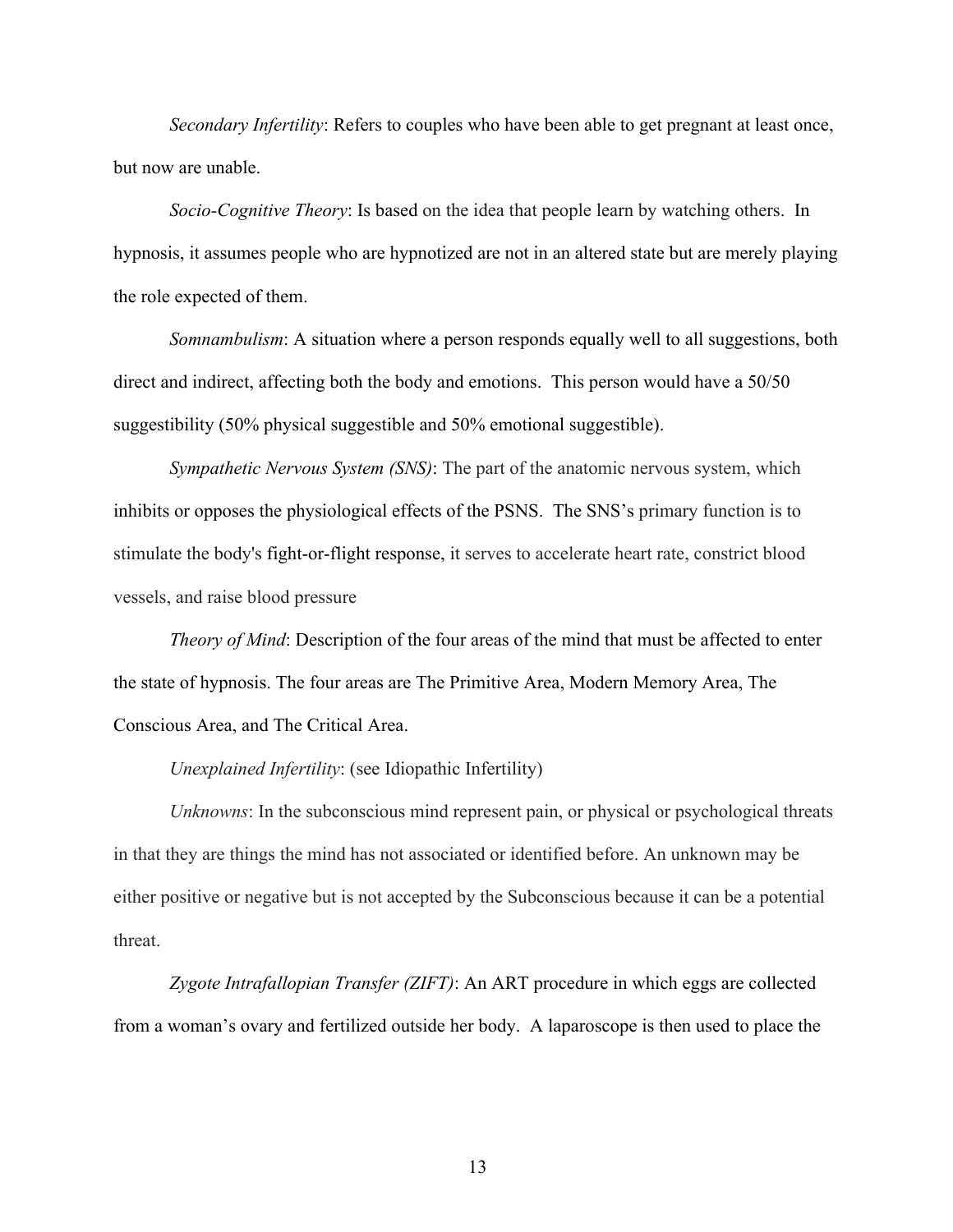resulting zygote (fertilized egg) into the woman's fallopian tube through a small incision in her abdomen.

#### **Limitations of the Project**

This project primarily focuses on treating women's infertility. It does not address men's infertility, including the biological and psychological role it has in conception. The benefits of infertility and women waiting later in life to become first time mothers on a social and global scale were also excluded in this study. Types of assisted reproductive therapies were explained but their disadvantages and risks were not presented. The literary works reviewed utilized hypnosis as an adjunct to medical interventions. No studies implementing hypnosis as the sole intervention in the treatment of infertility were found. This denotes that the use of hypnosis to treat women's infertility cannot provide certainty and will vary with each case. The extensive studies on the effectiveness of hypnosis in the treatment of pain and other medical conditions indicate its high plausibility.

The limitations of this study begin with the absence of a universal definition for hypnosis. The reviewed literary works have a divergent denotation of hypnosis. This lack of a standard universal definition demonstrates the ambiguity within the field. For the purpose of this study, the definition employed is from the American Psychological Association. All philosophies that have been postulated explaining the mechanism associated with hypnosis are not expounded; details of these theories are not included. There is much dissent regarding how to define hypnosis, theories of exposition, what occurs during the process, and the clinical practice of hypnosis. This exemplifies the insufficient disquisition within the field and elucidates why many fail to recognize the validity of hypnosis as a therapeutic intervention.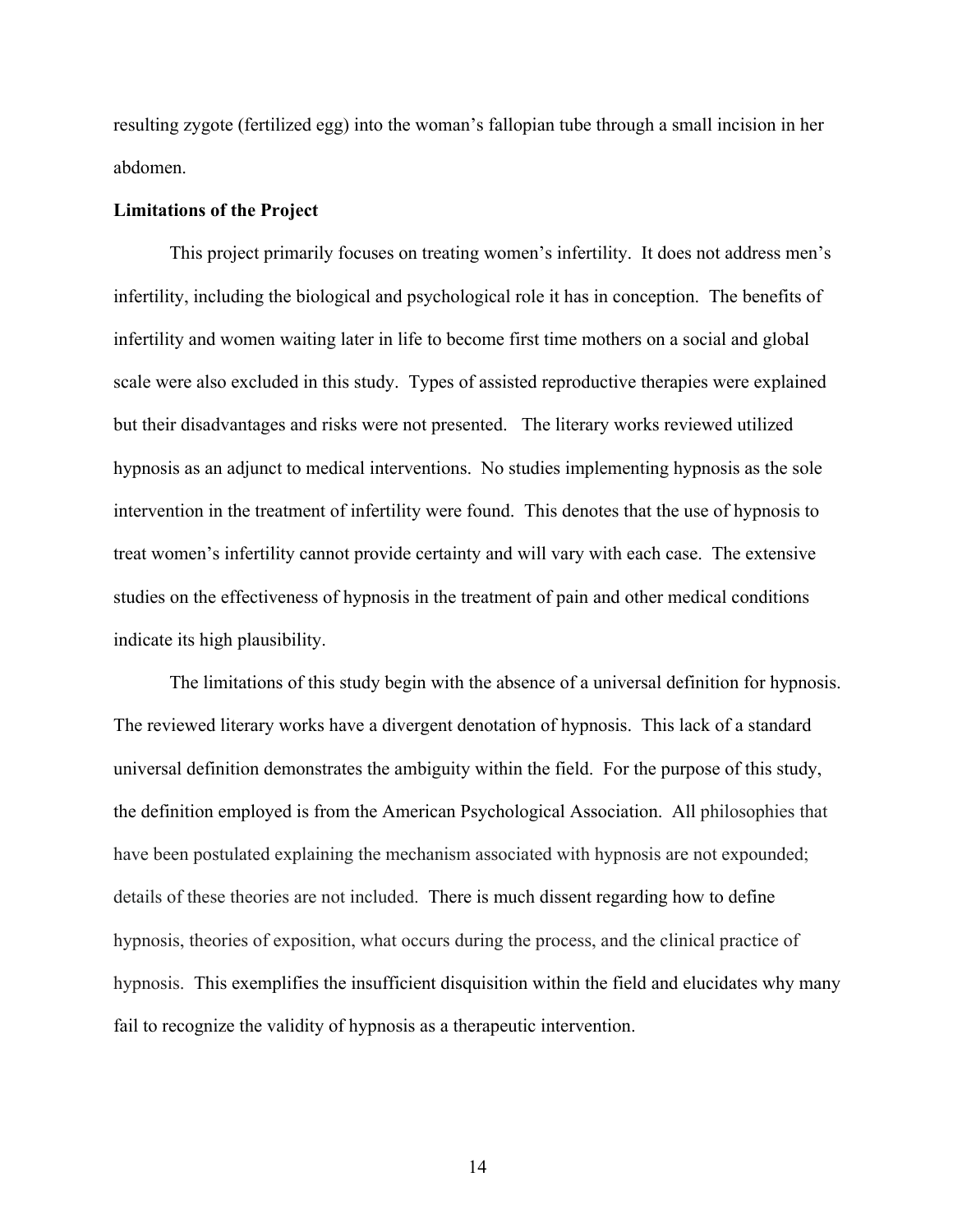The limitations further include the disparity between research and clinical outcomes. Hypnosis has been employed to treat mental disorders such as anxiety, depression, and PTSD (Goliath, n.d.). It has been utilized to treat asthma; reduce the side effects of cancer treatments, dermatological conditions, IBS, insomnia, and migraines; and improve surgical recovery, smoking cessation, and TMJ (Stewart, 2005). Due to the lack of empirical research providing objectives, measurements, and outlined standardization to delineate positive results not only in treating infertility but also other medical conditions, hypnosis has not been accepted globally by medical practitioners and the general public.

The reviewed literature presented in Chapter II define hypnosis, the paradigms expounding the field of study, and factors that need to be addressed to result in a positive outcome. Chapter II presents a history in the field of medicine and discusses medical procedures where hypnosis has been employed to cure or reduce the symptoms of various medical conditions. It further depicts its role in enhancing fertility and promoting a healthy pregnancy, labor, and delivery. The literature elucidates hypnosis as a viable instrument in the treatment of women's infertility or as an adjunct to assisted reproductive treatments.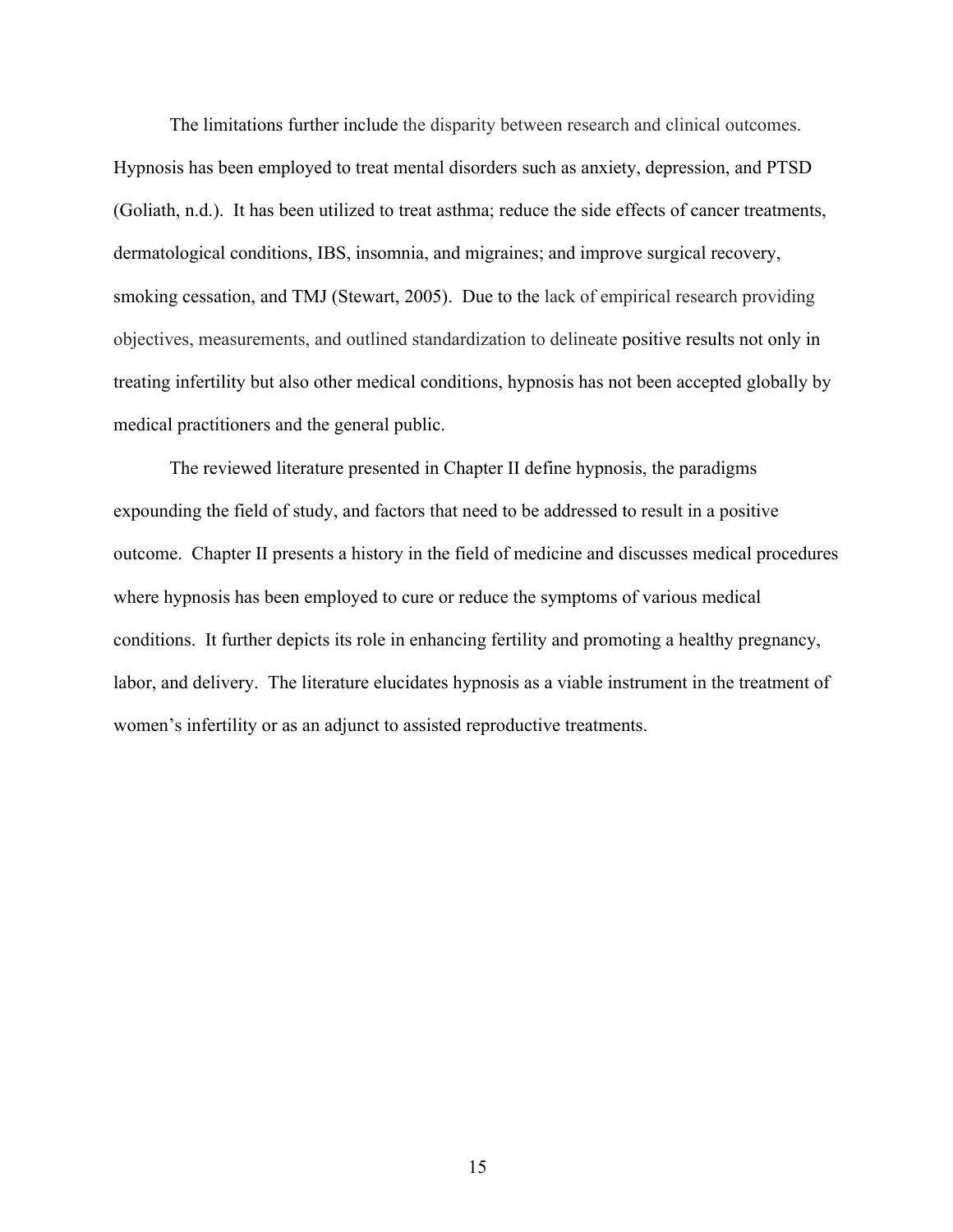#### **Chapter 2**

#### **Review of Literature**

Prior to understanding hypnosis, it is important to note how the mind is categorized in two parts, the conscious and the subconscious. Only 5% of the mind is comprised of the conscious, while 95% is governed by the subconscious. *Theory of Mind* by Dr. John Kappas explains the mind and the four components of the conscious and subconscious, including how they accept or reject information and how information is stored, accessed, and modified through hypnosis. Four components comprise the conscious and subconscious mind: (a) the conscious mind, (b) critical area, (c) modern memory, and (d) primitive area (HMI College of Hypnotherapy, n.d). The primitive area, established from birth, is part of the subconscious, which contains primal survival instincts, such as the fight/flight response as the two original fears (Kappas, 1987). Its main function is to protect individuals from any type of threat or harm. The nervous system governs the human body and many of its functions. The autonomic nervous system, which is responsible for the involuntary or the subconscious functions of the human body, controls the Sympathetic Nervous System and Parasympathetic Nervous System. On a cellular level, stress can be interpreted by the body as a perceived threat, activating the SNS and the fight or flight response.

In relation to fertility and a woman's pursuit to become pregnant, high levels of stress can trigger the primal mind to believe a threat is imminent; therefore, it must be prepared, conserving its energy and resources. As a result, the primal mind can hinder the development of a pregnancy, which requires a significant amount of energy to sustain. The modern memory area of the mind is also part of the subconscious and contains all of a person's memories and experiences, also referred to as beliefs and "knowns" (Kappas, 1987). To the mind, "knowns"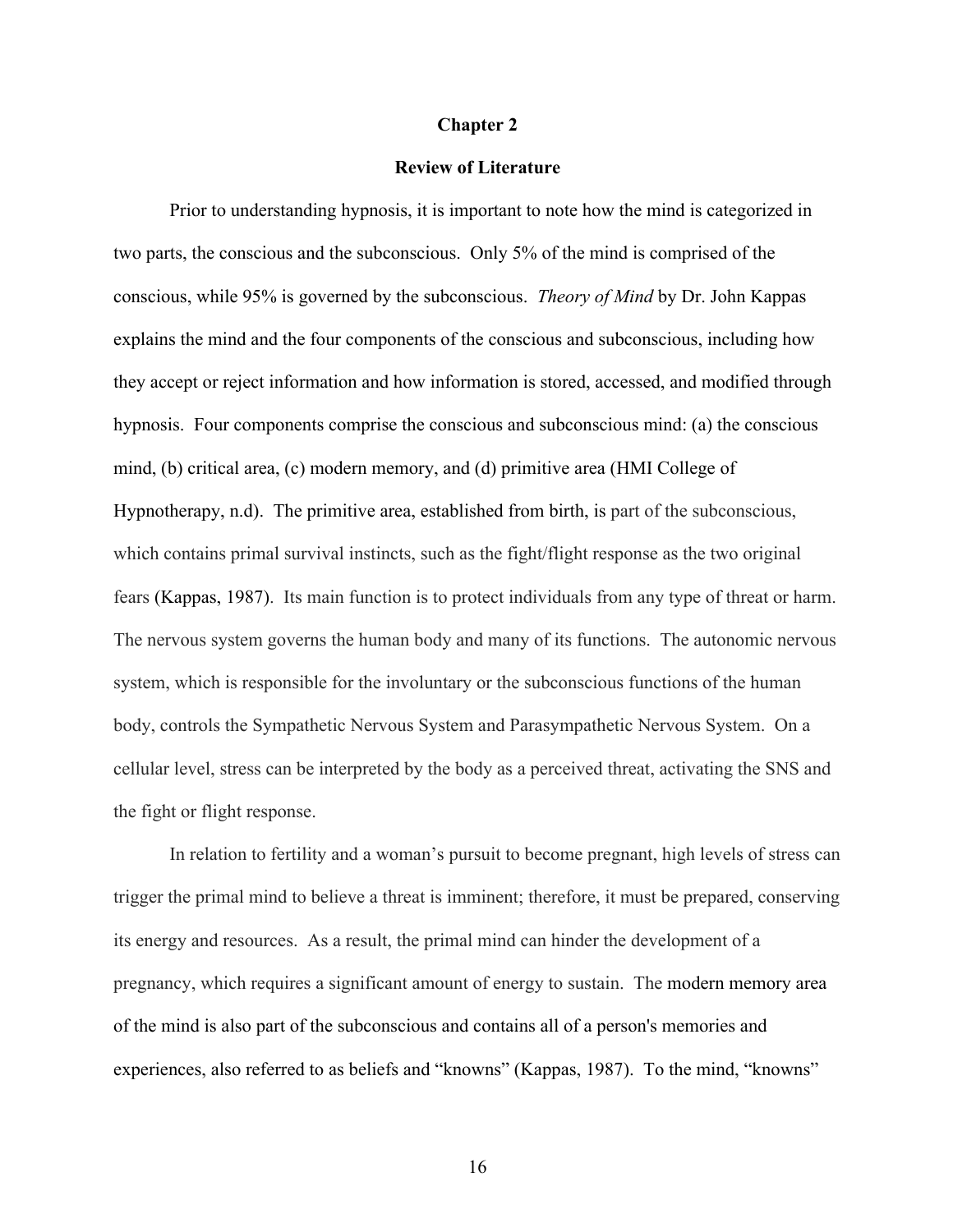are accepted by the subconscious because it represents situations or circumstances it has previously experienced or is aware of and can relatively predict the outcome. Anything the mind has not experienced or is uncertain of the outcome thus represents situations it may not be able to handle or protect itself is perceived by the mind as pain and referred to as "unknowns" (Kappas, 1987). If modern memory believes or associates a pregnancy and being a mother as something negative (e.g., a woman who grew up in a family with alcoholism), and the woman doubts or fears she will be a good mother or that her child may develop the disease, then her psychological beliefs can influence her body to impede a pregnancy from occurring.

The conscious area begins to form around the age of 8 or 9 years and is the logical, reasoning, decision-making portion of the mind (Kappas, 1987). It guides individuals in the conscious choices they make and why. Although the conscious mind can decide it is ready to embark on the path to motherhood, but her subconscious mind has conflicting beliefs, it can further obstruct a pregnancy from developing. The critical area of the mind also forms around the age of 8 or 9 years, filters message units (information) based on beliefs, experiences, and "knowns," and accepts or rejects the information from entering the modern memory (Kappas, 1987).

Becoming aware of the various components of the mind and understanding their function and the "knowns" imbedded in an individual's subconscious can facilitate or prevent the individual from attaining one's goals. When women consciously decide they are ready to have a baby and become a mother, but their subconscious mind has negative beliefs and associations toward motherhood, the critical area can influence biologically healthy women in experiencing infertility. When the conscious and subconscious mind are incongruent, individuals can undergo a form of unconscious self-sabotage; therefore, attaining the desired outcome becomes more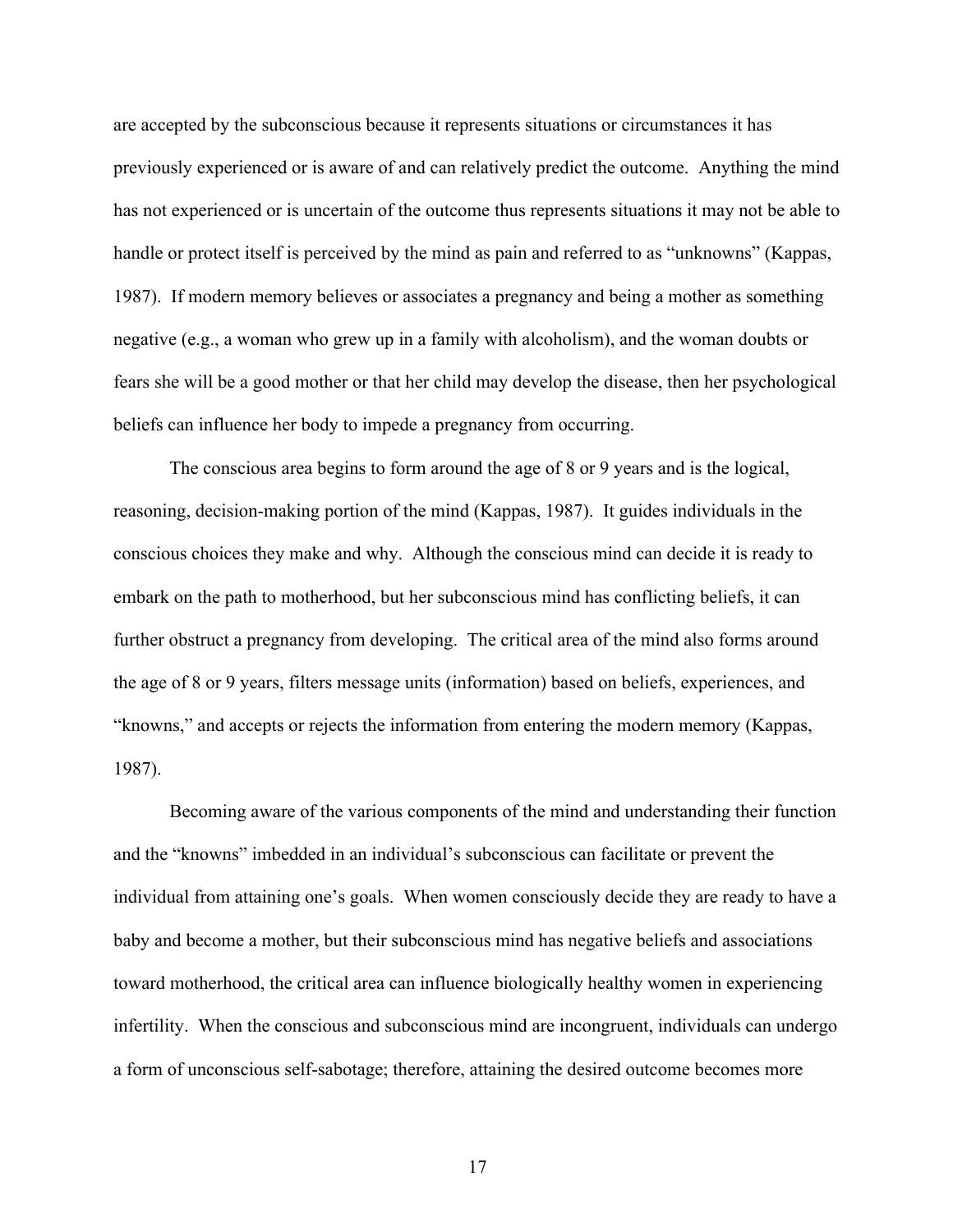challenging, extremely difficult, or impossible. When the critical area of the mind becomes overwhelmed and over-stimulated, it breaks down, activating fight/flight, causing a hypersuggestible state or the hypnotic state of consciousness (Kappas, 1987).

### **Definition of Hypnosis**

Hypnosis is defined as an altered state of awareness characterized by deep relaxation; susceptibility to suggestions; and changes in perception, memory, motivation, and self-control (Gerrig & Zimbardo, n.d.). It involves the induction of a state of mind in which a person's conscious critical or incredulous nature is circumvented, allowing new suggestions and associations to be introduced allowing the acceptance of these suggestions into the subconscious (Stewart & Thomas, 1995). The hypnotic state of consciousness is not a state of sleep; individuals are aware, but their mind is conditioned to minimize or eliminate distractions so their attention is focused on the suggestions given to promote treatment and health. It is a heightened state of concentration. Hypnosis is a natural occurring condition that many compare to meditation, being immersed in a daydream, or watching an enthralling movie (Goliath, n.d.).

# **History of Hypnosis**

Descriptions of ancient rituals and healing practices similar to hypnosis and hypnotic suggestions have been documented in ancient Chinese, Hindu, Greek, Roman, Egyptian, and African writings (Hammond, 2013). The modern practice of hypnosis, referred to as "mesmerism or animal magnetism," dates back to 1778 in France with Austrian physician Franz Anton Mesmer. Mesmer, a charismatic man, worked with psychiatric patients and believed his animal magnetism could provoke the magnetic streams of his patients, resulting in therapeutic cries. News of his work began to spread, and more and more individuals turned to Mesmer for treatment, which enraged the European medical community. In 1784, King Louis XVI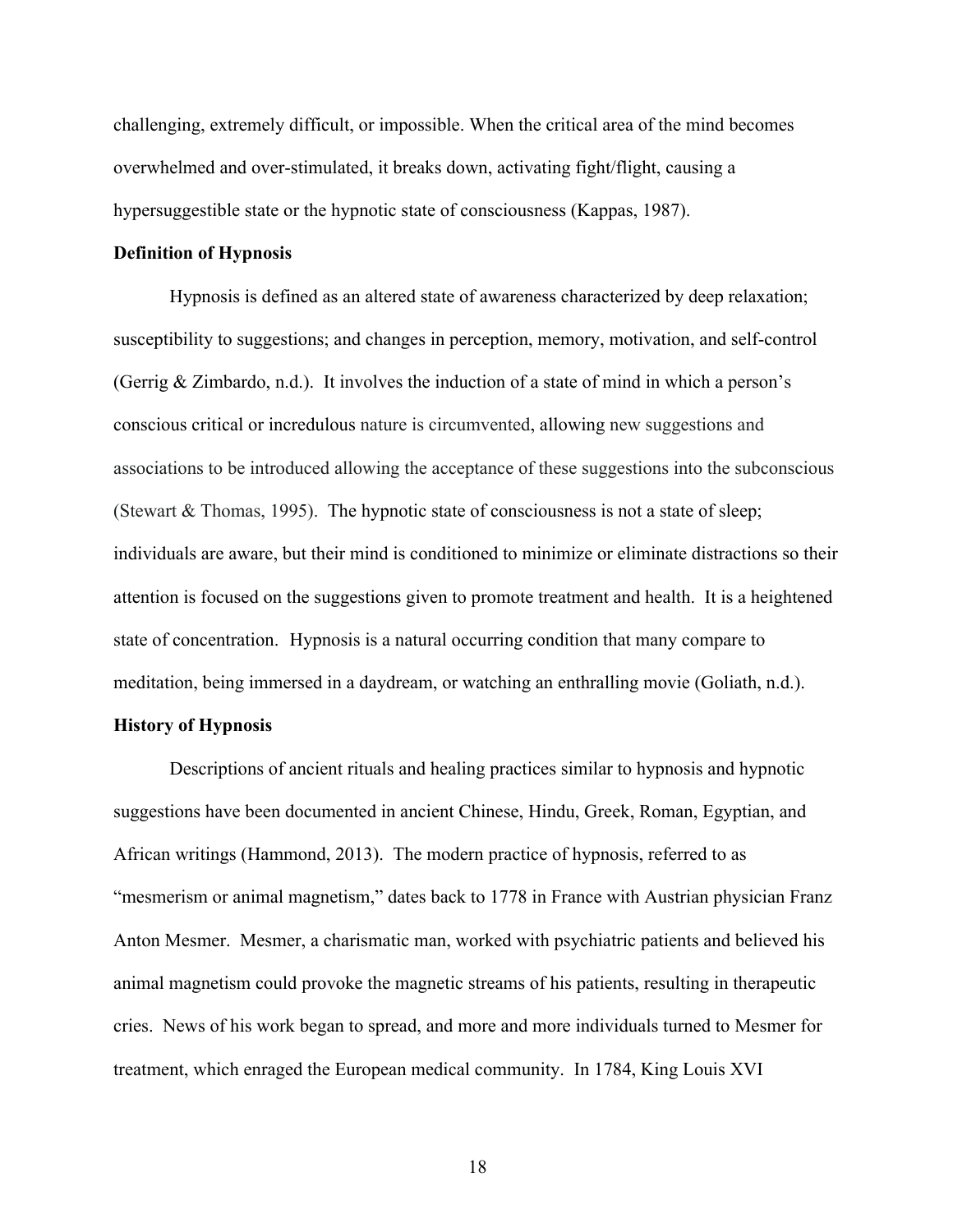commissioned Benjamin Franklin and the first American ambassador to France to investigate Mesmer and his practice; eventually, they discredited his work (Riskin & Frankel, 1994). Although this was a setback for the study and practice of hypnosis, other individuals continued to incorporate hypnosis in their medical practice.

Seminal individuals who contributed to the development and progression of hypnosis as a therapeutic intervention include James Braid, Marquis de Puységur, John Elliotson, James Esdaile, Pierre Janet, and Milton H. Erickson (Wikipedia, n.d). Surgeon James Braid introduced the term "hypnotism" and utilized an eye fixation technique to induce the hypnotic state of consciousness (Stewart, 2005). Later, he discovered the value of including suggestions to his patients while in that hypnotic state. Marquis de Puységur, a student of Mesmer, is credited for the formulation of the term "somnambulism" (Stewart, 2005). Then defined as sleepwalking, in the current context of hypnosis, somnambulism refers to an individual who is highly suggestible and responds equally well to direct and indirect suggestions, affecting both the body and emotions (HMI College of Hypnotherapy, n.d).

Another use of hypnosis, before the introduction and use of chloroform to anesthetize individuals who needed surgery, John Elliotson and James Esdaile utilized hypnosis as an anesthetic and performed hundreds of successful surgical procedures. Shortly after the use of hypnosis to anesthetize gained popularity, ether and chloroform were discovered and displaced the use of hypnosis for anesthesia during surgery.

Pierre Janet is credited for the conception and introduction of the ideology suggesting that in the hypnotic state of consciousness, it is possible for the conscious and unconscious parts of the mind to disassociate (Hammond, 2013). He believed as the patient progressed deeper into the hypnotic state, the more fully the unconscious portion took control; this is a fundamental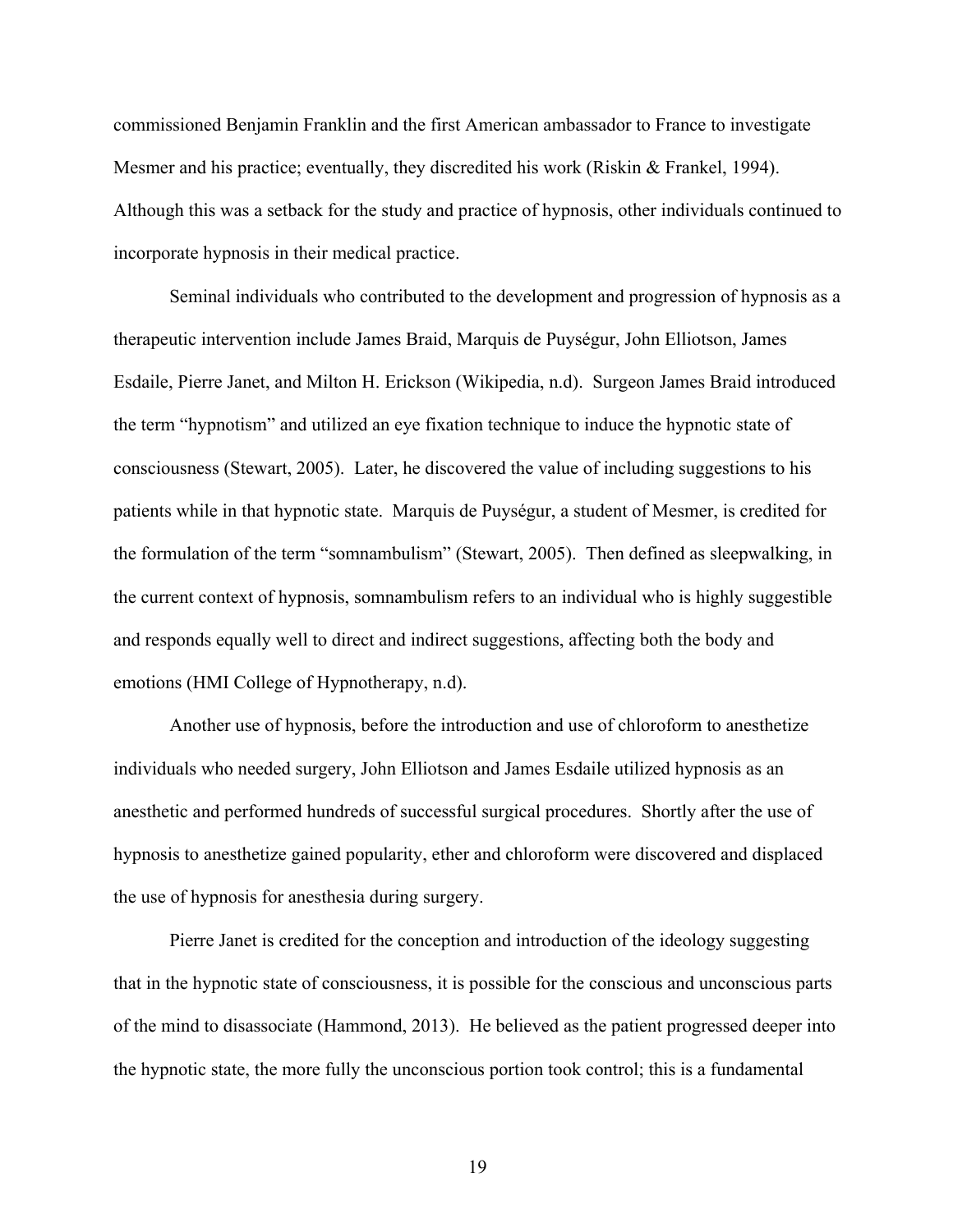principal of State Theory. He demonstrated that dissociative phenomena play an important role in widely divergent post-traumatic stress responses, which he included under the 19th century diagnosis of hysteria (Van der Hart & Horst, 1989). Twentieth-century hypnosis began with the highly regarded psychiatrist and psychologist Milton H. Erickson, founder of the American Society of Clinical Hypnosis. He exerted direct suggestion for the induction of a deep hypnotic state for age regression and incorporated the use of indirect suggestions intermixed with psychoanalysis on other patients (Hypnosis Tools, n.d.). The requisition of indirect suggestions in hypnosis during this time period was considered recherché.

### **Theories**

Over the past century, multiple theories have been postulated explaining the mechanism associated with hypnosis. According to the article, Scientific Theories of Hypnosis, these theories can be categorized between State and Non-state ideologies. Some of the prevailing State theories include Neodissociation, Neurophysiological, and Disassociated Control. The principal concepts that constitute State ideologies of hypnosis are (a) hypnotic inductions produce an altered state of consciousness, (b) the hypnotic state is associated with an altered brain function, (c) responses to hypnotic suggestion are a result of an altered state of consciousness or a disassociation, and the (d) hypnotizability of an individual is stable over long periods. The bases of State theories consist of the premise that the mental function of an individual in a hypnotic state of consciousness is divided: One state of consciousness focuses on the suggestions, while the other processes and interprets the insight disclosed. Socio-Cognitive and Response Expectancy theory are two prevalent Non-state theories. The properties that comprise the Non-state philosophy are (a) individuals respond to suggestions almost as well without hypnosis; (b) individuals in the hypnotic state are actively engaged; (c) responsiveness to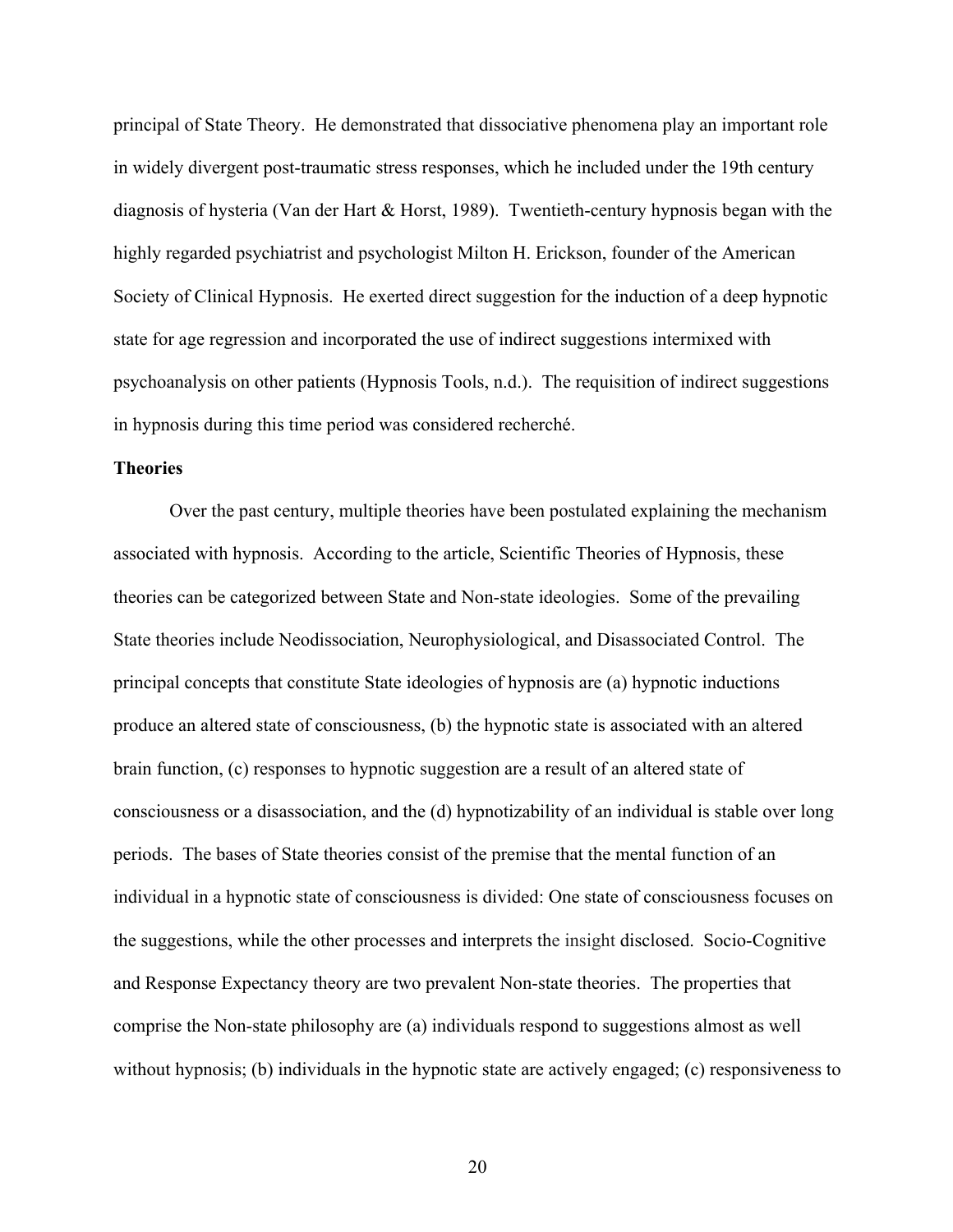suggestions are a result of normal psychological processes such as expectations, motivations, and attitude; and (d) suggestibility can be modified (Hypnosis Tools, n.d.). Non-state ideologies are founded on the belief that the hypnotic state is not an altered consciousness but a normal brain function where it releases its constraints and becomes more willing to accept suggestions.

#### **Components of Hypnosis**

Multiple factors are associated with hypnosis; the primary components include absorption, dissociation, and suggestibility (Spiegel, 2013). Absorption is attributed to one's capacity to lose oneself in whatever one's attention is focused. Highly hypnotizable individuals are able to easily immerse themselves in their experience. For them, anything they experience while in the hypnotic state of consciousness feels very real which causes realistic images, feelings, and reactions. Dissociation implicates a person's ability to split his or her mind into two streams of consciousness. Simultaneously, a person in the hypnotic state of consciousness maintains control over certain thoughts and behaviors, while others are influenced by hypnotic suggestions. When individuals dream this altered state of consciousness is similar to dissociation and described as a separation of one's awareness from one's actions. People are not 'awake' during sleep, but are still conscious and can react to their surroundings. If individuals dream they are falling, they react as though they were falling in reality causing the heart to beat faster, transudation of the body and some may wake in a anxious and fearful state. Although many dreams are forgotten after waking, many can recall or feel the influence that altered state of consciousness has left. Suggestibility refers to the degree an individual is inclined to accept and comply with hypnotic suggestions. Suggestibility decreases as age rises; a person faced with high levels of stress undergoing an overload of message units known as information and experiencing intense emotions is more receptive to suggestions because their mind is looking for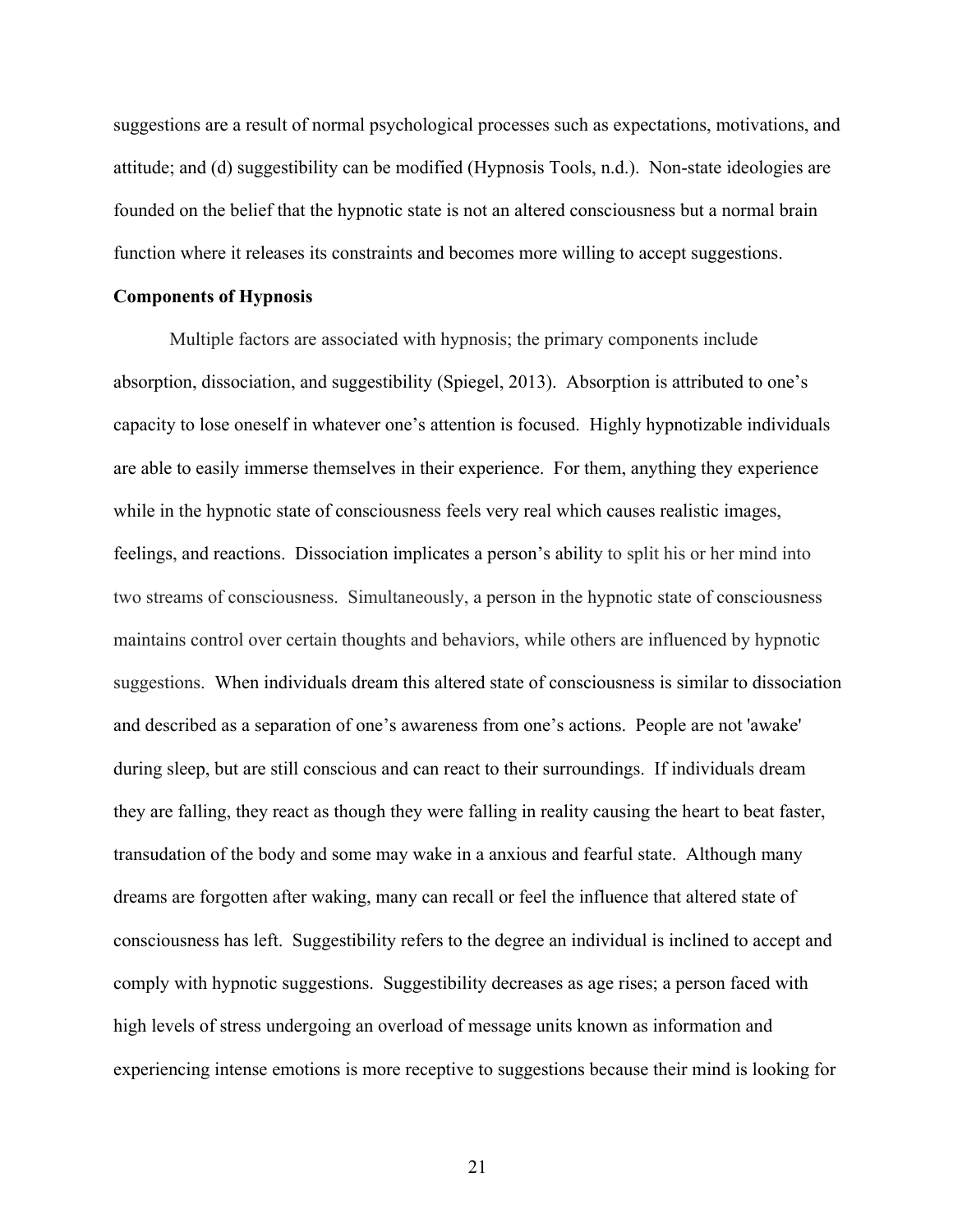an escape from the stress; therefore, suggestibility is amplified. There is a positive correlation between suggestibility, dissociation, and absorption. As one component increases, an individual's ability to disassociate also improves, and absorption is augmented. In the hypnotic state of consciousness, individuals who are highly suggestible, have a magnified ability to disassociate and become immersed in their experience that the imagery and suggestions become their reality. Their level of absorption in their experience becomes intensified where they believe and feel the issues they are able to resolve during this hypnotic state, remain long after the sessions has ended. Although they are no longer in the hypnotic state of consciousness, these individuals are left with a profound experience that change their life.

# **Development of Hypnosis in Medicine**

The credence of hypnosis in medicine has progressed ploddingly. In the 1950s, there were many technological breakthroughs in the medical field. They include the discovery of antibiotics and cortisone, which led to the development of other anti-inflammatory drugs. The structure of DNA was uncovered, and the elucidation of the double helix was introduced (Weisberg, 2008). These technological advancements made the medical community question the validity of alternative therapies. Medical professionals soon repudiated the study and practice of alternative medicine.

Doctors believed alternative therapies such as acupuncture, acupressure, meditation, massage, hypnosis and yoga were inept. This led to the drastic propagation of alternative medicine and alternative practitioners; this field began to develop as an entirely separate discipline.

One of the first advancements of hypnosis in medicine occurred in 1955 when the British Medical Association issued a report in the British Medical Journal endorsing hypnosis as a valid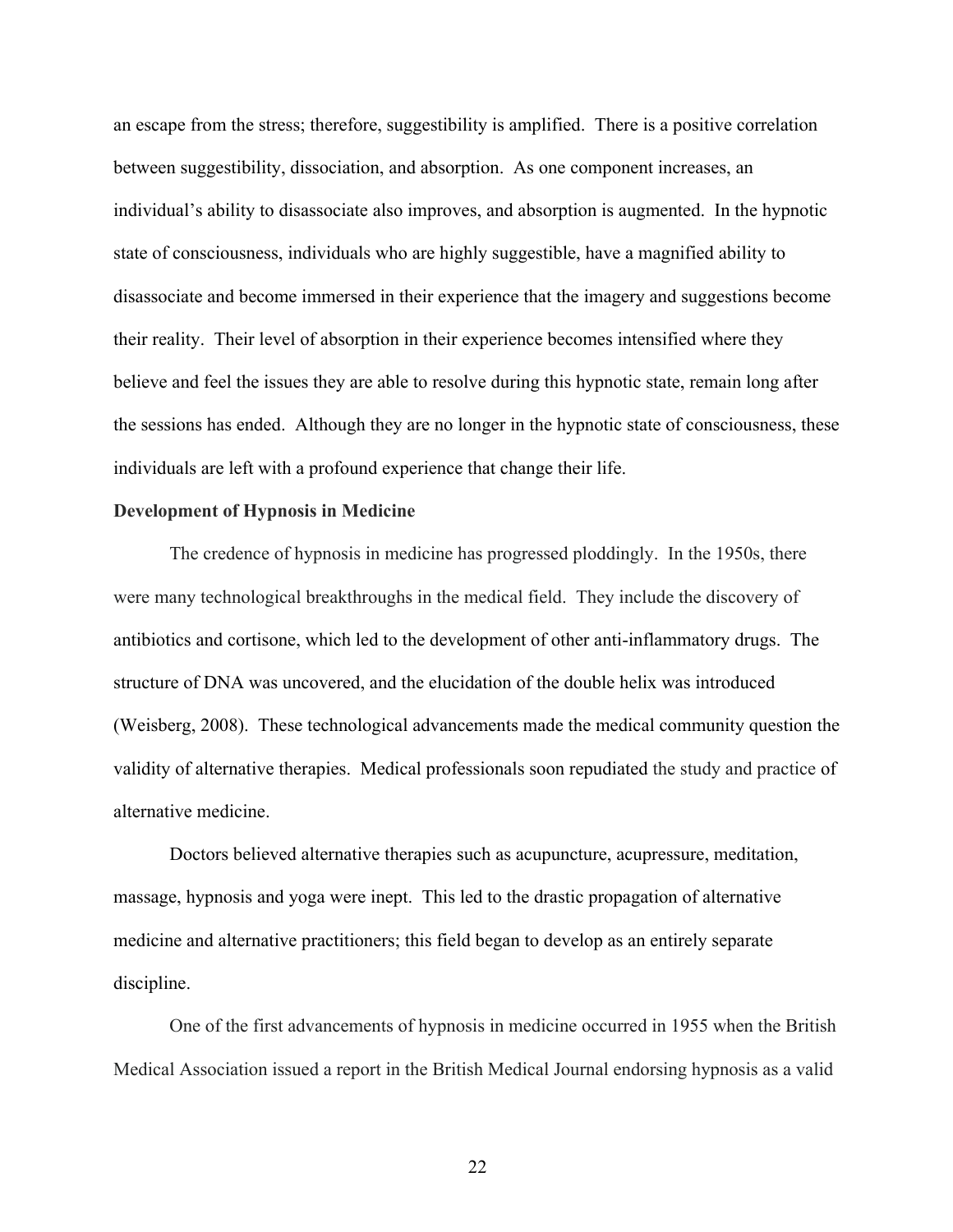medical intervention (Weisberg, 2008). Prior to this, hypnosis was successfully utilized as a therapeutic tool to treat "therapeutic neuroses or PTSD" during WWII (Spiegel, 2013).

By 1958, the American Medical Association (AMA) published and approved a report from a 2-year study by the Council on Mental Health. The report indicated the definite and proper uses of hypnosis in a medical and dental practice and recommended the establishment of training facilities in the United States. (Stewart, 2005, p. 513)

That same year, the Canadian Medical Association became a proponent of the legitimacy of hypnosis (Weisberg, 2008).

The American Psychiatric Association, in a position statement approved by the Council of the Association in 1961, indicated that hypnosis has definite application in the various fields of medicine and that physicians would be seeking psychiatrists for training in hypnosis. (Stewart, 2005, p. 513)

In the late 1970s and early 1980s when the AIDS epidemic was rampant in the United States, the discipline of immunology propagated (Weisberg, 2008). Doctors and scientists were compelled to develop a better understanding of the mechanism that governs the immune system.

A prominent figure leading this campaign was Dr. Robert Ader. An American Psychologist and founder of psychoneuroimmunology (PNI), Dr. Ader administered extensive studies where he ascertained, further research must be conducted to discern the complex association between the brain, nervous system, and immune system. He concluded classical conditioning could modify the immune system. (Weisberg, 2008, p.

16)

Due to advancements in PNI, scientists and researchers recognized an individual's psychological state could influence disease progression or promote healing, and immune responses could be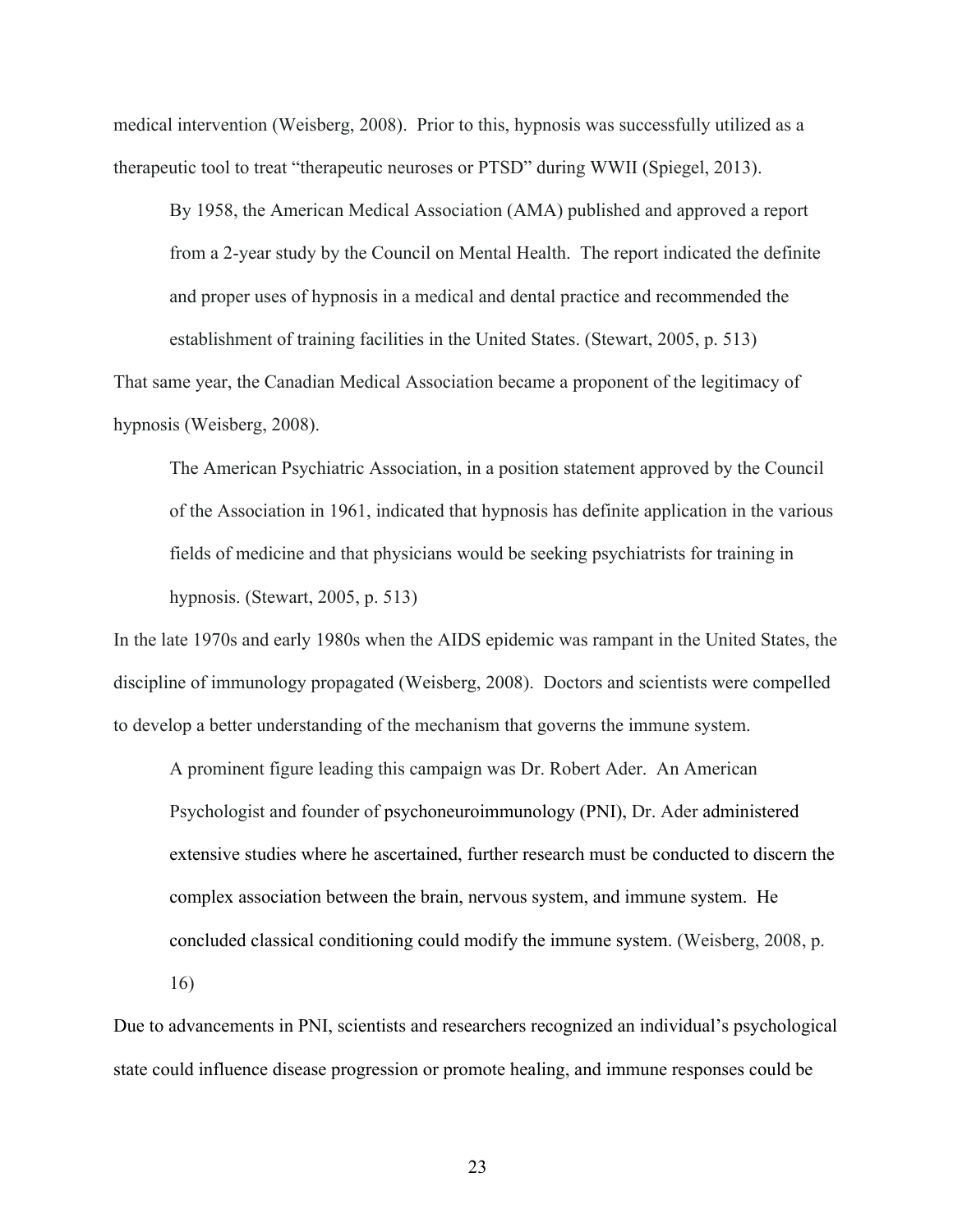modified through environmental manipulations. Hypnosis became the mechanism to facilitate these modulations. Fueled by these developments, researchers began investigating hypnosis and its role in modifying PNI parameters. Studies revealed, due to hypnosis, there was a significant increase in levels of CD4 cells, a specialized type of T cell that recognizes virus-infected cells and aids in their destruction (Weisberg, 2008). Further technological advancements, such as the creation of Magnetic Resonance Imaging (MRI), development of the Positron Emission Tomography (PET), and Functional Magnetic Resonance Imaging (fMRI), provided doctors, scientists, and researchers insight on the intricate anatomical connections of the brain. Due to these scanners, the activity of the human brain during mental activity could now be measured and visualized. Doctors were able to observe the effects of interpersonal psychotherapy on the limbic system. The discipline of Hypnosis proliferated greatly because of these technological discoveries; more studies were conducted on alternative therapies that emphasized experimental modalities. These scanners provided empirical evidence for alternative therapies. By 1996, the National Institutes of Health (NIH) issued a statement published by the AMA indicating there is "strong evidence for the use of hypnosis in alleviating pain" (Integration, 1996, p. 313). This acknowledgement of the NIH has helped establish the validity of hypnosis in the medical community. Currently, the acceptance of hypnosis in the medical field continues to spread and is incorporated in the treatment of myriad medical conditions.

# **Cost of Hypnosis**

When hypnosis is utilized as a therapeutic intervention, it is referred to as hypnotherapy. A hypnotherapist is an individual who can perform hypnotic procedures as a result of completing an education on hypnosis and hypnotherapy and undergone extensive training provided by an institution that receives periodic accreditations. In the United States, the average cost of a 60-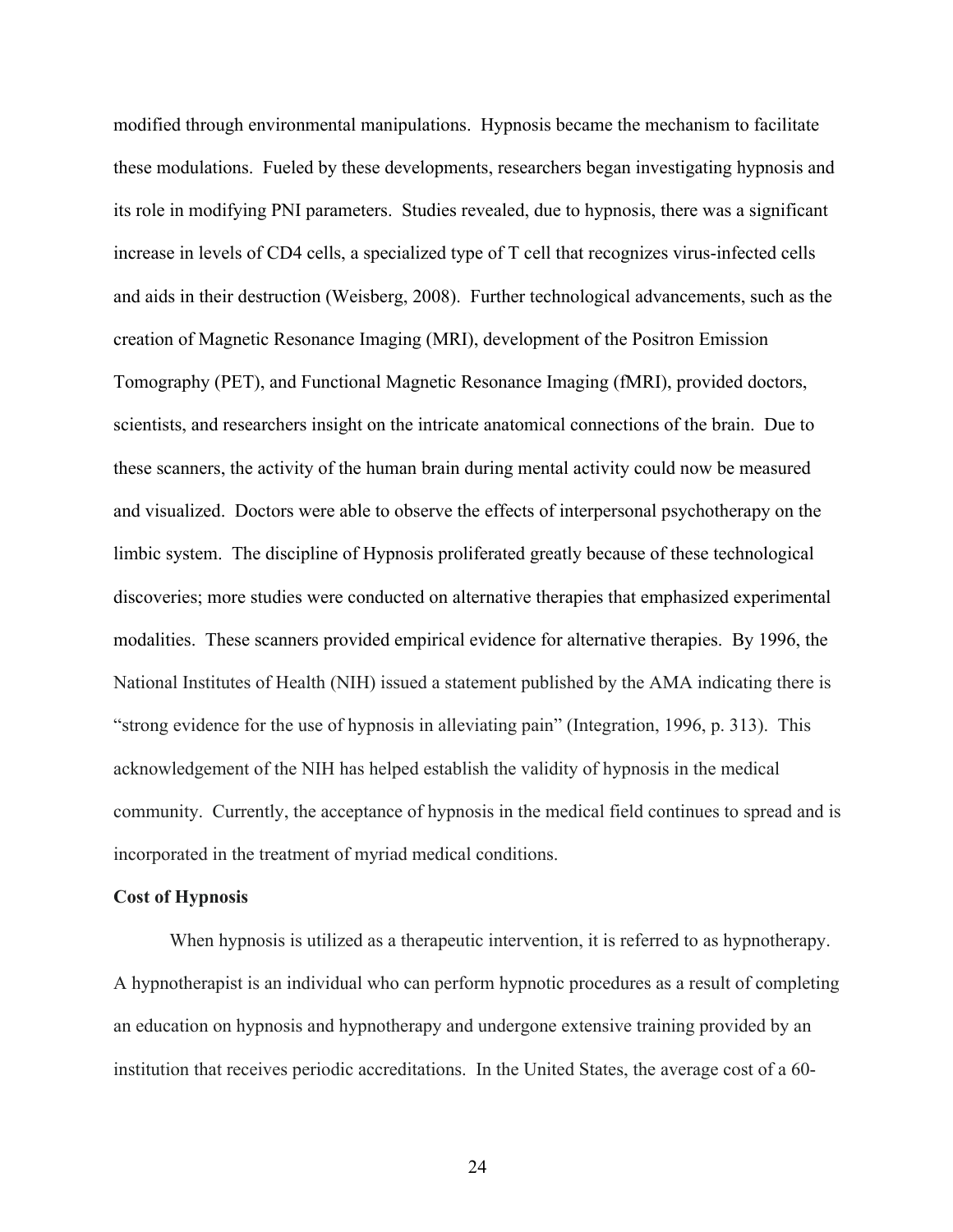minute hypnotherapy session ranges from \$50 to \$275 dollars (CostHelper.com, n.d.). The cost of a hypnotherapy session, when compared to a single cycle of IVF, is significantly less. Women, who were previously precluded by cost in seeking alternative interventions to enhance their fertility now have an alternative. Hypnosis can optimize their chances of conception, resulting in the treatment of their infertility.

### **Hypnosis in Medicine**

Over the past 6 decades, more research, studies, and trials have been administered utilizing hypnosis to alleviate and/or treat various medical maladies. Many of these studies supported hypnosis as an effective intervention in the treatment of pain, irritable bowel syndrome, certain dermatological conditions such as atopic dermatitis and psoriasis (Shenefelt, 2002), and side effects of cancer treatments. In the field of obstetrics and gynecology, hypnosis has been used as an adjunct in embryo transfer during IVF, labor, and delivery. Prior to its recourse, practitioners assessed and evaluated their patients to render hypnosis and its effectiveness as a viable intervention. Patients had to satisfy certain criteria to participate, including the desire to be hypnotized and the time required for conditioning. Different diseases demand specific treatments. The method of treatment implemented is contingent on the disorder and its severity, which then dictates the magnitude a patient must procure in the three components of hypnosis. Patients who are able to enter the hypnotic state of consciousness but are incapable of achieving the required depth and sustain this level of consciousness required for the completion of the procedure would be ineligible.

One of the primary medical conditions where hypnosis has become more commonly commissioned is the treatment and management of pain. When hypnosis is used as a method of anesthesia, it is referenced as hypnoanesthesia. In both the medical and dental fields,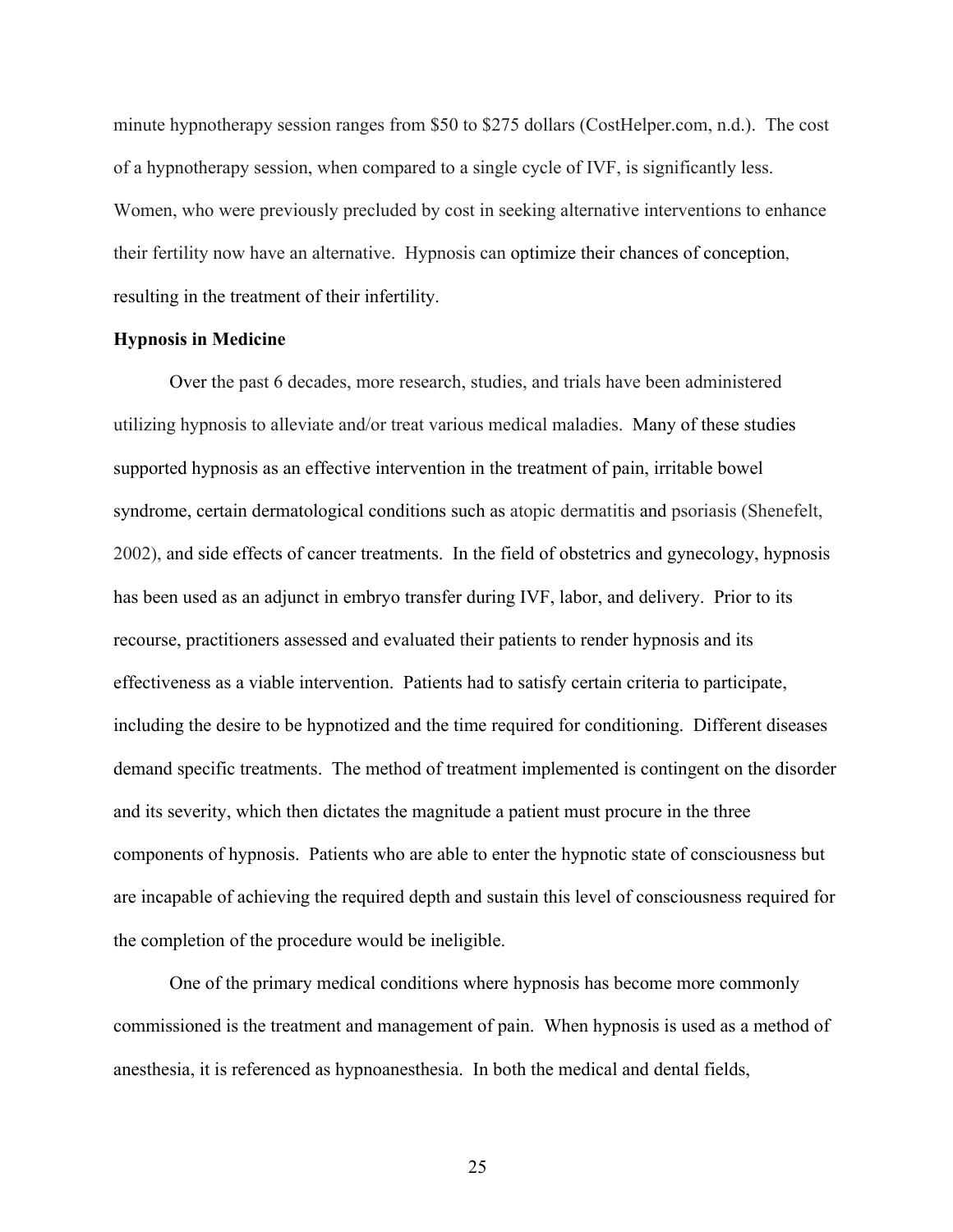hypnoanesthesia has been employed in selected operations and procedures where certain chemical agents are contraindicated for the patient. Some of those conditions include various forms of cardiac disease, certain respiratory diseases, allergies to anesthesia or severe and debilitating negative reactions. Additional situations when hypnoanesthesia may be implemented are during procedures that require the patient to be responsive, such as a craniotomy for the removal of a glioma (Jenkins & Crasilneck, 1959). Patients undergoing this type of surgery must be conscious to assist the surgeon in the safe removal of the tumor. Hypnosis is becoming a commonly utilized intervention incorporated in the treatment and management of pain.

Since the late 1800s when John Elliotson and James Esdaile utilized hypnosis as an anesthetic, a multitude of research has examined hypnoanesthesia in various medical fields. In a study conducted in 1994, hypnoanesthesia was used as an alternative to general anesthesia for endocrine cervical surgeries. The results were published in 1999 in the article "Hypnoanesthesia for Endocrine Cervical Surgery: A Statement of Practice" (Defechereux et al., 1999). In 2002, a meta-analysis was published by Montgomery, David, Winkel, Silverstein, and Bovbjerg, which included 22 studies and feedback from 1624 patients. Six categories were examined: (a) negative affect (e.g., anxiety and depression), measured by both self-report and observations by others (e.g., nurse); (b) pain (both self-report and observations by others); (c) pain medication (e.g., analgesics and anesthetics); (d) physiological indicators (e.g., blood pressure, heart rate, and catechol- amine levels); (e) recovery (e.g., return of muscular strength, postoperative vomiting, and fatigue); and (f) treatment time (e.g., length of procedure and inpatient stay; Montgomery et al., 2002).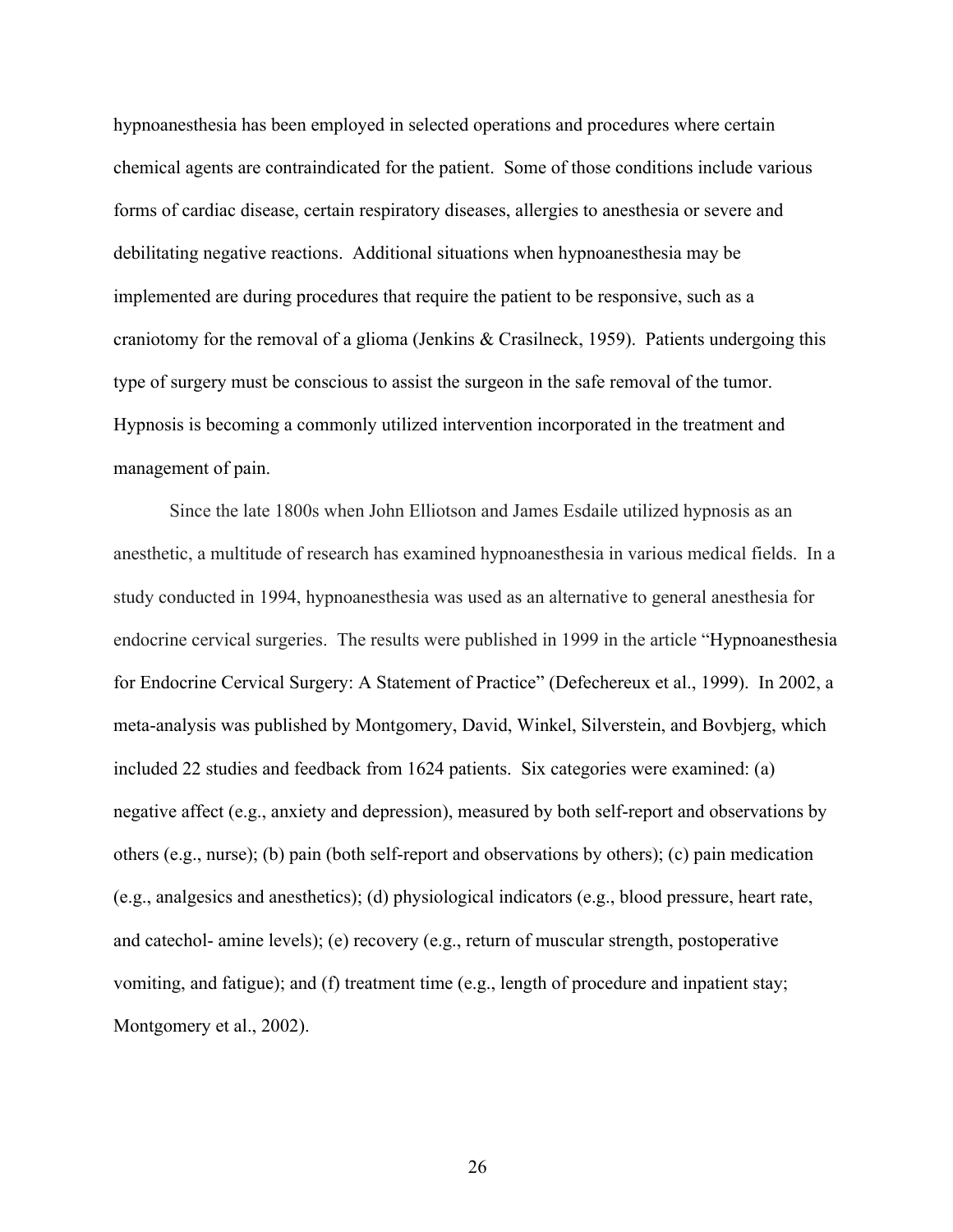Both studies confirmed hypnoanesthesia has physical and psychological benefits.

Patients experience reduced anxiety and distress prior to procedure, less time in the operating room, cost effectiveness, less medication in the treatment and management of pain post surgery and faster recovery time, wounds healing sooner, earlier postoperative gastrointestinal recovery, and less side effects such as nausea. Patients were able to return to their normal daily activities earlier than anticipated.

Hypnosis has become an alternative to alleviate chronic pain. Commonly used medical interventions to treat chronic pain, defined as pain lasting 6 months and longer include medication such as nonsteroidal anti-inflammatory drugs and opioid analgesics, surgery, and physical therapy. Surgery is considered when it is medically necessary or all other treatments have failed. A side effect to prolonged use of opioids may result in opioid tolerance and opioidinduced hyperalgesia (Dillworth, Mendoza, & Jensen, 2012). Therefore, individuals who have used medical interventions but continue to suffer from chronic pain are seeking alternative therapies, such as hypnosis to better manage and assuage their pain. In the article "Neurophysiology of Pain and Hypnosis for Chronic Pain" which reviews published studies in this field with the use of hypnosis, approximately 70% of individuals experienced a short-term reduction in chronic pain during treatment, while 20% to 30% reported permanent reductions in daily pain (Dillworth et al., 2012). The effectiveness of hypnosis in the treatment of chronic pain due to fibromyalgia, arthritis, irritable bowel syndrome, headaches, as well as lower back disability-related, and cancer-related pain were examined in this article. Dillworth et al. (2012) further concluded individuals who utilize hypnosis to manage their chronic pain report a reduction of pain intensity, duration, and frequency.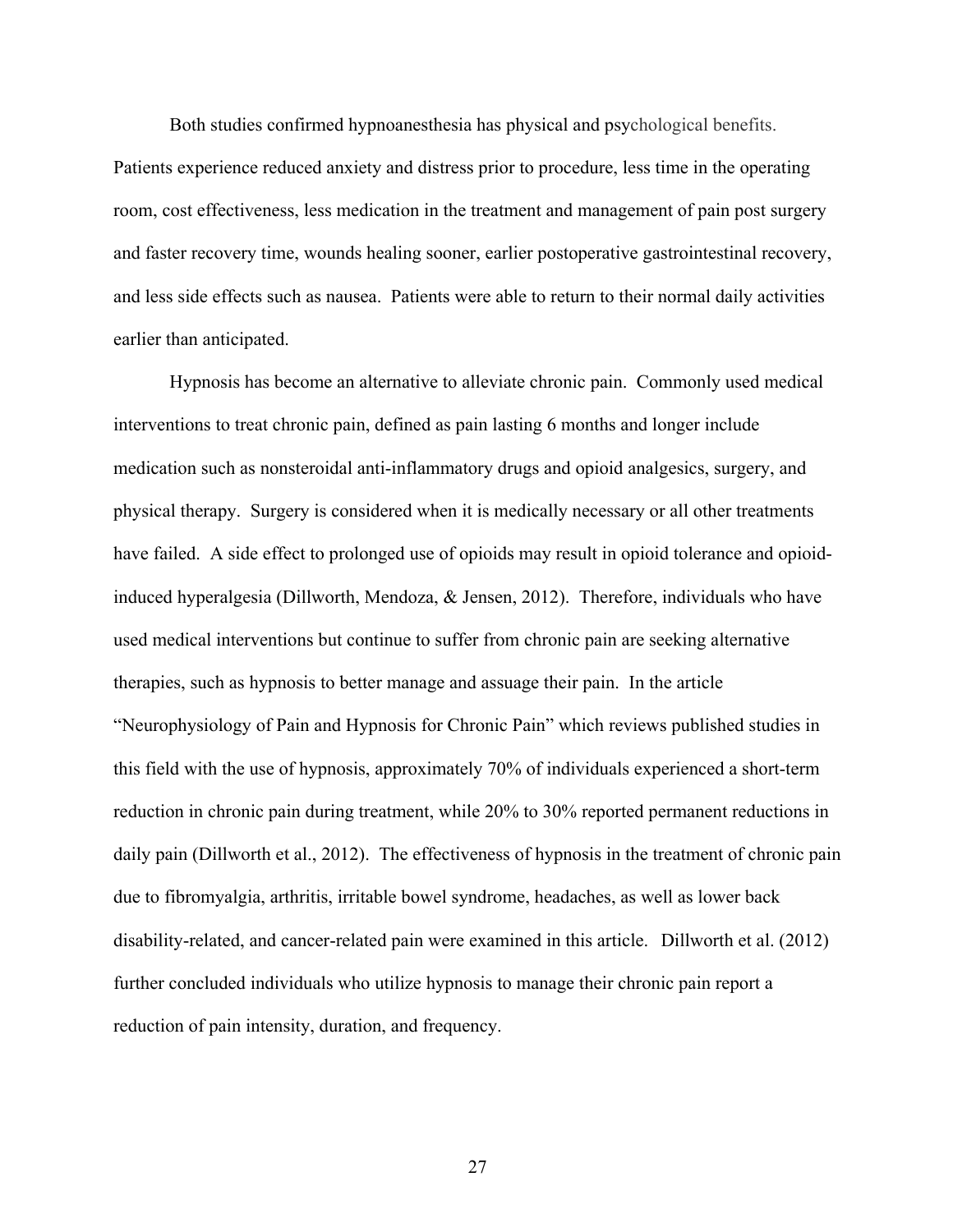Irritable bowel syndrome (IBS) is a gastrointestinal disorder that can cause extensive impairments in the daily life of inflicted individuals. It is categorized by abnormal muscle contractions that can result in painful cramps. These contractions may speed or slow the passage of stool, causing diarrhea or constipation. It impacts 14.1% of the United States population (Hungin, Chang, Looke, Dennis, & Barghout, 2005). Doctors have been unable to determine its exact cause; they hypothesized IBS may be induced from a dysfunction in the communication pathway between the brain and the intestinal tract. Studies indicated medical interventions are effective in treating 50% of individuals with this disorder (Palsson, Turner, Johnson, Burnett,  $\&$ Whitehead, 2002). When medical treatments fail, individuals seek alternative interventions. Research has found hypnosis is effective in reducing 24% to 73% of the gastrointestinal symptoms that can be sustained a minimum of 10 months (Palsson et al., 2002).

The field of dermatology has utilized hypnosis in the treatment of various conditions, such as atopic dermatitis and psoriasis (Shenefelt, 2002). Atopic dermatitis is a skin condition that results in intense itchy raised red rashes; the cause of this disease remains unknown. Psoriasis, another skin condition, causes inflammation, swelling, and scaling of skin cells, and it produces painful thick patches of red skin. Individuals inflicted with this condition have selected hypnosis to assuage their symptoms or as an adjunct to medical interventions. Stress plays a significant role in the onset, exacerbation, and augmentation of these diseases. Previous studies indicated the effectiveness of hypnosis for stress management. Patients who are less stressed can abate the progression of these diseases. In the hypnotic state of consciousness, additional studies demonstrated an individual's ability to regulate autonomic functions and affect one's immune system (Stewart, 1995). Individuals are given specific suggestions to decrease their skin temperature and heart rate. A reduction in skin temperature and blood flow reduces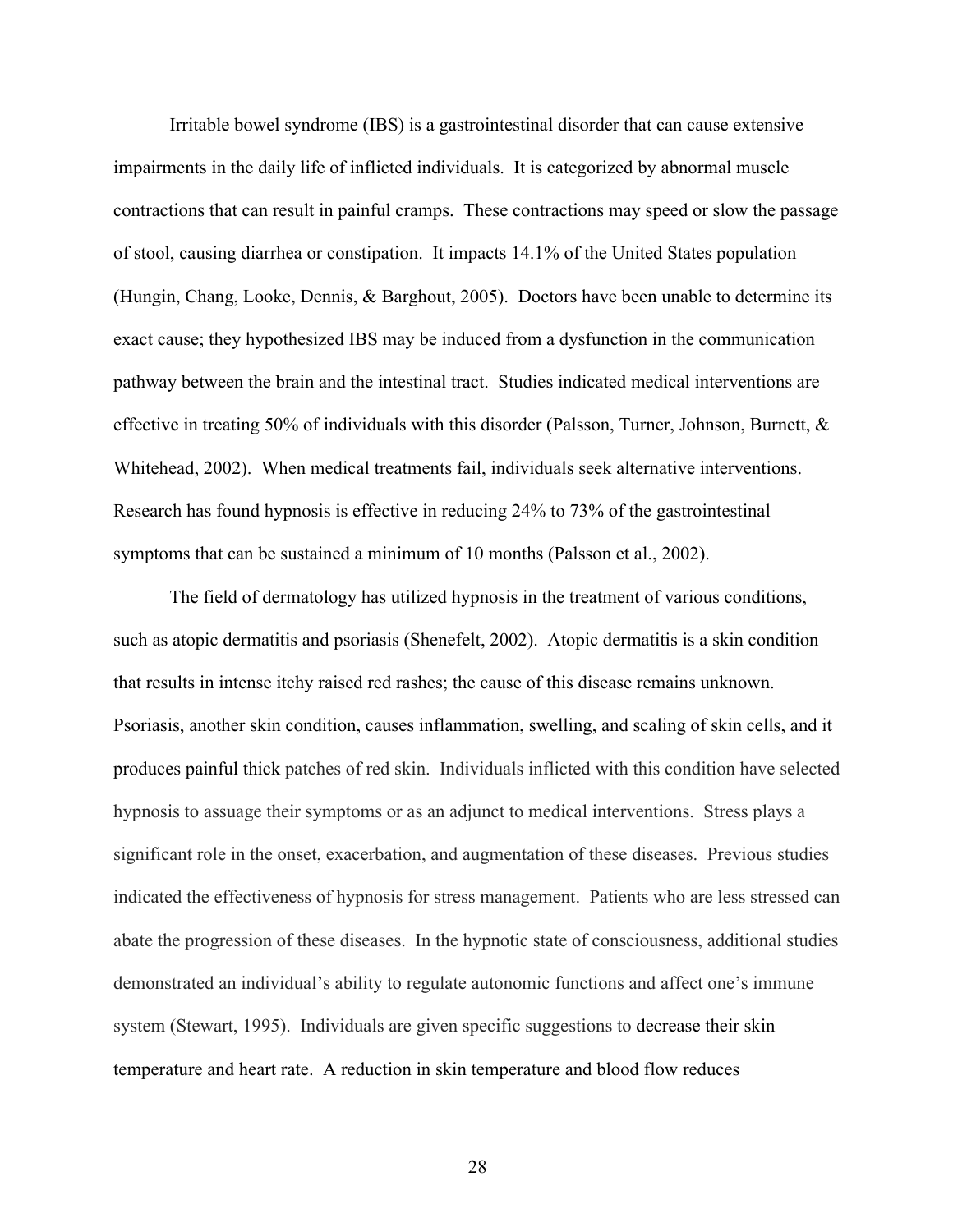inflammation, which subdues the negative symptoms.

Hypnosis, more commonly administered in the cancer setting, is primarily used as an adjunct procedure to medical interventions in the prevention, diagnosis, and treatment of cancer. In the past 2 centuries, research on hypnosis has continued to support the efficacy of hypnosis in the cancer setting (Montgomery, Schnur, & Kravits, 2013). Research has concluded tobacco use, alcohol consumption, an unhealthy diet, lack of physical activity, or being overweight are some activities that can increase individuals' chances of developing the disease. Avoiding these substances significantly reduces the risk. Individuals have employed hypnosis to quit smoking, improve their eating habits, and lose weight successfully. Studies on hypnosis have showed promise in promoting these healthy behaviors (Montgomery et al., 2013). In the diagnosis of cancer, hypnosis has consistently reduced the cost and improved clinical outcomes associated with diagnostic procedures. Schnur et al. (2008) examined the effectiveness of hypnosis to control the negative feelings and emotions women undergo prior to a breast biopsy. In their study, 90 patients scheduled to undergo excisional breast biopsy were randomly assigned to either a prebiopsy hypnosis group or a prebiopsy attention control group. The women in the hypnosis group experienced less negative emotions, depressed mood, and anxiety. The hypnosis group was significantly more relaxed than the attention control group (Schnur et al., 2008). Further research within the field, Block (2010) found that if an estimated 92% of patients newly diagnosed with breast cancer in the United States (178,738 based on 2009 data) used a hypnosis intervention, then \$135,270,403 would be saved. On an annual basis, on a national level, hypnosis for breast biopsy could potentially save over \$100 million. Hypnosis has also been implemented in the diagnostic cancer procedures of lumbar puncture and bone marrow aspirations (Montgomery et al., 2013). Surgery, chemotherapy, and/or radiotherapy or a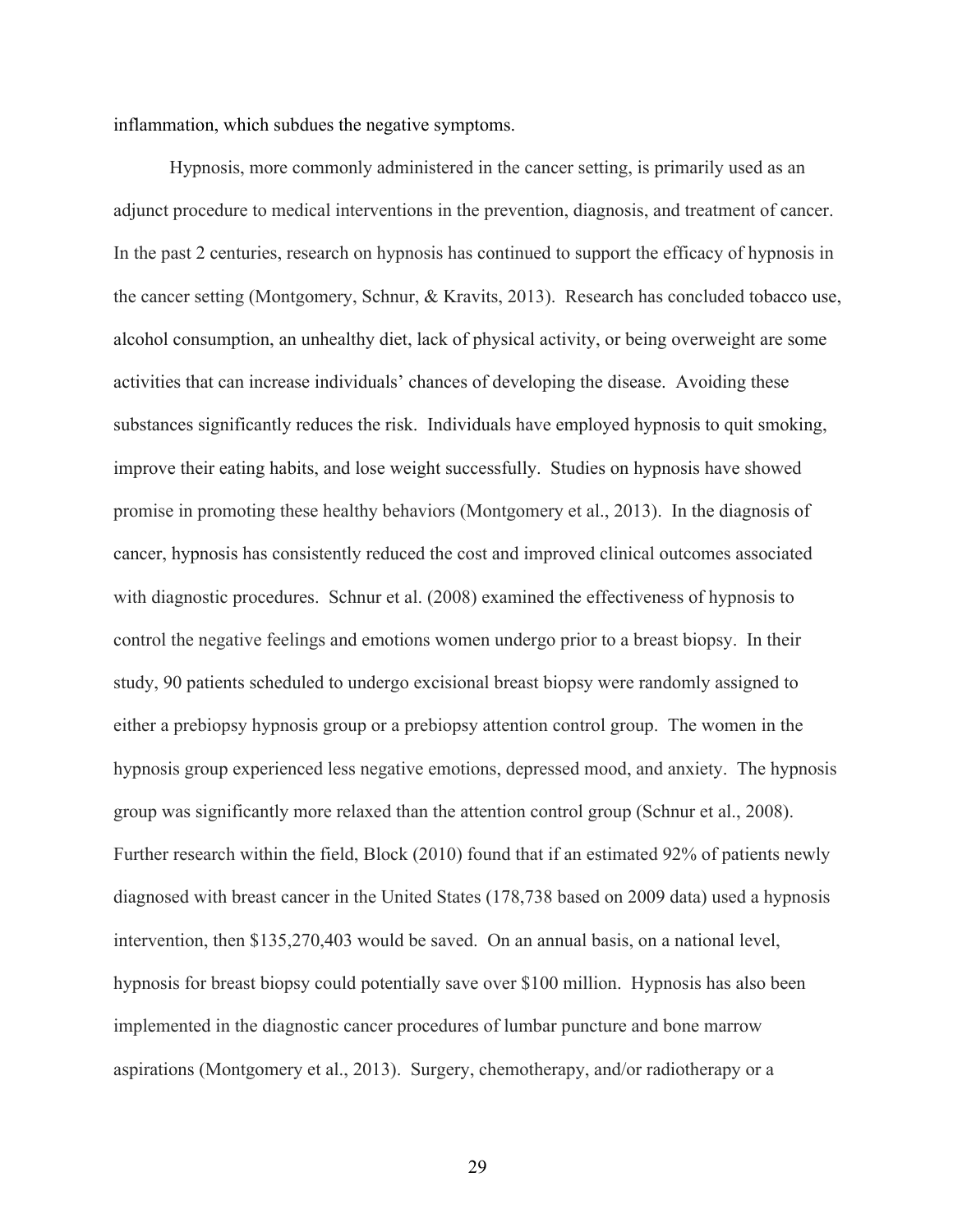combination are the primary medical interventions most cancer patients must undergo. As a result of these medical procedures, patients experience a molality of adverse side effects, such as pain, nausea, fatigue, anxiety, and depression—all symptoms hypnosis has been previously employed to alleviate. Doctors then incorporate hypnosis as an adjunct to treatment. In 2007, a study was administered on the use of hypnosis on women with metastatic breast cancer. Women were random assigned to the test group where weekly group therapy sessions and hypnosis were incorporated in the treatment process or the control group, which only received routine care. The results of this study revealed the test group experienced less pain, women reported improvements in their mood, and their survival time was longer when compared to the participants in the control group (Montgomery et al., 2013).

The research examined has illustrated the effectiveness of hypnosis in the treatment of various medical conditions. People are choosing to incorporate alternative therapies in their pursuit toward health. More doctors and healthcare professionals are beginning to recommend hypnosis as an adjunct to medical procedures or as an alternative when medical therapies fail to produce the desired effect.

# **Hypnosis and Obstetrics**

The concept of hypnosis and its application in the field of Obstetrics was first introduced in the early 1940s by Grantly Dick-Readan, an English obstetrician (Stevens, 1954). Over the past 70 years, studies have been administered implementing hypnosis in various stages of pregnancy, labor and delivery; research has concluded auspicious outcomes in every stage.

As noted previously, infertility causes psychological trauma for many woman and has been referred to as one of life's most stressful events. Pregnancy is also commonly associated with psychological disturbances such as stress, anxiety, and depression (Marc et al., 2011), and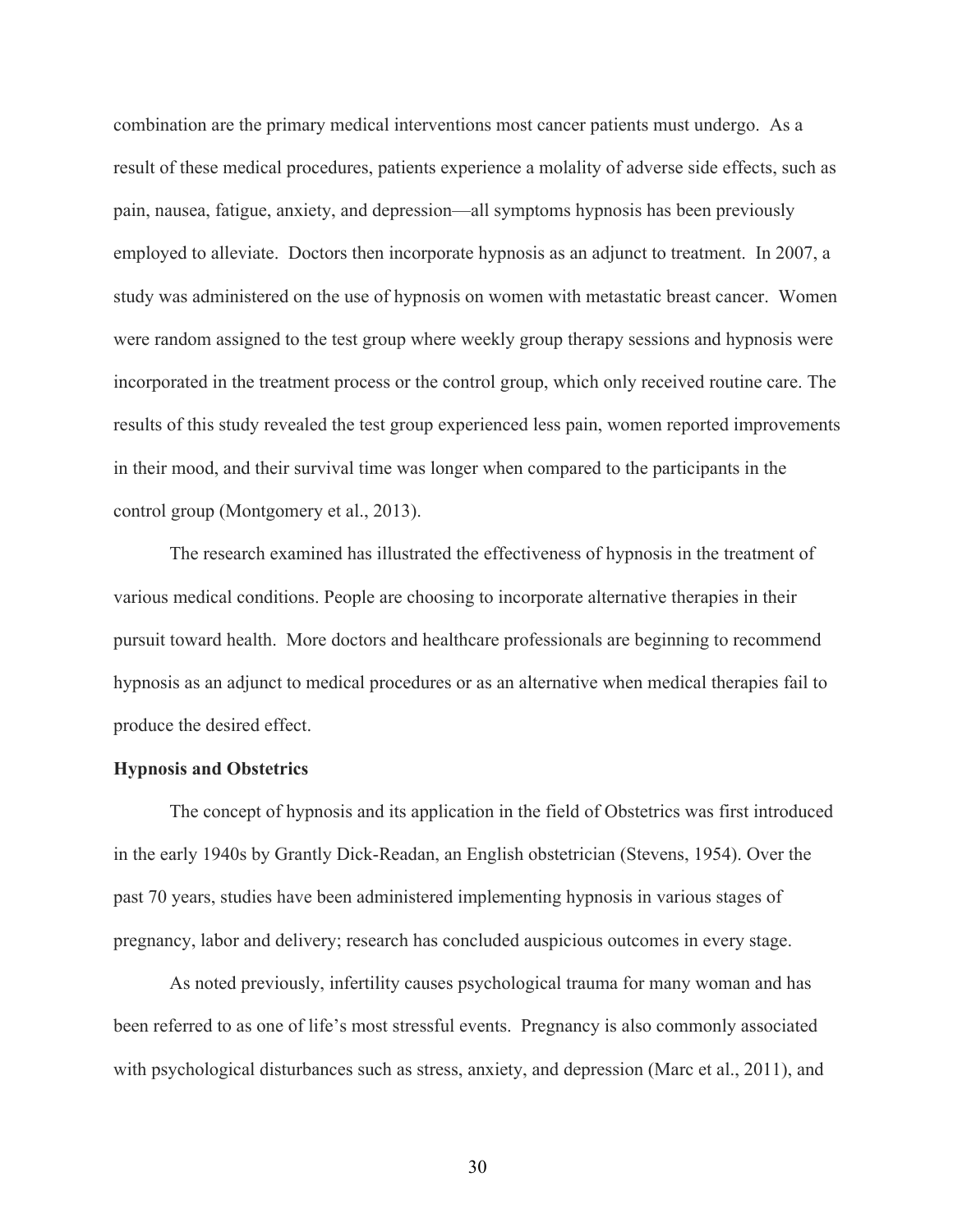these disturbances have negative implications throughout the course of the pregnancy and the development of the fetus. Women experiencing higher levels of anxiety during their pregnancy report more adverse symptoms such as fatigue, nausea, and emesis, prompting increased doctor visits (Anderson, 2004). Psychological disturbances can influence particular negative behaviors, such as smoking, unhealthy eating habits, or the consumption of alcohol (Marc et al., 2011). High levels of stress and anxiety during a women's pregnancy further increases her risk of miscarriage, preterm delivery, postpartum depression, and mood disorders (Lee et al., 2007).

During pregnancy, women undergo physical, emotional, and psychosocial changes (James, 2009). These changes induce adverse symptoms such as morning sickness, nausea, emesis, and substandard insufficient sleep, resulting in constant fatigue. Insomnia is a condition with which many women are afflicted and enhanced by their pregnancy. Randomized controlled trials have been conducted revealing the effectiveness of hypnosis to alleviate these symptoms. Women who participated in these studies reported statistically significant reductions in their episodes of nausea and emesis (Montgomery et al., 2013). Women who have less adverse symptoms during their pregnancy experience reduced stress and increased relaxation, resulting in healthier mothers, which promotes the health of the unborn child.

Elevated levels of maternal stress and anxiety during pregnancy are pernicious toward unborn babies. Women's ability to carry to term decreases, which precipitates preterm deliveries. These deliveries may result in babies with a lower birth weight afflicted with increased health risks. Short-term complications include breathing difficulties, a compromised immune system, heart defects, low blood pressure, increased brain hemorrhage, blood disorders such as anemia, immature gastrointestinal systems and metabolic impairments (Mayo Clinic, n.d). Babies born too early are more inclined to suffer long-term health problems such as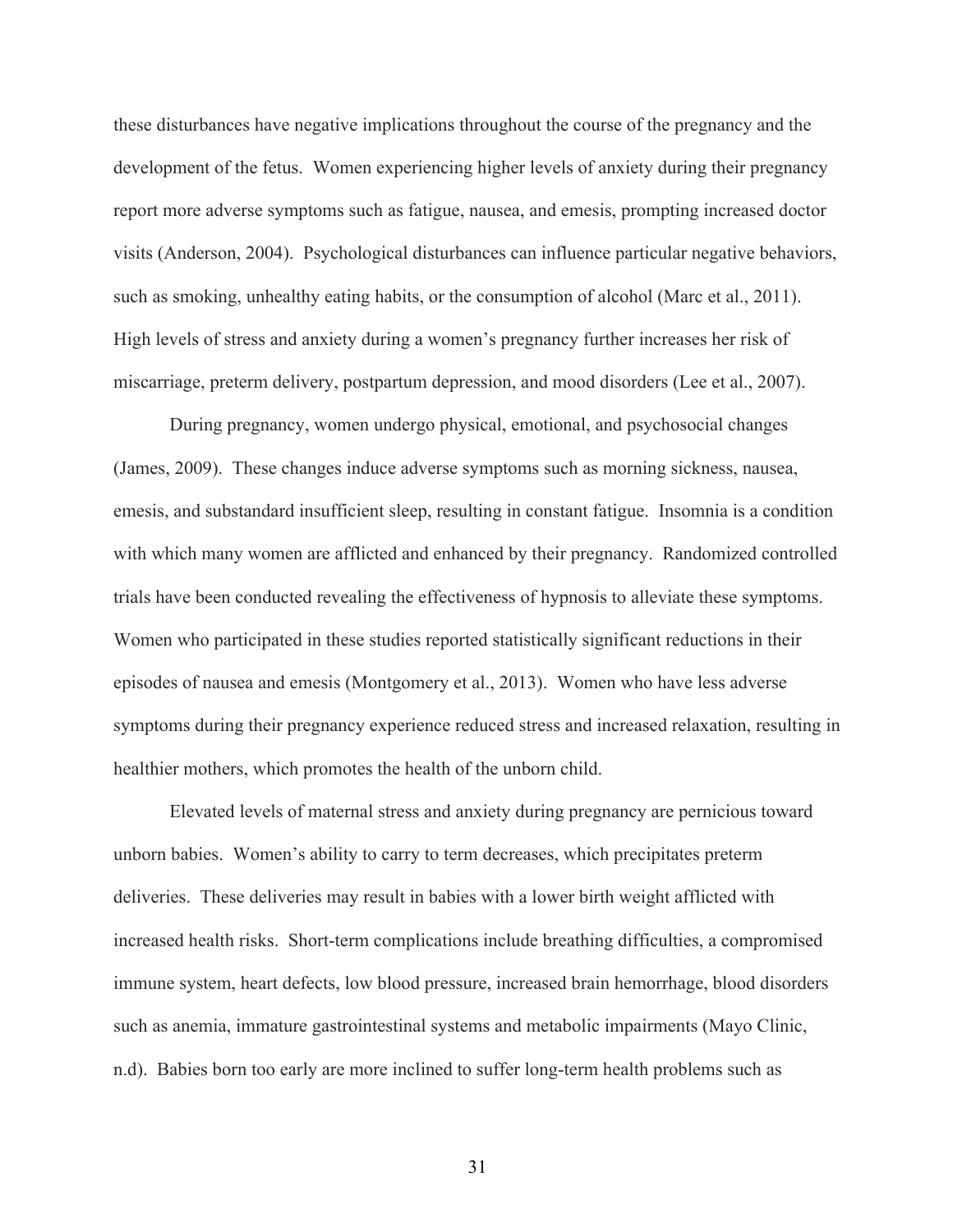cerebral palsy, behavioral and psychological problems, learning disabilities, visual impairments, loss of hearing, and chronic health complications (Mayo Clinic, n.d). Additional research has been conducted on babies born to women who suffered from high levels of stress during the pregnancy, examining long-term side effects. Results indicated these babies have a bigger stress reaction toward normal activities compared to babies born to mothers with lower stress levels during pregnancy. As these babies grew from infancy to toddlerhood, they exhibited heightened levels of anxiousness compared to other children. Researchers have hypothesized high levels of stress during pregnancy are permanently wiring the fetal brain toward worry and anxiety (Ellis, 2015). These results reinforce how vital it is for women, especially during pregnancy, to stay mentally, emotionally, and physically healthy.

Multiple studies depict the effectiveness of hypnosis in the management of stress, the reduction of anxiety and the induction of relaxation (Spiegel, 2007). Anxiety during pregnancy is a common feeling many women experience. It can be caused by a modality of factors, from women questioning if they will be a good mother or the uncertainty of the baby's health during development. Or, if these women struggled with infertility, then their anxiety is rooted in the possibility of losing the baby. Many women feel powerless in these situations, thereby cultivating and sustaining their anxiety. By reducing the anxiety they experience and thereby decreasing their stress level, hypnosis is able to enhance women's feelings of control and facilitate their mental health (James, 2009). Further research has substantiated that hypnosis is as effective at reducing anxiety as 1 mg of alprazolam (Spiegel, 2013). Being more mentally and emotionally healthy further enhances women's physical health, which promotes their ability to carry to term.

Hypnosis has been employed during childbirth since the 1950s and is referenced as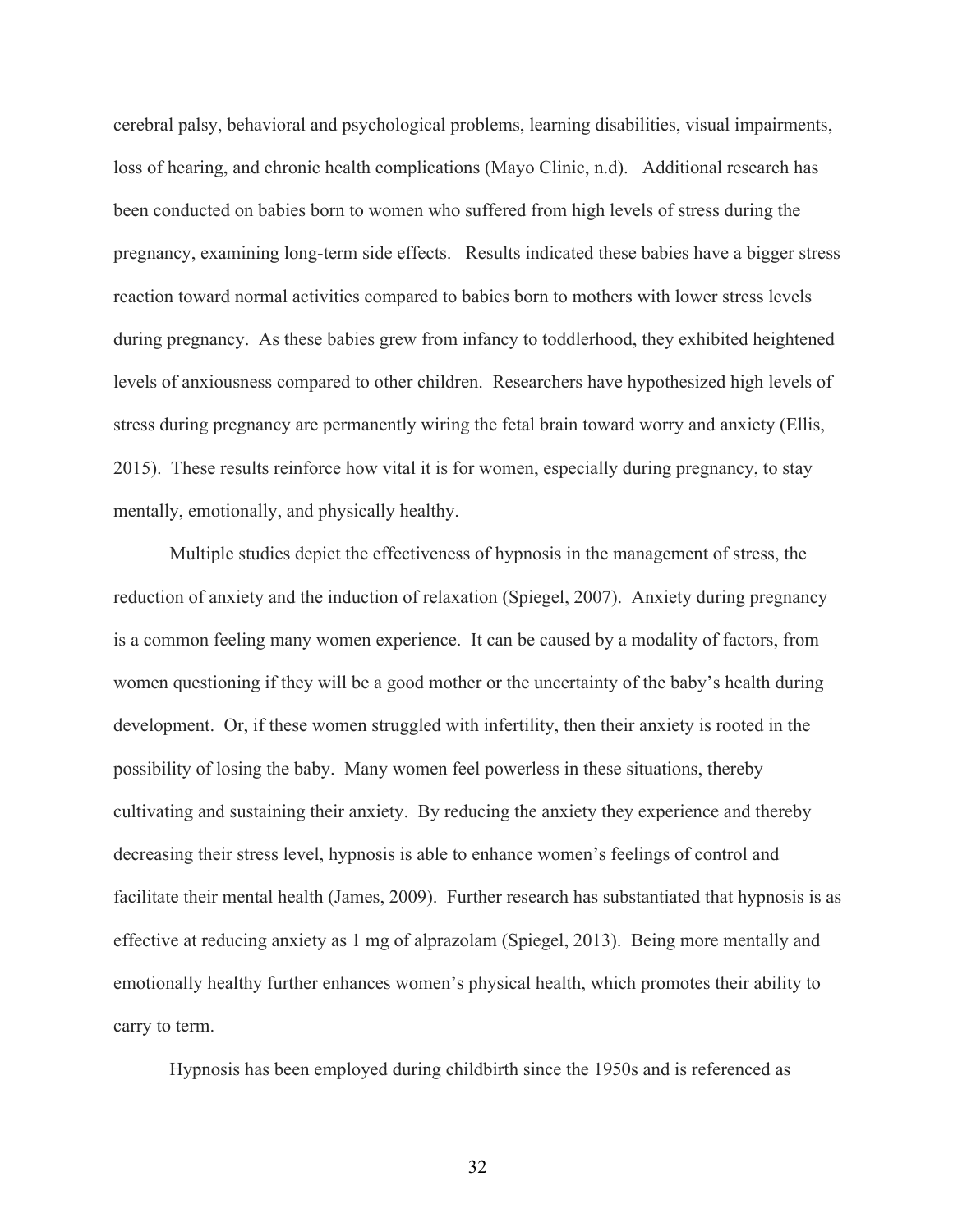hypnobirthing. It begins during the third trimester and focuses on the preparation of delivery. It can be administered in several ways: (a) Women may choose to have a hypnotherapist guide them during delivery or (b) are taught self-hypnosis where they guide themselves through the delivery process. Sessions with the hypnotherapist begin several weeks prior to the anticipated delivery date. In one of the sessions, the hypnotherapist provides examples of suggestions women can implement such as having a simple quick delivery, the ability to manage and reduce the pain, and the ability to recover faster. Brown (2007) examined women who utilized hypnosis during their delivery consistently reported eliminating or greatly reducing the experienced pain of childbirth, with an effectiveness ranging from 35% to 90%, resulting in a decreased need for epidural anesthesia, (Landolt, 2007), significantly fewer complications, shortened labor time, and a shorter stay in the hospital (Stewart, 2005). These studies illustrated the multiple benefits of hypnosis when incorporated during delivery.

Additional applications of hypnosis in the field of obstetrics include the termination of preterm labor. Women pregnant with multiple gestations, or who have elevated levels of stress and are highly anxious have an increased risk of preterm labor. Reinhard et al. (as cited in Brown, 2007) investigated the use of hypnosis in the prevention of the propagation of preterm labor. Their research revealed a significant difference, in that 4.7% of women who utilized hypnosis experienced preterm deliveries vs. 10.3% of women limited to medical treatments (as cited in Brown, 2007). This study suggested hypnosis in conjunction with medical interventions is effective in terminating preterm labor.

A limited amount of research has focused on the use of hypnosis to treat infertility by enhancing fertility. In the field of obstetrics, the studies of hypnosis have primarily been on assessing its impact on the various stages of pregnancy, labor, and delivery. By the 21st century,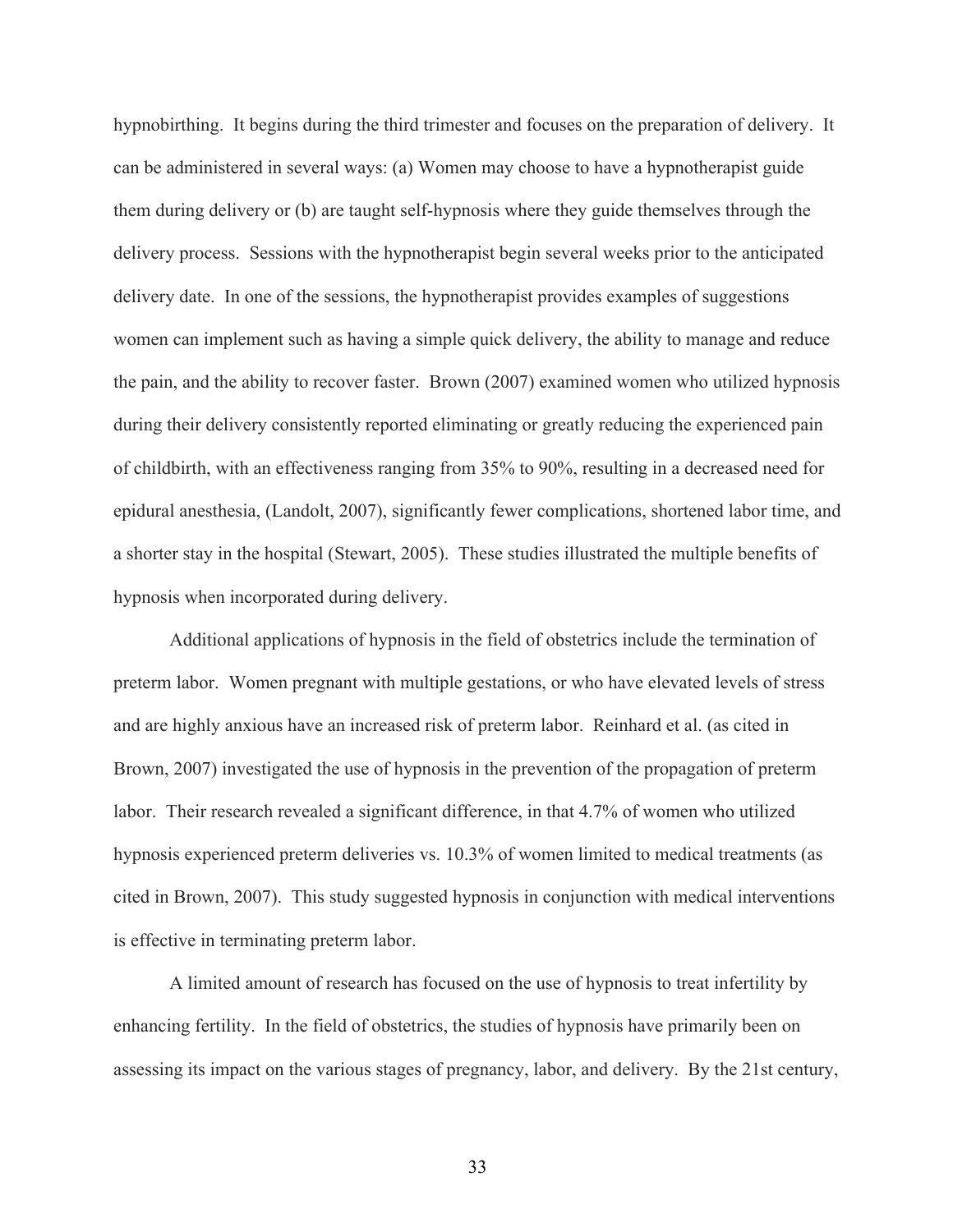more studies had been directed toward enhancing fertility through hypnosis. In 2006, Levitas et al. published an article on the impact of hypnosis during embryo transfer (ET) on the outcome of IVF. Their target population included women with idiopathic infertility, a normal uterine cavity and the absence of contraindications for pregnancy. They examined two groups: control and intervention. The control included 96 couples undergoing a regular cycle of ET during IVF and the intervention group included 98 couples who incorporated hypnosis throughout ET during IVF. Levitas et al. reported that of 98 cycles, the intervention group resulted in 52 clinical pregnancies (53.1%) with an implantation rate of 28%, while the control group, which did not incorporate hypnosis obtained 29 (30.2%) clinical pregnancies in 96 cycles and an implantation rate of 14.4%. This study advocates integrating hypnosis during ET/IVF can significantly improve the outcome of IVF cycles for women in terms of increased implantation and clinical pregnancy rates. Study results encourage further research on the implementation of hypnosis in the enhancement of fertility and through the various assisted reproductive technologies.

In the field of obstetrics, numerous studies have focused on hypnosis and its use in various stages of pregnancy, labor and delivery. The results of these studies revealed benefits of incorporating hypnosis with obstetrics patients: (a) improving the rate of embryo transfer for women undergoing IVF; (b) aiding in the reduction and management of stress, anxiety, and depression during infertility treatments and pregnancy; (c) enhancing the health of the mother and unborn child; (d) diminishing the adverse symptoms women experience through the course of their pregnancy; (e) reducing the risk and may terminate preterm deliveries; (f) lessening the probability of having miscarriages; (g) better managing of uterine contractions and abates the pain and discomfort experienced during labor and delivery; (h) decreasing the need for epidural anesthesia which then decrease the undesirable post operative effects it causes the mothers and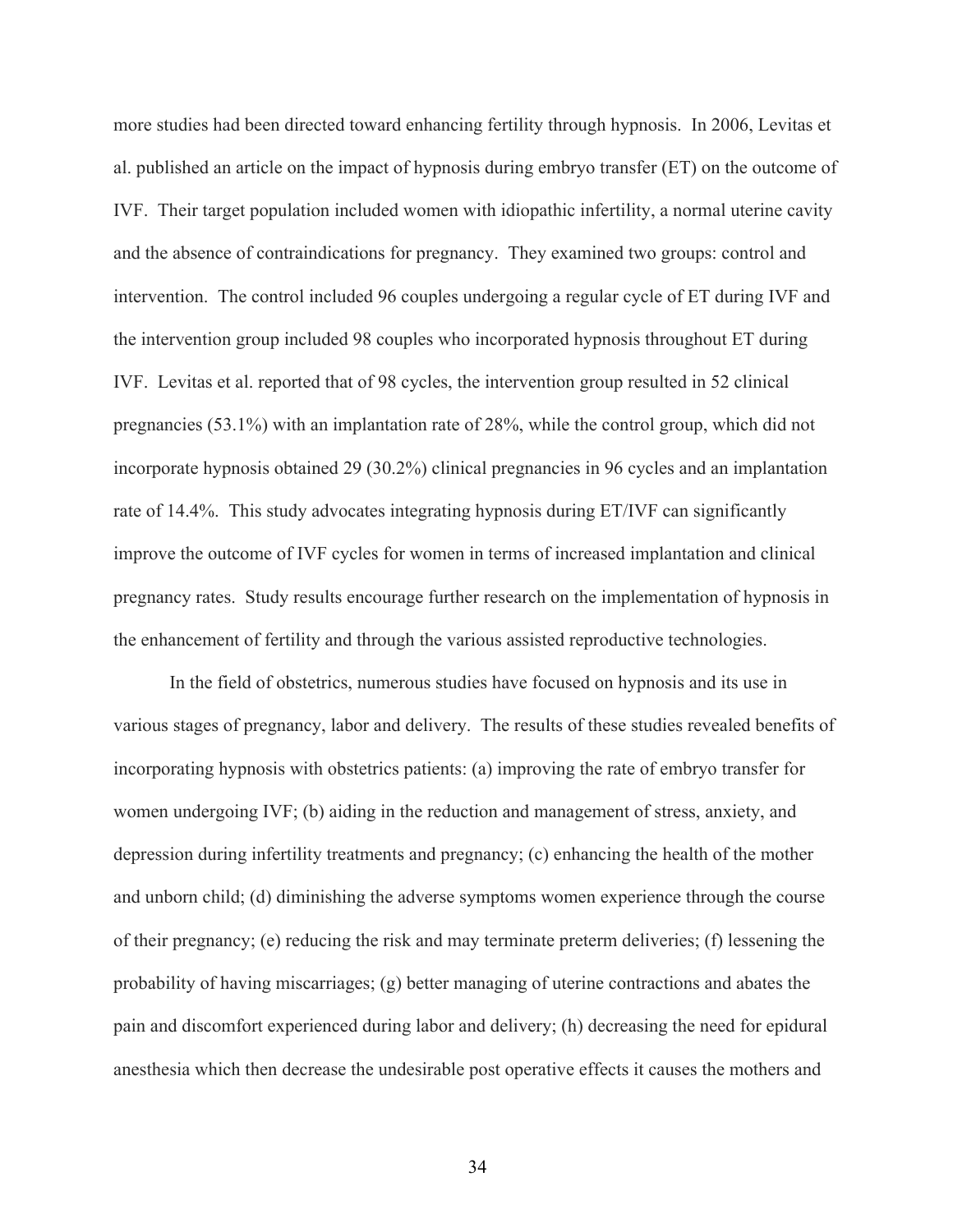their unborn child; (i) curtailing labor time; (j) shortening their stay in the hospital; and (k) speeding up recovery time.

### **Summary**

The research reviewed in this chapter has elucidated the numerous advantages of incorporating hypnosis in the field of obstetrics and its effectiveness in the treatment of various medical conditions, especially pain management. The propitious results of these studies substantiate hypnosis as a legitimate intervention. Throughout these trials, in the hypnotic state of consciousness, individuals have demonstrated the ability to harness the power of the mind to alter the physical sensations they experience which then amends their physical, mental, and emotional reactions and responses. These results suggest hypnosis is a viable intervention in the treatment of infertility by enhancing women's fertility. Whereas medical treatments primarily focus on the biological nature of infertility, while hypnosis incorporates both biological and psychological components. Solely or as an adjunct to medical interventions, hypnosis can enhance fertility and improve the rate of pregnancy. As noted, the high cost of assisted reproductive technologies precludes numerous women from seeking help. Hypnosis provides these women with an alternative, cost-effective intervention to treat infertility by addressing psychological influences, and thereby enhancing their fertility.

Chapter 3 presents an outline of the fertility enhancing hypnosis workshop and the topics covered during each session. The requirements needed for tentative participants are discussed, and a brief description of what the hypnosis journey is meant to accomplish is provided.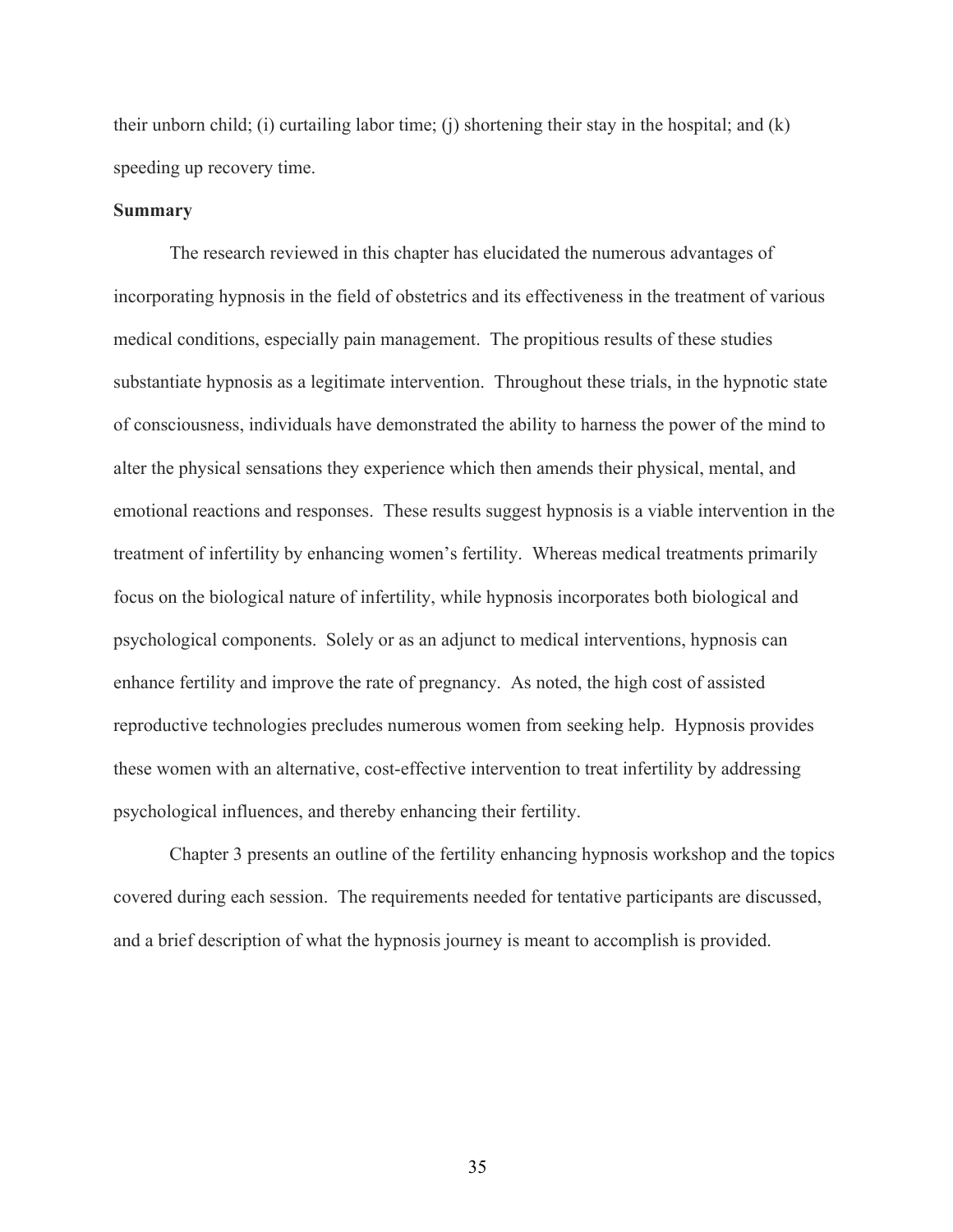#### **Chapter 3**

#### **Hypnosis to Treat Infertility: The Workshop**

#### **Hypnosis to Enhance Fertility**

I, a Certified Hypnotherapist, developed this workshop to provide women suffering from infertility with an additional cost-effective intervention that addresses the psychological influences of treating their infertility by enhancing their fertility. This workshop is meant to encourage self-awareness and identify participants' beliefs or unresolved issues regarding pregnancy and motherhood, located in their subconscious.This 8-week workshop will vary in length from 60- to 90-minute sessions. The maximum number of participants permitted in this fertility enhancement workshop is eight; a smaller group size facilitates intimacy. For the health and safety of all participants, prior to the beginning of the workshop, participants are required to obtain a medical clearance and referral from their doctor. Without a medical clearance or referral, women who wish to enroll in this workshop will not be permitted. The materials needed for the workshop include a notebook, a writing utensil, and yoga mat. Optional materials include pillows and a blanket. Based on the current cost of a 60-minute hypnotherapy session, this fertility enhancement workshop will be priced based on location between \$3500 and \$4500. This price, when compared to a single cycle of IVF is significantly less; therefore, women who would have been precluded from seeking additional interventions to treat their infertility now have an alternative. For optimum results, this workshop is best used as an adjunct intervention to medical treatments.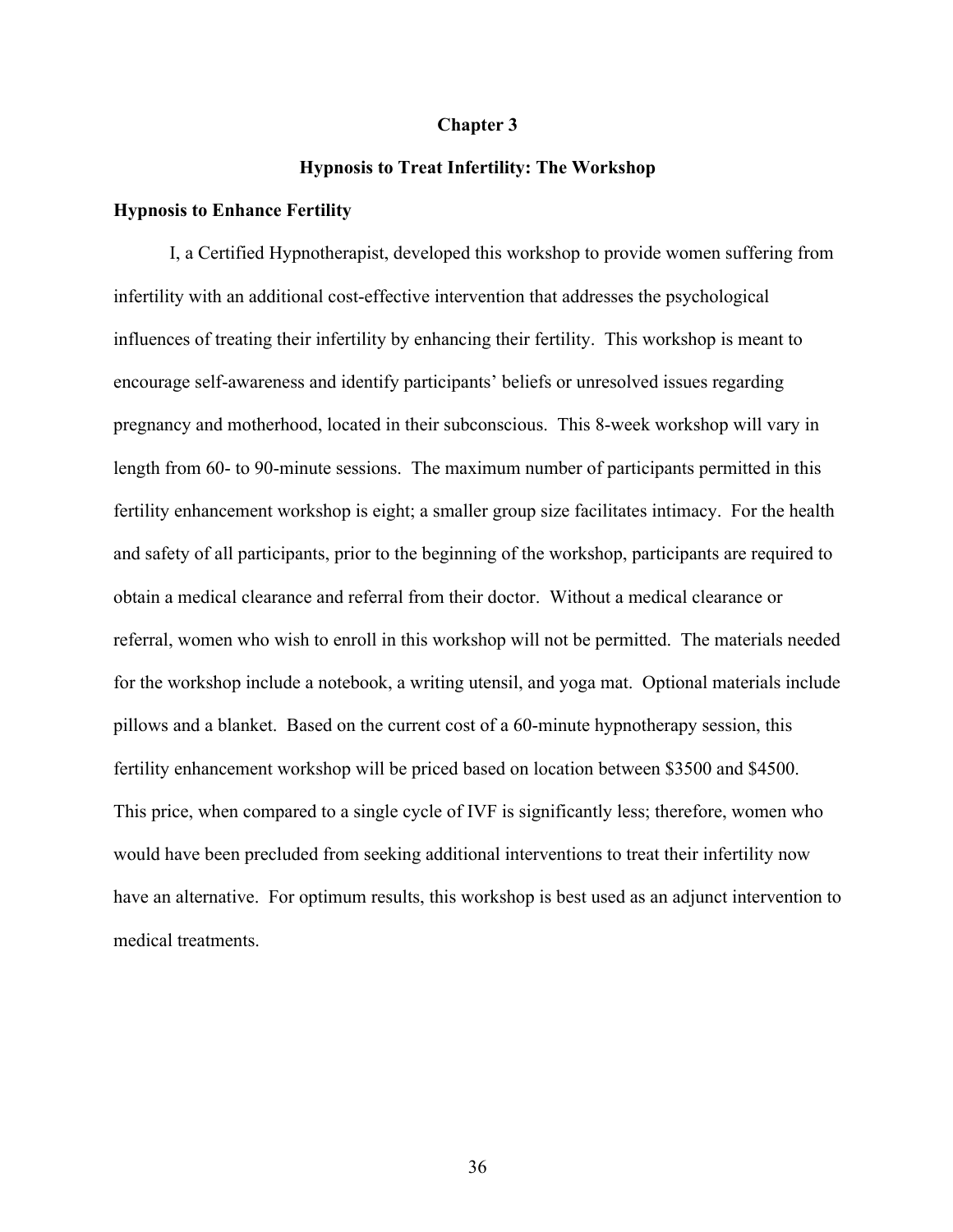# **Workshop Outline**

Week 1. The information covered and discussed will include:

- Brief information about Instructor
- Participant introductions
- Confidentiality and limits of workshop
- Explanation of the 8-week workshop
- Participants' expectations from workshop
- Interventions, procedures, treatments participants have used
- What participants know, believe, and experience with hypnosis
- Questions

- Have participants identify stressors in their life and their stress level
- Have participants think about what they do for self-care
- Have participants think about 10 things they like about themselves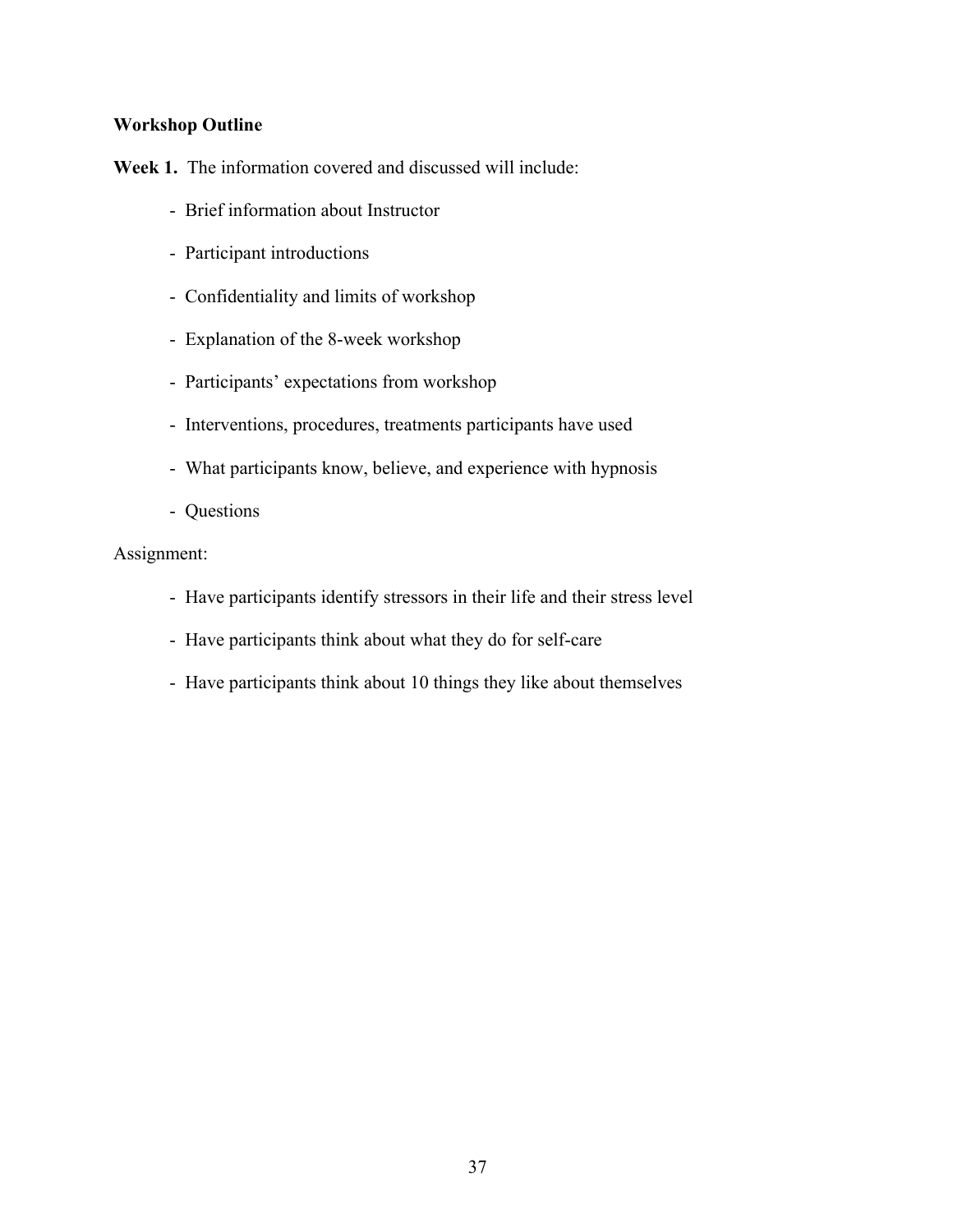**Week 2.** The information covered and discussed will include:

- Health conditions that influence infertility
- Negative behaviors that contribute to infertility
- Stress
- Interventions to reduce stress
- Emotional and mental health and its influence on infertility
- Developing a self-care plan
- Questions

- Have participants think about any concerns they have about hypnosis
- Have participants think about and identify any negative beliefs, thoughts, and feelings such as shame or guilt toward motherhood. Where it originated
- Have participants think about how they feel about being a mother and having a baby
- Bring yoga mat next week
- Do 3 things that make you happy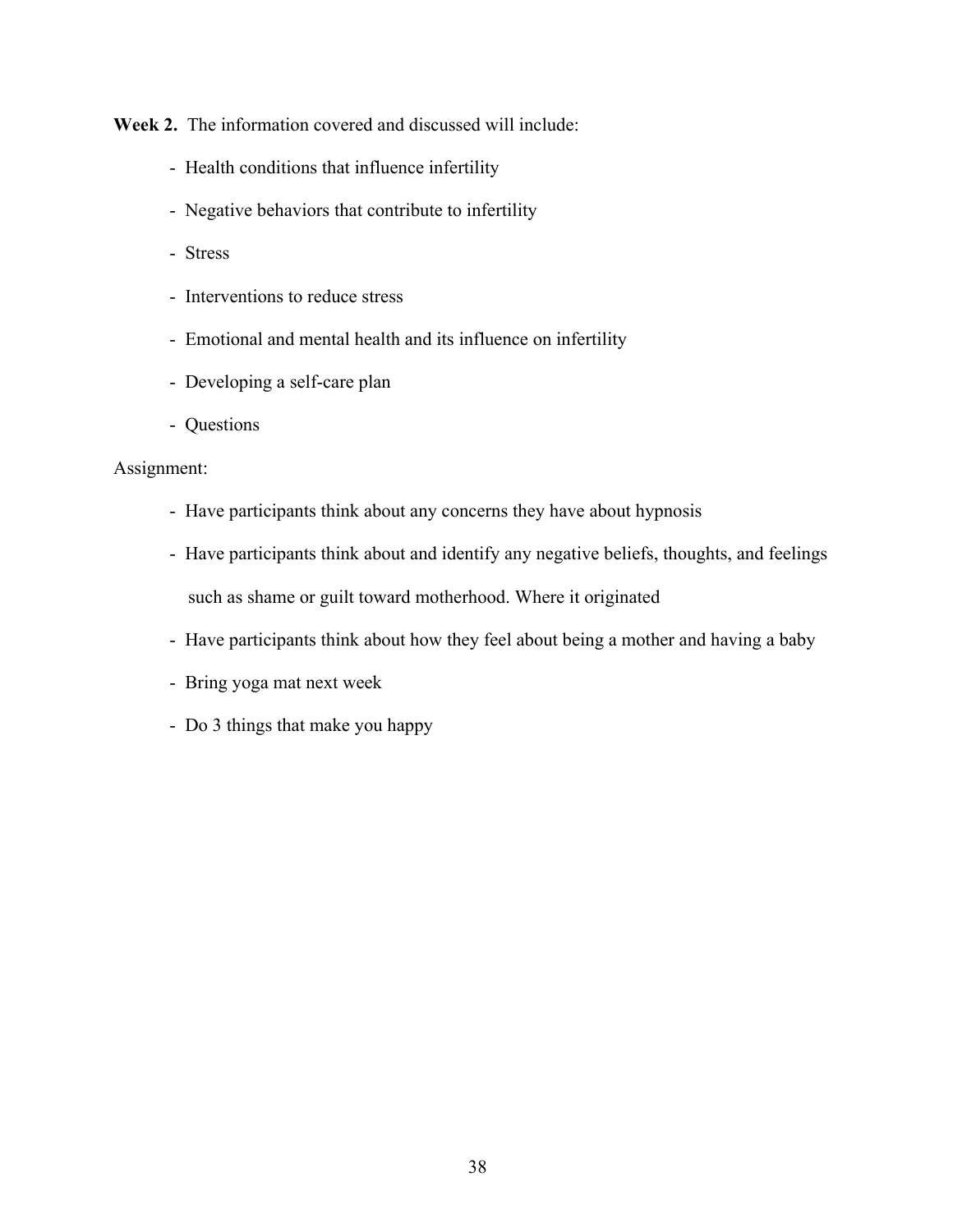**Week 3.** The information covered and discussed will include:

- Impact of infertility on the relationship
- Methods to enhance fertility
- Develop plan to enhance intimacy and connection
- Address any concerns participants have toward hypnosis
- What is hypnosis
- Theory of the Mind

# Hypnosis: Healing the inner child journey

This hypnosis imagery journey is intended to help participants resolve and/or release any

negative beliefs, emotions, fears they have associated to motherhood.

- Do something fun!
- Bring yoga mat next week
- Do 3 things that make you happy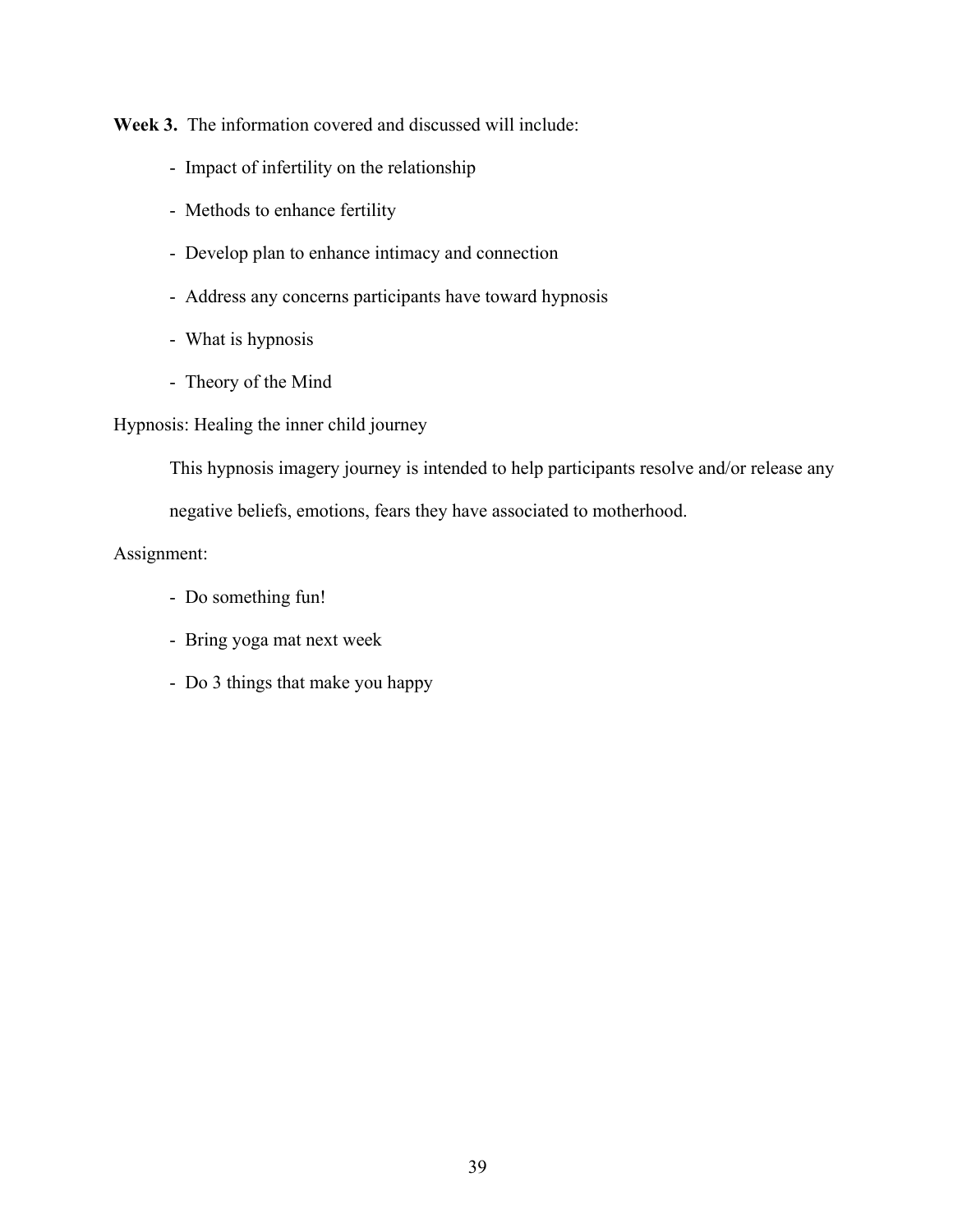**Week 4.** The information covered and discussed will include:

- Reflection on previous session, thoughts, feelings, and reactions from participants
- Thoughts, beliefs, feelings, participants have about becoming a mother and having baby
- Family of origin & cultural influences
- Hypnosis and medicine
- Check in with participants on thoughts on workshop

Hypnosis: Happy Place Journey

This hypnosis imagery journey is intended to give participants a place to relax, replenish their energy, reconnect and release any negative emotions. This place, a sanctuary, is meant to provide safety, comfort, and lift the spirits of the participants, during stressful moments.

- Have participants think about what fertility means to them, and objects or situations that represent it
- Bring yoga mat next week
- Do 3 things that make you happy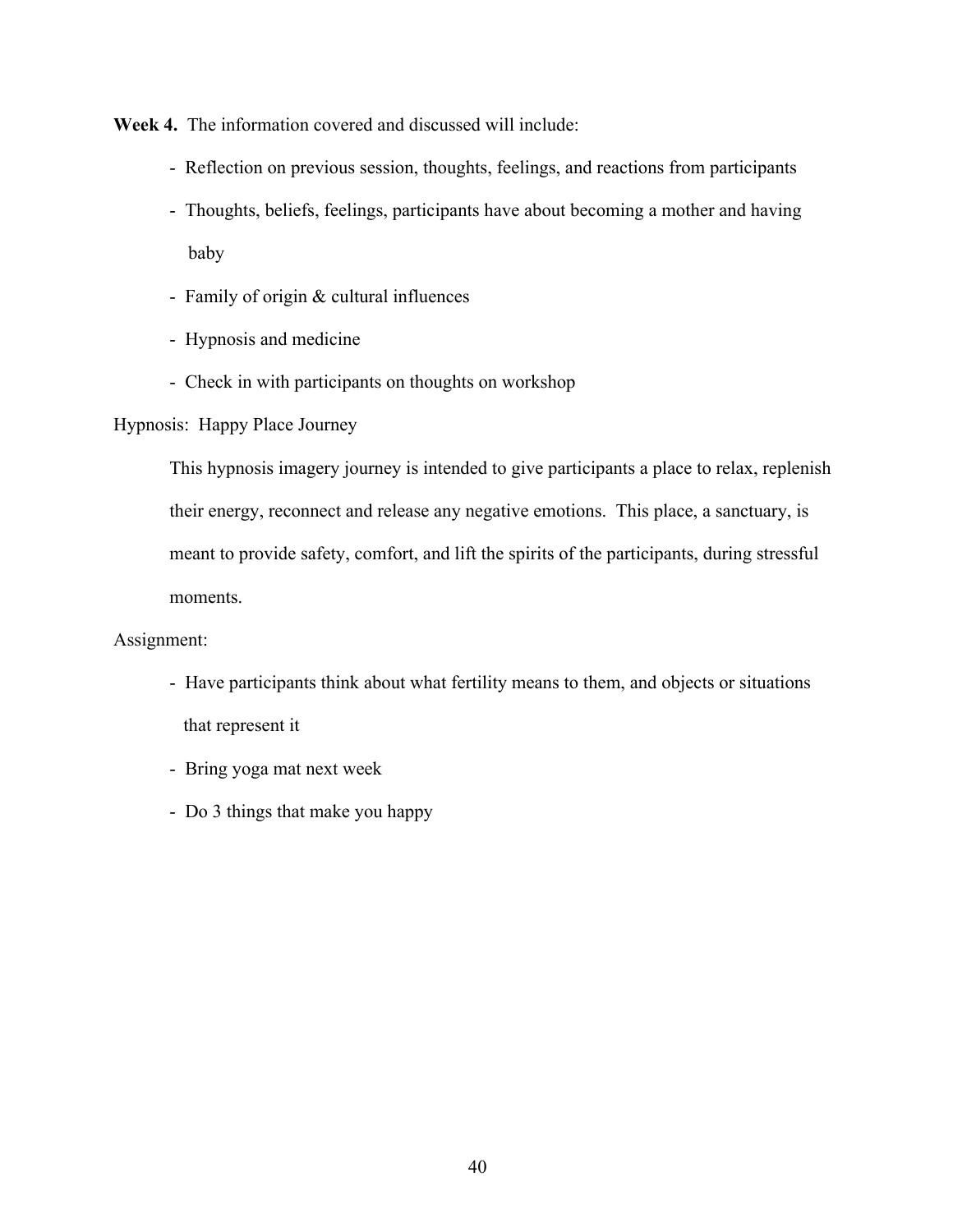**Week 5.** The information covered and discussed will include:

- Reflection on previous session, thoughts, feelings, and reactions from participants
- How hypnosis works
- Current research on hypnosis and obstetrics
- Up-coming medical appointments participants have and how to prepare for it
- Review stress reduction interventions
- What has worked and what has not

## Hypnosis: Garden of Eden Journey

This hypnosis journey is intended to reinforce participants' belief that they are physically and emotionally ready to conceive. During this journey, participants will give themselves permission to become a mother.

- Have participants think about where they believe souls/babies come from or reside
- Have participants think about additional information they want or need
- Bring yoga mat next week
- Do 3 things that make you happy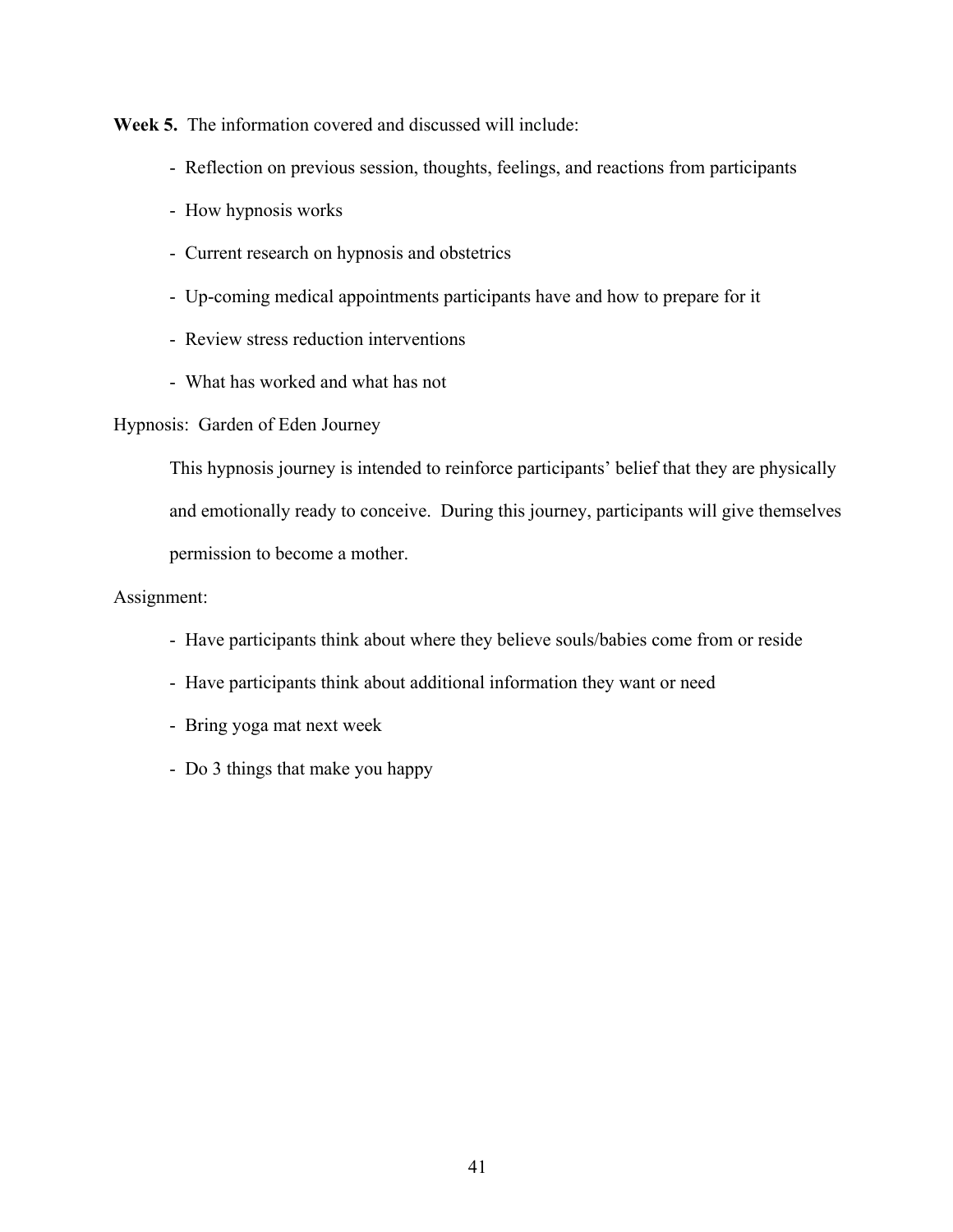**Week 6.** The information covered and discussed will include:

- Reflection on previous session, thoughts, feelings, and reactions from participants
- Address feelings, fears, participants may encounter
- Participants relationship with their partner
- Review methods to enhance fertility
- How to self hypnotize

# Hypnosis: Moon Journey

This hypnosis journey is intended to ground participants and help them release the urgency of conceiving. To reinforce the understanding that they are right where they are supposed to be in this moment in time. During this journey, participants will invite their future baby/soul into their lives.

- Do something to enhance intimacy with partner
- Bring yoga mat next week
- Do 3 things that make you happy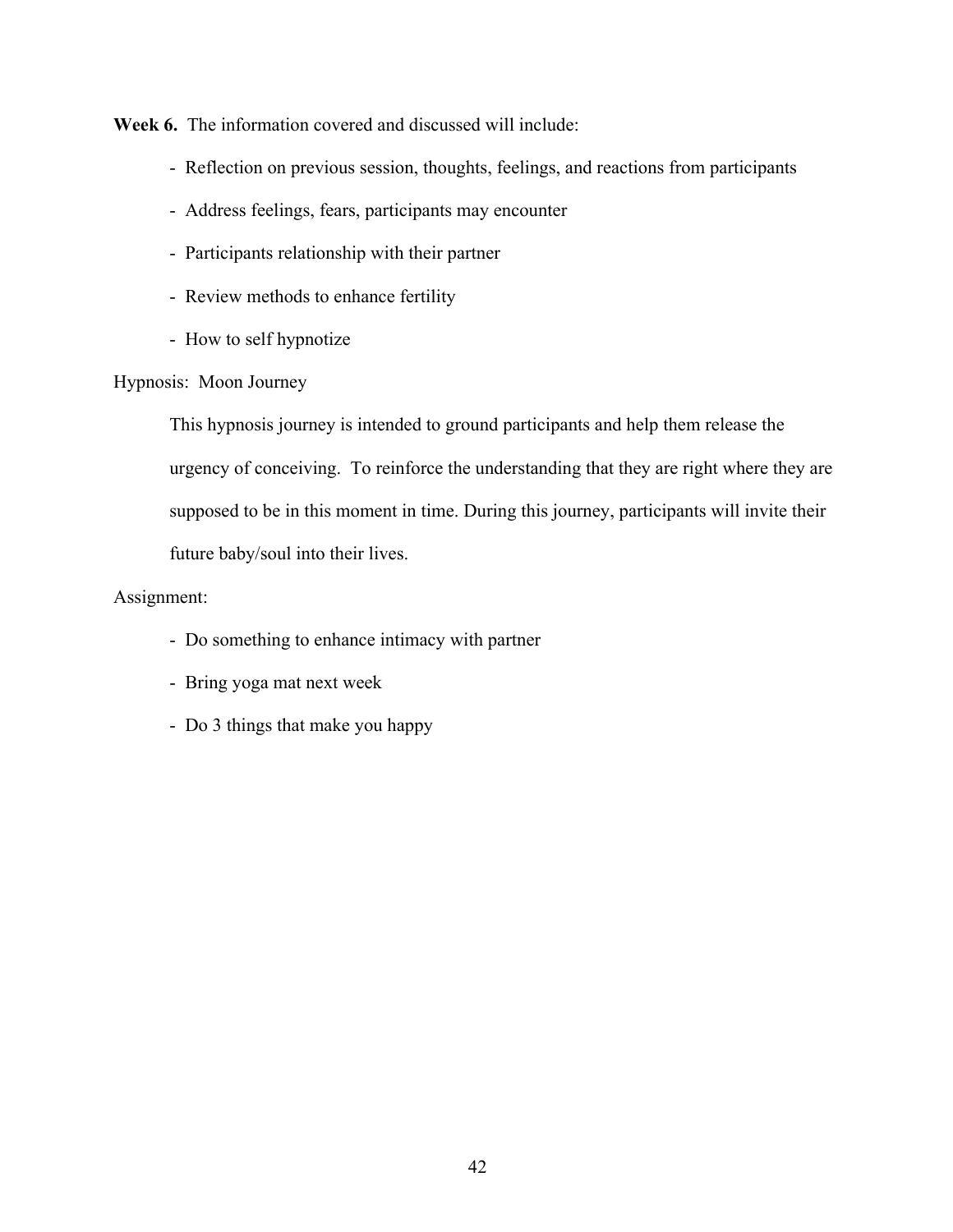**Week 7.** The information covered and discussed will include:

- Reflection on previous session, thoughts, feelings, and reactions from participants
- Review workshop
- Provide participants with additional information they requested
- Create additional suggestions they can give themselves during self hypnosis
- Time for participants to practice self hypnosis

# Hypnosis: Uniting Journey

During this hypnosis imagery journey participants will manifest and connect to their fairy tale happily ever after ending. It will symbolize the union of the egg and sperm and its implantation in the uterus. It represents conception and the beginning of the participant's pregnancy.

- Have participants think about what they expect during their pregnancy
- Have participants think about what it will be like when they hold their baby
- Bring yoga mat next week
- Do 3 things that make you happy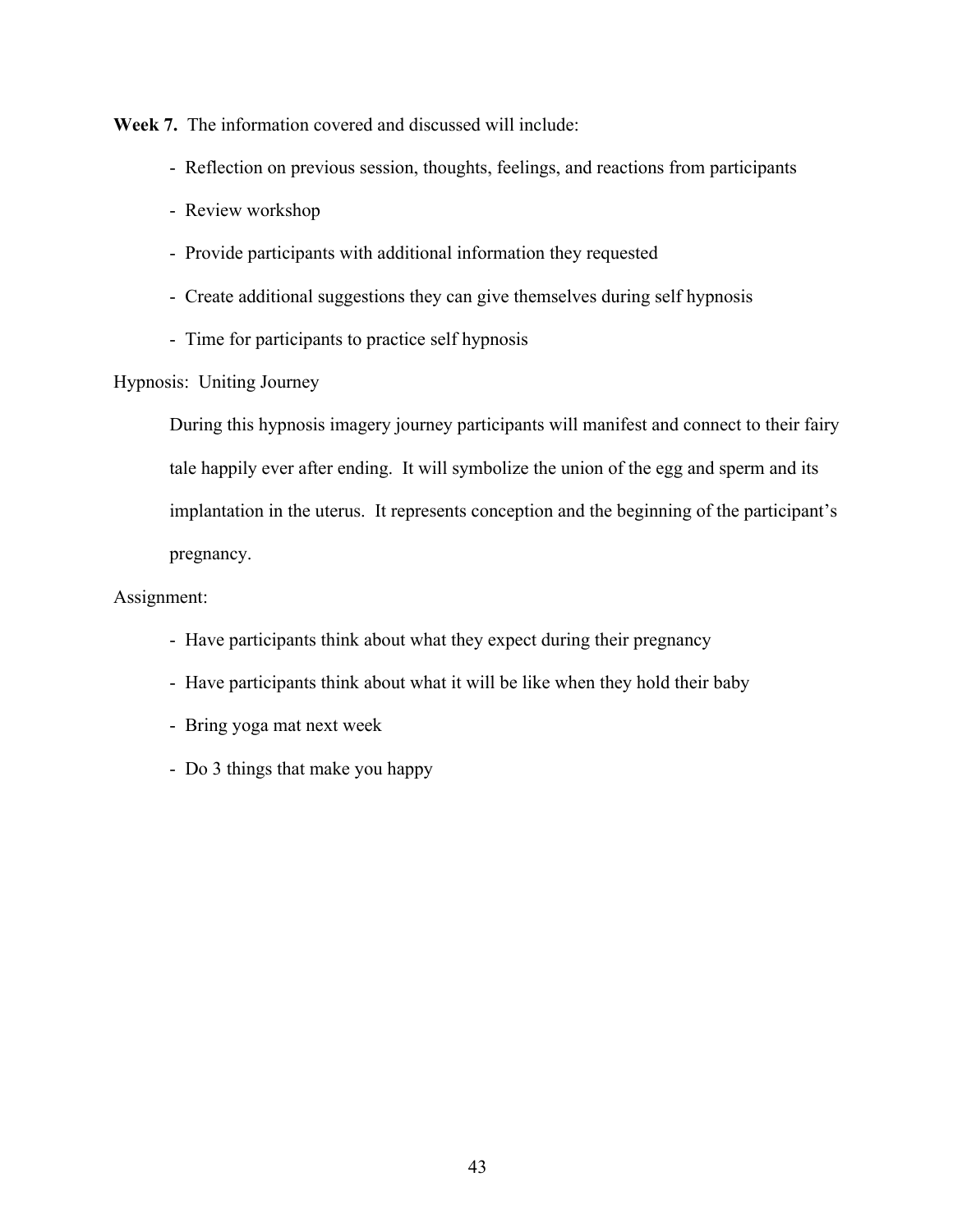**Week 8.** The information covered and discussed will include:

- Reflection on previous session, thoughts, feelings, and reactions from participants
- Participants' expectations during their pregnancy
- Address any final thoughts, concerns participants may have
- Review of instructor

# Hypnosis: Bliss

This hypnosis imagery journey provides participants with the experience of being pregnant, each trimester, being a mother and holding their new baby in their arms. It will help reinforce their faith and belief that they will become a mother.

# Assignment:

- Every day find something that makes you smile and every week do 3 things that make you happy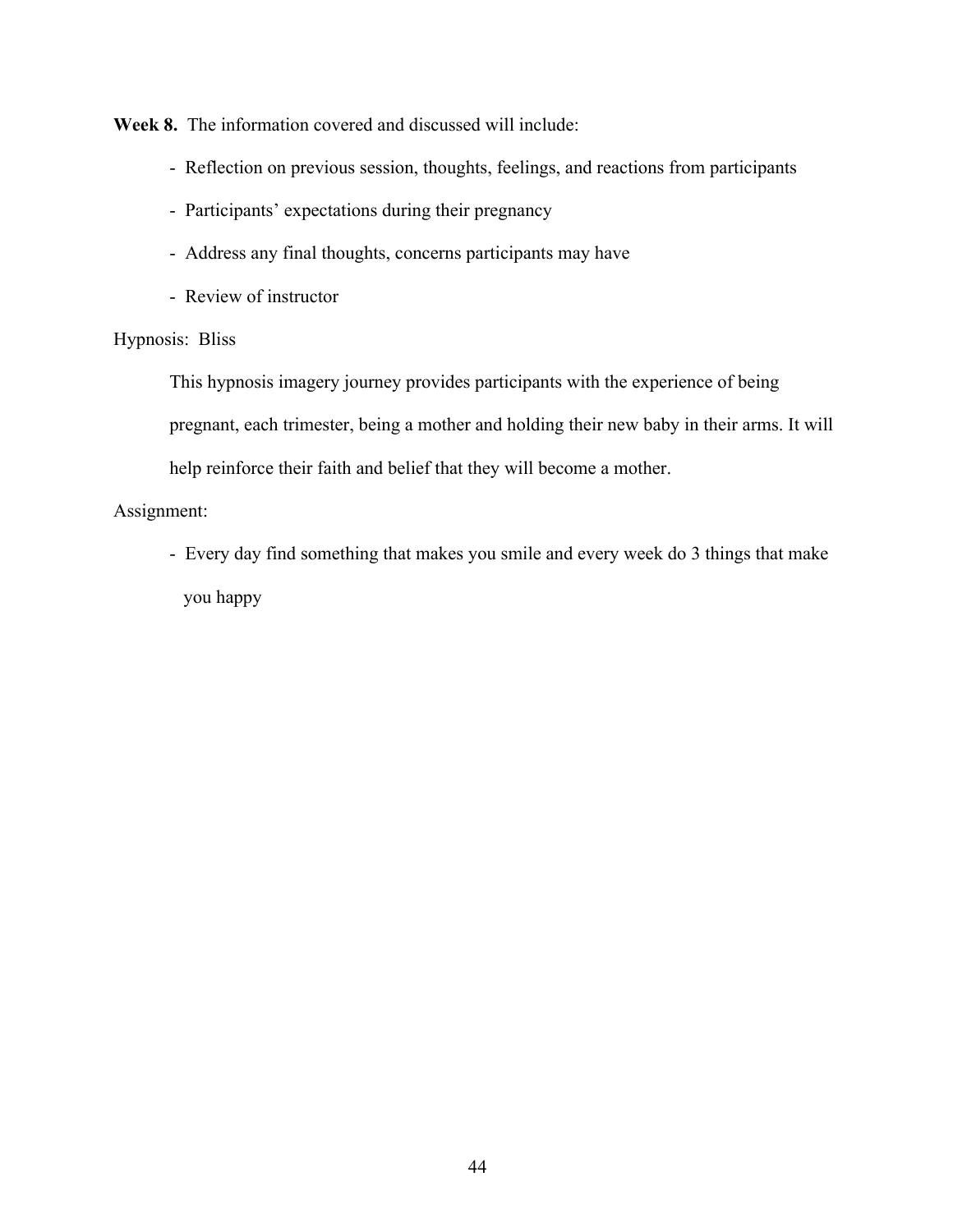#### **Chapter 4**

#### **Summary and Recommendations**

### **Summary**

Fertility, the ability to procreate is an inherent human right and for many women, becoming a mother is the basis of their female identity. Many women believe the ability to conceive, carry, deliver, and raise a child is an essential life stage and their purpose in life. Unfortunately, infertility is a condition that impacts the lives of over 72 million women worldwide. An average of 40 million women seek alternative interventions to treat their infertility. It is a multifactorial condition, influenced by myriad biological and psychological factors such as age, autoimmune disorders, stress, depression, anxiety, and the use of medication, alcohol, and tobacco. Additional factors include weight, hormonal imbalance, endometriosis, and STD's. For decades, infertility has been viewed and treated primarily as a medical condition, undervaluing if not ignoring the psychological aspects that impact infertility. Extensive research and scientific evidence have revealed infertility is influenced by an individual's emotional and psychological state. The belief that infertility is mainly attributed to a biological dysfunction is antiquated. When treating infertility, doctors and healthcare practitioners should adapt a philosophy that acknowledges the mind body connection, addressing a women's mental health in conjunction to treating the biological condition. Great advancements have been made in assisted reproductive therapies that provide women who were once faced with involuntary childlessness with options to treat their infertility and become mothers. Assisted reproductive therapies include medications that promote ovulation, intrauterine insemination (IUI) and in vitro fertilization (IVF). The cost of ART ranges from \$1,000 to \$20,000; a single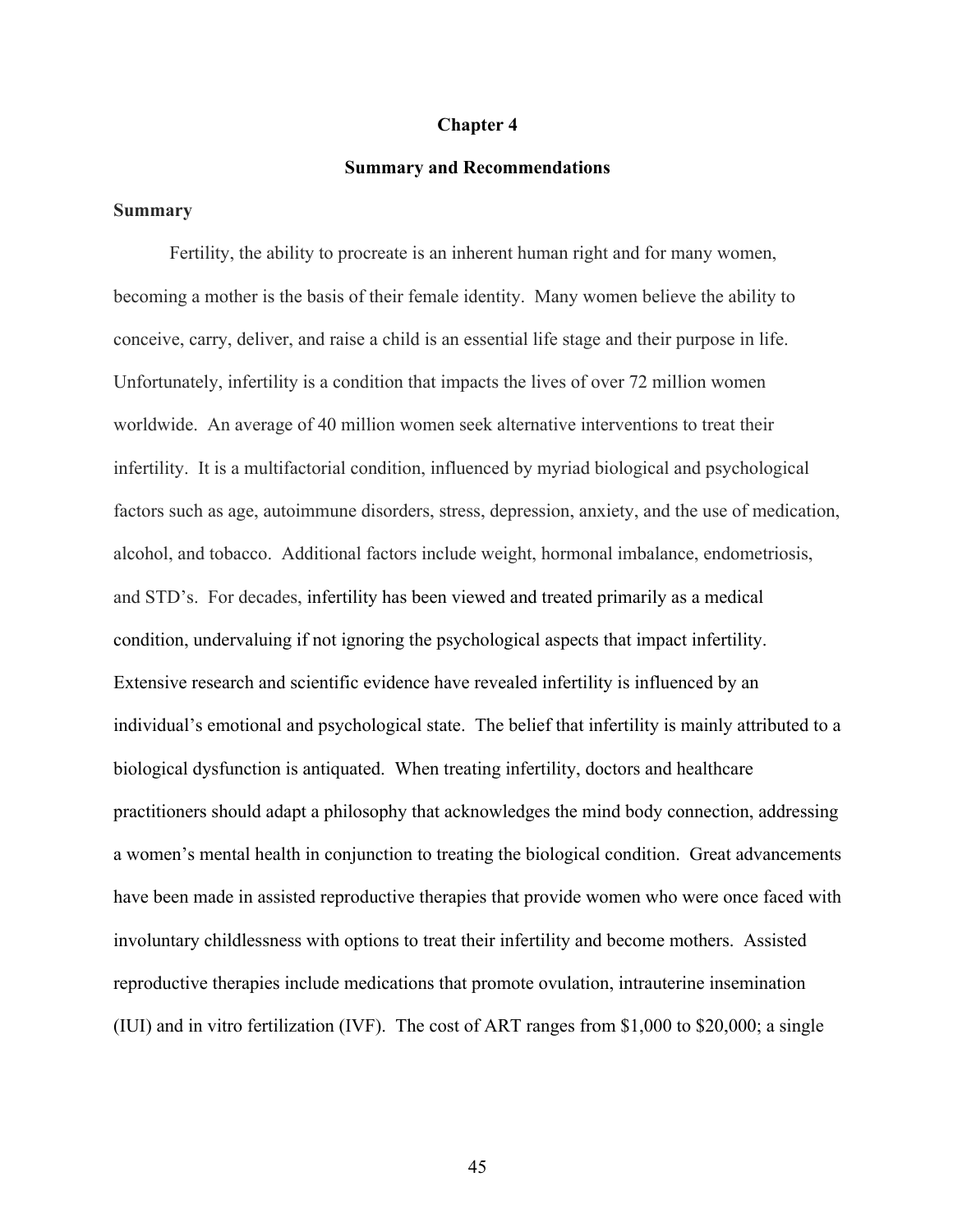cycle of IVF precludes many women from utilizing these services. Alternative procedures to treat infertility are greatly needed that most women can utilize.

Hypnosis is a cost-effective intervention in the treatment of infertility that can result in a positive and desired outcome. Hypnotic interventions are an advantageous alternative that incorporates the psychological constituents in the treatment of infertility or as an adjunct provision to medical interventions. In the field of medicine, hypnosis has been administered and proven effective in the treatment of pain, migraines, irritable bowel syndrome, certain dermatological conditions and side effects of cancer treatments. In the field of obstetrics and gynecology, hypnosis has been used as an adjunct in embryo transfer during IVF, labor, and delivery. The results of these studies have revealed the benefits of incorporating hypnosis with obstetrics patients: (a) it improves the rate of embryo transfer for women undergoing IVF; (b) it aids in the reduction and management of stress, anxiety, and depression during infertility treatments and pregnancy; (c) it enhances the health of the mother and unborn child; (d) diminishes the adverse symptoms women experience through the course of their pregnancy; (e) it reduces the risk and may terminate preterm deliveries; (f) it lessens the probability of having miscarriages; (g) it better manages uterine contractions and abates the pain and discomfort experienced during labor and delivery; (h) it decreases the need for epidural anesthesia which then decrease the undesirable post operative effects it causes the mothers and their unborn child; (i) it curtails labor time; (j) it shortens their stay in the hospital; and (k) it speeds up recovery time. The purpose of this project was to help dispel any misconceptions and fears surrounding hypnosis and increase individuals' awareness, especially women, on infertility, hypnosis, and its various applications in the field of obstetrics. The goal is to instill hope in women, by providing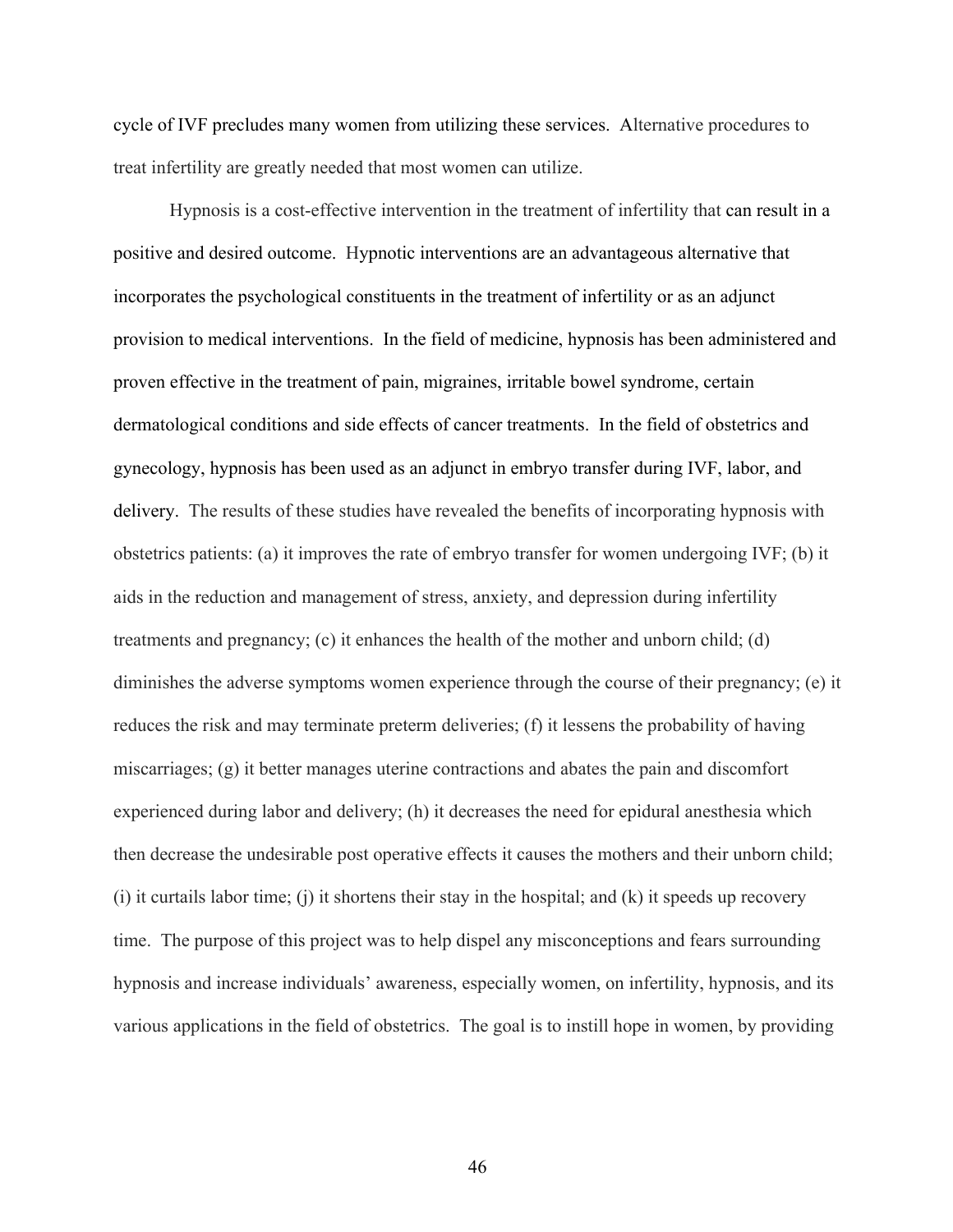them with a cost effective alternative or adjunct intervention to treating their infertility by enhancing their fertility.

# **Recommendations**

The precept that infertility is more than a biological condition has been established. Unfortunately, the current medical interventions to treat infertility continue to undervalue the psychological and emotional components, which influence the failure to conceive. Numerous studies have confirmed the effectiveness of hypnosis in the field of obstetrics and to treat various medical conditions or as an adjunct intervention. Although the acceptance of hypnosis in the medical community is increasing, the lack of awareness and scientific research in the field of obstetrics prevents its universal validity. Standardized definitions, parameters, and measurements within the field of hypnosis must be developed to increase the acceptance of hypnosis in the medical community. There is a need for controlled randomized clinical trials to be administered in the application of hypnosis in the treatment of infertility by enhancing fertility and the various stages of pregnancy, labor, and delivery. Further studies should be administered on the ability and efficacy of hypnosis to prevent preterm labor.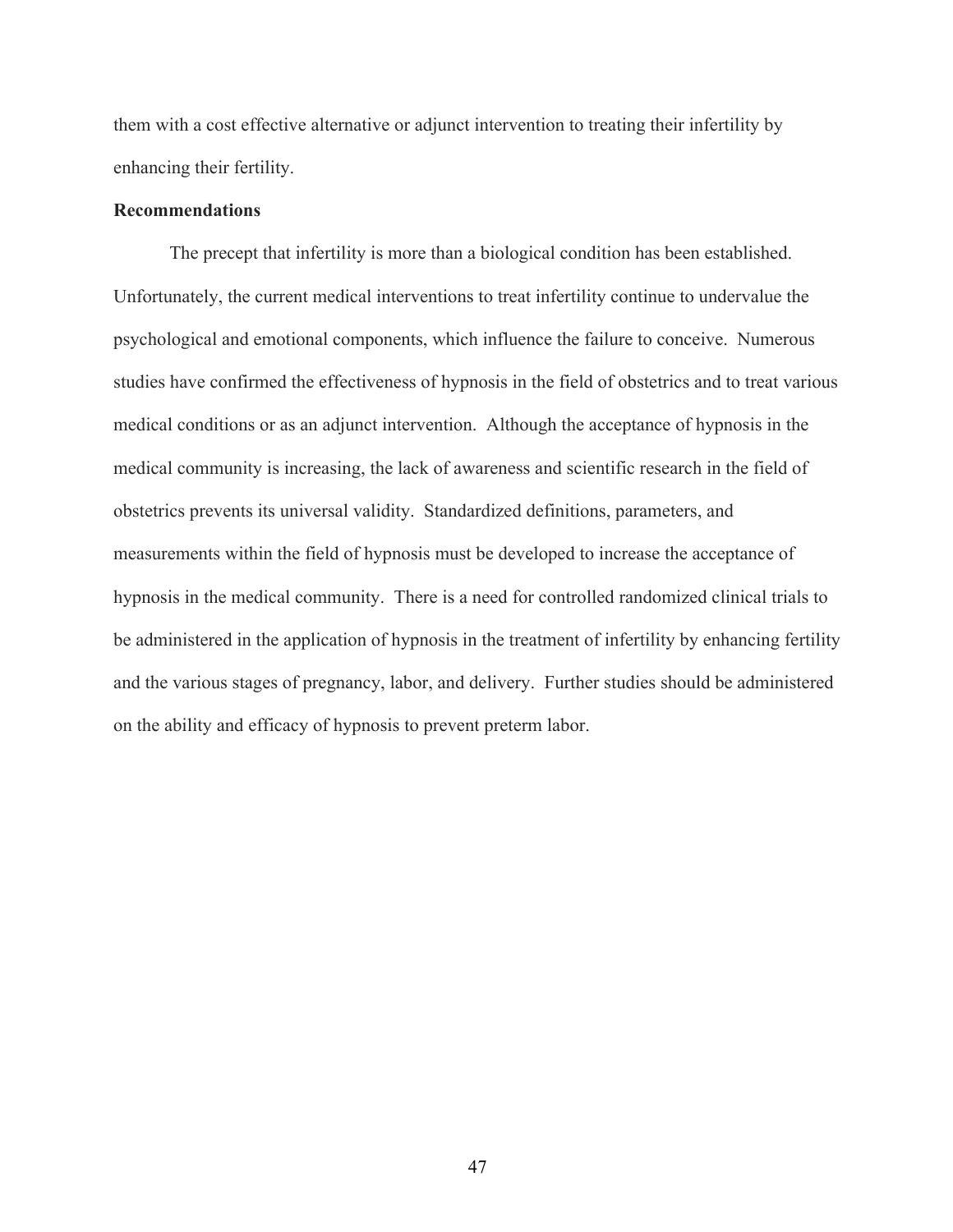#### **References**

- About Hypnosis. (n.d.). *History of hypnosis*. Retrieved from http://www.abouthypnosis.com/history-of-hypnosis.html
- Acubalance Wellness Centre. (2011, August 30). *Acclaimed author and fertility-hypnosis expert offers hope for infertile couples.* Retrieved from http://www.acubalance.ca/resources/ articles/acclaimed-author-offers-hope-for-infertile-couples
- American Congress of Obstetrics and Gynecology. (2015, September). *Women's health care physicians.* Retrieved from http://www.acog.org/Patients/FAQs/Having-a-Baby-After-Age-35
- American Institute of Stress. (n.d.). *What is stress?* Retrieved from http://www.stress.org/whatis-stress/
- American Pregnancy Association. (2012). *Getting pregnant after age 35*. Retrieved from http://americanpregnancy.org/getting-pregnant/trying-to-conceive-after-age-35/
- American Pregnancy Organization. (2015, September 01). *Trying to conceive after the age of 35.* Retrieved from http://americanpregnancy.org/getting-pregnant/trying-to-conceive-afterage-35/
- Block, K. (2010). Cost savings with clinical solutions: The impact of reforming health and health care economics with integrative therapies. *Integrative Cancer Therapies*, *9*(2), 129-135.
- Bodenmann, G., Ledermann, T., Blattner, D., & Galluzzo, C. (2006). Associations among everyday stress, critical life events, and sexual problems. *The Journal of Nervous and Mental Disease*, *194*, 494-501.
- Boivin, J., Bunting, L., Collins, J. A., & Nygren, C. G. (2007). International estimates of infertility prevalence and treatment-seeking: Potential need and demand for infertility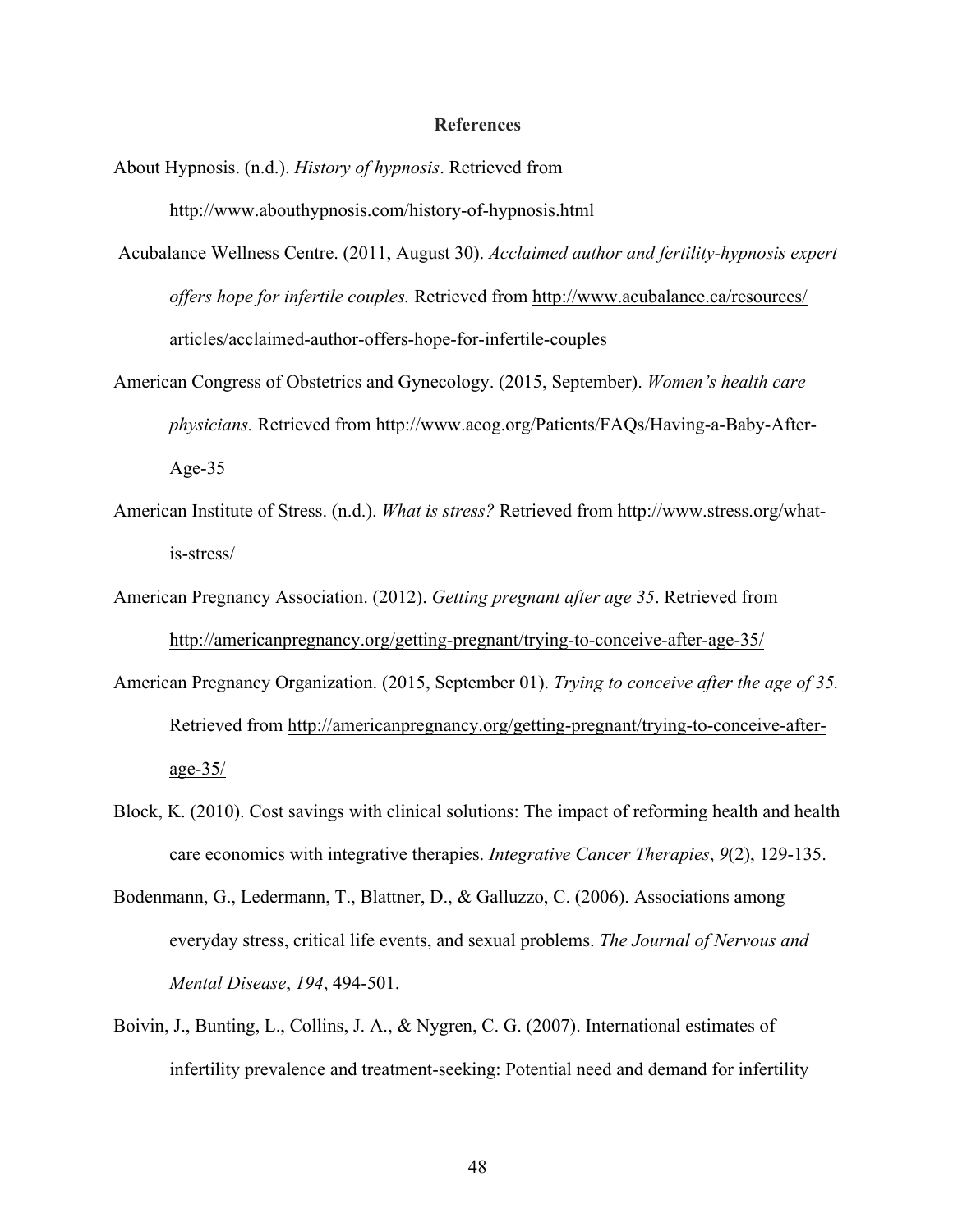medical care. *Oxford Journal, 22*, 1506-1512. Retrieved from https://humrep.oxfordjournals.org/content/22/6/1506.full

- Brown, L. M. (2010). The relationship between motherhood and professional advancement. *Employee Relations, 32*, 470-494. doi:http://dx.doi.org/10.1108/01425451011061649
- Catalyst. (2016, April 6). *Statistical overview of women in the workforce*. Retrieved from http://www.catalyst.org/knowledge/statistical-overview-women-workforce
- Centers for Disease Control and Prevention. (2016). *Infertility FAQs*. Atlanta, GA: Author. Retrieved from http://www.cdc.gov/reproductivehealth/Infertility/index.htm
- Coltrane, S. (2000). Research on household labor: Modeling and measuring the social embeddedness of routine family work. *Journal of Marriage and Family*, *62*, 1208-1233. Retrieved from http://www.jstor.org/stable/1566732
- Corey Brown, D., & Corydon Hammond, D. (2007). Evidence-based clinical hypnosis for obstetrics, labor and delivery, and preterm labor. *International Journal of Clinical and Experimental Hypnosis*, *55*, 355-371.
- Counting the cost of infertility treatment. (2013, December 23). In *OBGYN & Reproduction Week.* Retrieved from http://www.newsrx.com/newsletters/OBGYN-and-Reproduction-Week.html
- Cousineau, T. M., & Domar, A. D. (2007). Psychological impact of infertility. *Best Practice & Research Clinical Obstetrics and Gynecology, 21*, 293-308. Retrieved from http://ac.elscdn.com.libproxy.csun.edu/S1521693406001611/1-s2.0-S1521693406001611-main.pdf? \_tid=0d20edb8-0aad-11e6-999b-00000aacb35d&acdnat=1461565084\_ 10e49d1e318cb3a9ffe7556743a71b03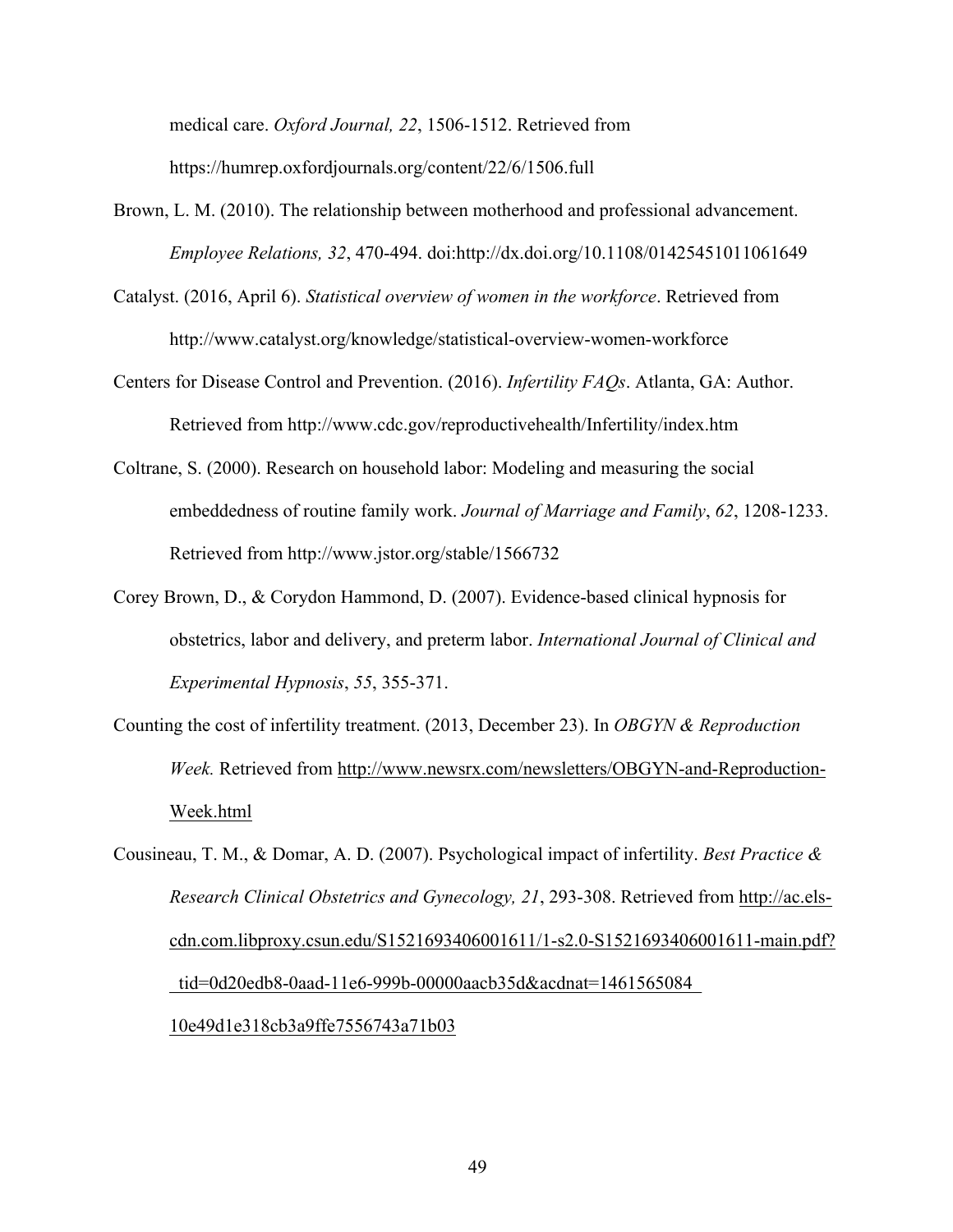- Defechereux, T., Meurisse, M., Hamoir, E., Gollogly, L., Joris, J., & Faymonville, M. E. (1999, December). Hypnoanesthesia for endocrine cervical surgery: A statement of practice. *Journal of Alternative and Complementary Medicine, 5*, 509-520. doi:10.1089/acm.1999.5.509
- Dillworth, T., Mendoza, M., & Jensen, M. (2012). Neurophysiology of pain and hypnosis for chronic pain. *Translational Behavioral Medicine*, *2*(1), 65-72.
- Ellis, J. (2015, March 22). Your baby's brain: How new science is unlocking the secrets of the infant mind. *Newsweek* (Special Issue). Retrieved from http://www.newsweek.com/howcalm-your-anxiety-during-pregnancy-315242
- Gerrig, R. J., & Zimbardo, R. G. (n.d.). *Glossary of psychological terms.* Retrieved from http://www.apa.org/research/action/glossary.aspx?tab=8
- Getz, L. (2012, November/December). The impact of infertility. *Social Work Today*, *12*(6), 30.
- Goliath: Business Knowledge on Demand*.* (2008, March 1). *Hypnosis as mental health therapy.* Cambridge, MA: Harvard Mental Health Letter. Retrieved from http://goliath.ecnext.com/coms2/gi\_0199-11300895/Hypnosis-as-mental-healththerapy.html
- Hajela, S., Prasad, S., Kumaran, A., & Kumar, Y. (2016). Stress and infertility: A review. *International Journal of Reproduction, Contraception, Obstetrics and Gynecology,* 940- 943. Retrieved from http://www.scopemed.org/fulltextpdf.php?mno=218802
- Hammond, D. C. (2013). A review of the history of hypnosis through the late 19th century. *American Journal of Clinical Hypnosis 56.2,* 174-191.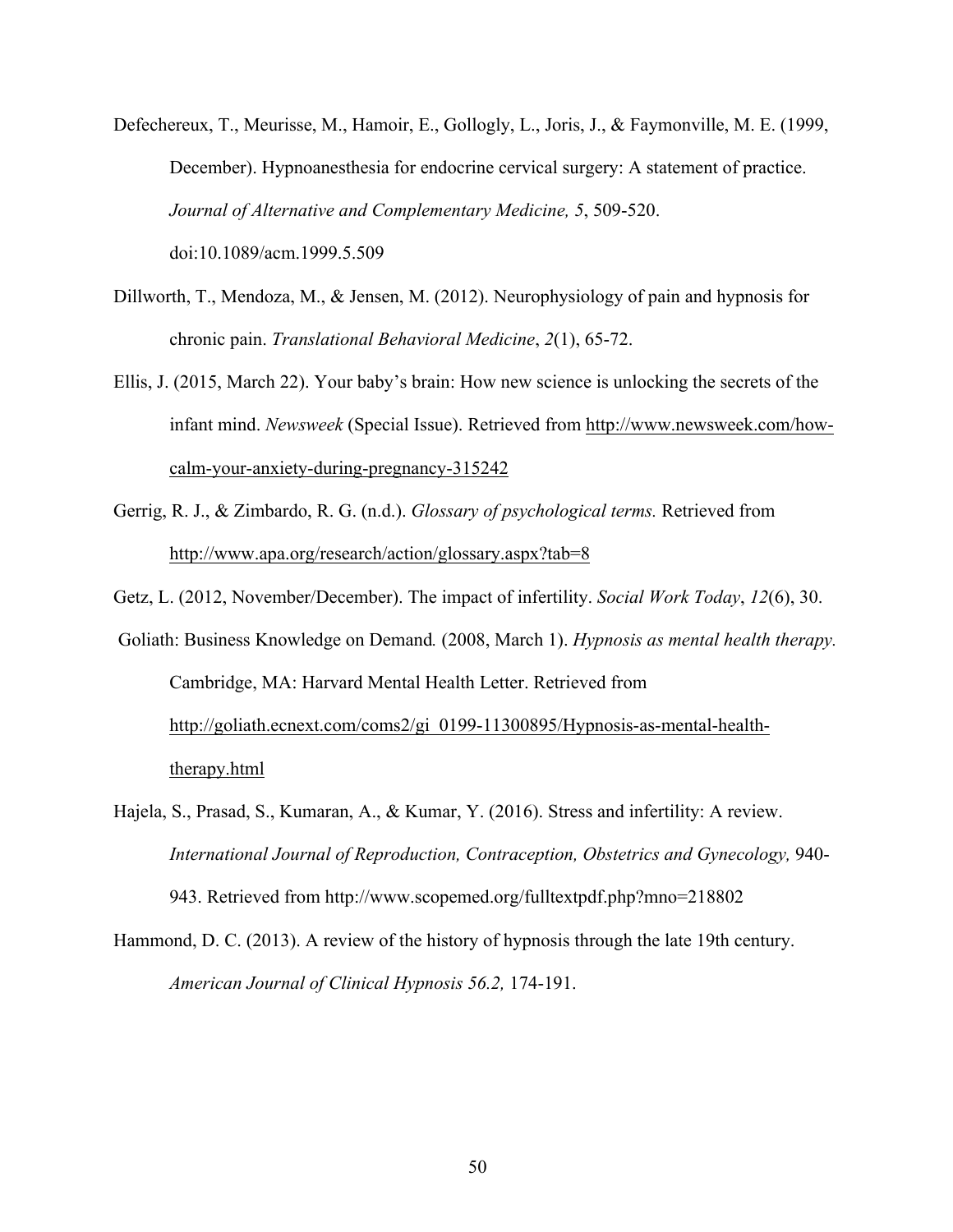- Health24. (2009, January 8). *What is internal and external stress?* Retrieved from http://www.health24.com/Mental-Health/Stress/Faqs/What-is-internal-and-externalstress-20120721
- HMI College of Hypnotherapy. (n.d.). *Hypnotherapy terms and definitions.* Retrieved from https://hypnosis.edu/glossary/s
- CostHelper.com. (n.d.). *How much does hypnotherapy cost?* Retrieved from http://health.costhelper.com/hypnosis.html
- Hungin, A. P., Chang, L., Locke, G. R., Dennis, E. H., & Barghout, V. (2005). Irritable bowel syndrome in the United States: Prevalence, symptom patterns and impact. *Alimentary Pharmacology and Therapeutics, 21*, 1365-1375. doi:10.1111/j.1365-2036.2005.02463.x
- Hypnosis Tools. (n.d.). *Scientific theories of hypnosis.* Retrieved from

http://hypnosis.tools/theories-of-hypnosis.html

- Integration of behavioral and relaxation approaches into the treatment of chronic pain and insomnia. NIH Technology Assessment Panel on Integration of Behavioral and Relaxation Approaches into the Treatment of Chronic Pain and Insomnia. (1996). In *JAMA: The Journal of the American Medical Association, 276*, 313-318. doi:10.1001/jama.276.4.313
- James, U. (2009). Practical uses of clinical hypnosis in enhancing fertility, healthy pregnancy and childbirth. *Complementary Therapies in Clinical Practice*, *15*(4), 239-241.
- Jenkins, M., & Crasilneck, H. (1959). Hypnoanesthesia. *The American Journal of Nursing, 59*, 958-961. Retrieved from http://www.jstor.org.libproxy.csun.edu/stable/3417946 doi:1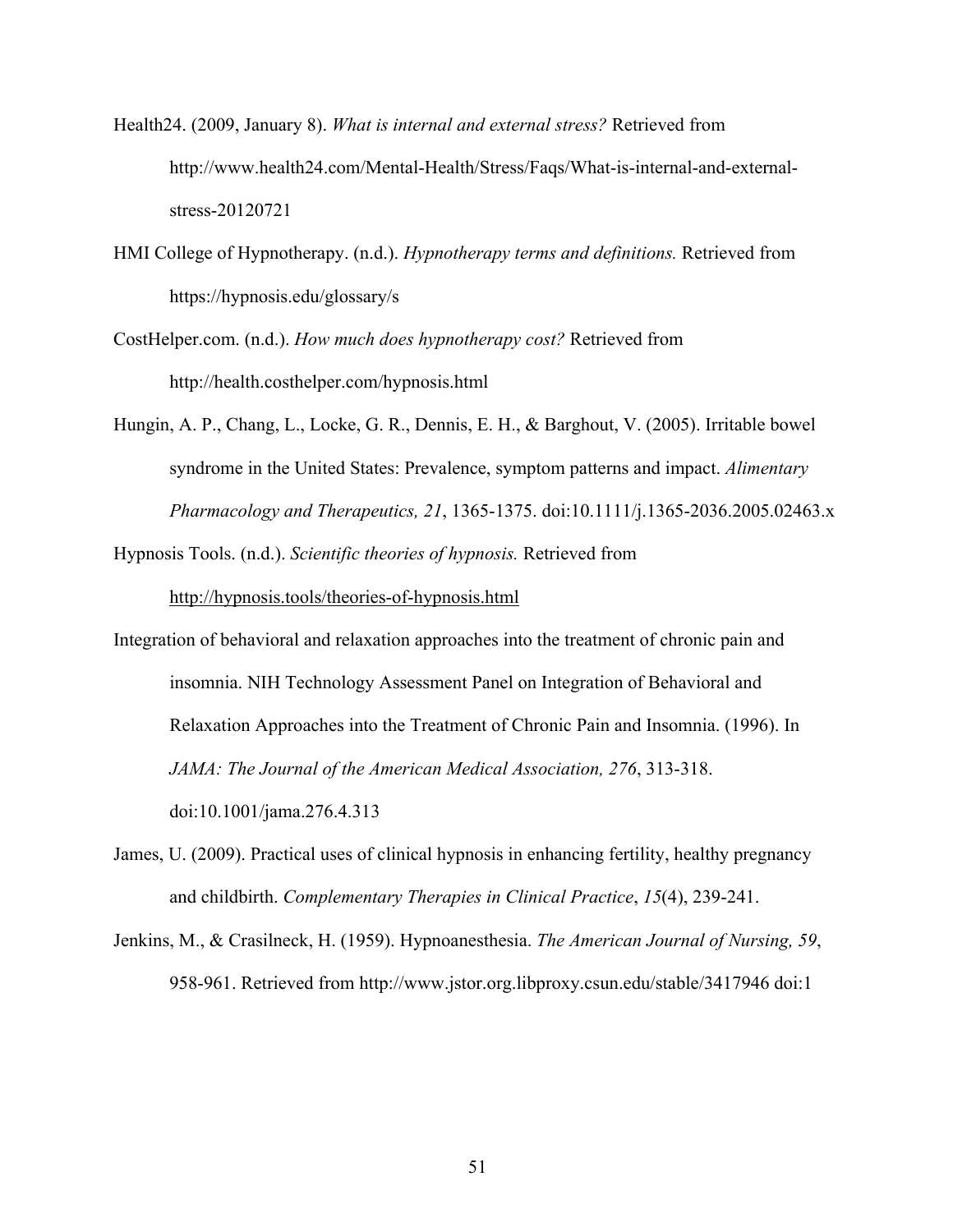Jill, J. (2015). Treatments for infertility. *The Journal for the American Medical Association, 313*, 320-321. Retrieved from

http://jama.jamanetwork.com.libproxy.csun.edu/article.aspx?articleid=2091306

- Johnson, K., Posner, S. F., Biermann, J., Cordero, J. F., Atrash, H. K., Parker, C. S.,…Curtis, M. G. (2006, April 21). *Preconception care work group and the select panel on preconception care.* Washington, DC: MMWR. Retrieved from http://www.cdc.gov/mmwr/preview/mmwrhtml/rr5506a1.htm
- Katibli, S., Mammadzada, G., & Hajiyeva, N. (2012). P-1467 Relationship between women infertility and depression, anxiety and stress disorders. *European Psychiatry*, *27*(1), 1. doi:http://dx.doi.org/10.1016/S0924-9338(12)75634-1

Kappas, J. G. (1987). *Professional hypnotism manual.* Tarzana, CA: Panorama.

- Landolt, A., & Milling, L. (2011). The efficacy of hypnosis as an intervention for labor and delivery pain: A comprehensive methodological review. *Clinical Psychology Review*, *31*, 1022-1031.
- Lee, A. M., Lam, S. K., Lau, S. M., Chong, C. S., Chui, H. W., & Fong, D. Y. (2007). Prevalence, course, and risk factors for antenatal anxiety and depression. *Obstetrics & Gynecology, 110*, 1102-1112.
- Levitas, E., Parmet, A., Lunenfeld, E., Bentov, Y., Burstein, E., Friger, M., & Potashnik, G. (2006). Impact of hypnosis during embryo transfer on the outcome of in vitro fertilization–embryo transfer: A case-control study. *Fertility and Sterility*, *85*, 1404-1408.
- Lindsey, B., & Driskill, C. (2013). The psychology of infertility. *International Journal of Childbirth Education, 28*, 41-47. Retrieved from http://libproxy.csun.edu/login? url=http://search.proquest.com/docview/1412226881?accountid=7285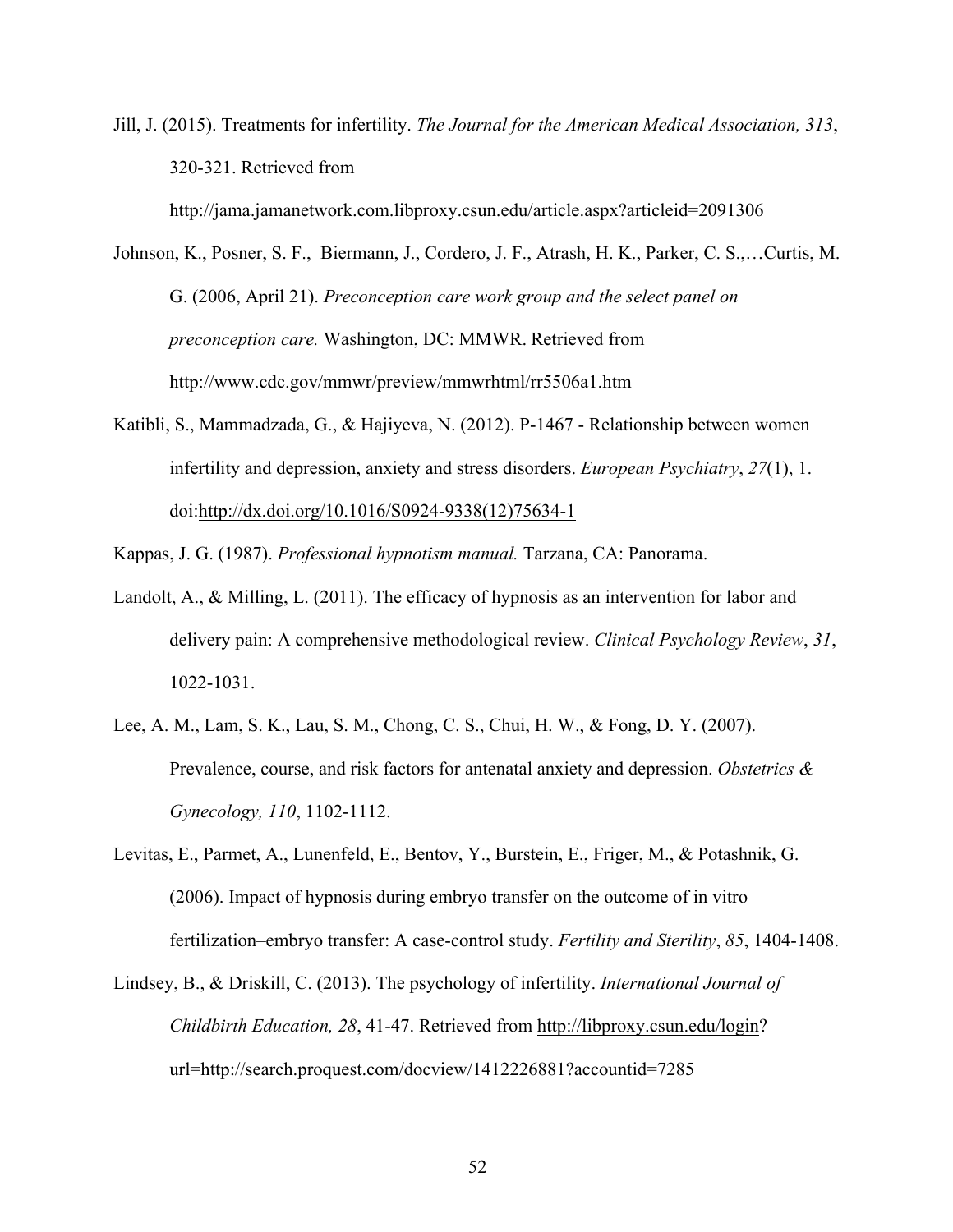- Littrell, J. (2008). The mind-body connection: Not just a theory anymore. *Social Work in Healthcare, 46*(4), 17-37. Retrieved from https://pdfs.semanticscholar.org/248d/ de82d0c1e91768d6e94ae1d1ada52e36a0fd.pdfLi
- Marc, I., Toureche, N., Ernst, E., Hodnett, E. D., Blanchet, C., Dodin, S., & Njoya, M. M. (2011, July 6). Mind-body interventions during pregnancy for preventing or treating women's anxiety. *Cochrane Database of Systematic Reviews Reviews,* (7), CD007559. doi:10.1002/14651858.CD007559.pub2
- Mayo Clinic. (n.d.) *Premature birth.* Retrieved from http://www.mayoclinic.org/ diseasesconditions/prematurebirth/basics/complications/CON-20020050
- Medline Plus. (2015, January 16). *Medical encyclopedia infertility.* Retrieved from https://www.nlm.nih.gov/medlineplus/ency/article/001191.htm
- Miles, L. M., Keitel, M., Jackson, M., Harris, A., & Licciardi, F. (2009, August 13). Predictors of distress in women being treated for infertility. *Journal of Reproductive and Infant Psychology, 27*, 238-257. doi:10.1080/02646830802350880
- Montgomery, G. H., David, D., Winkel, G., Silverstein, J. H., & Bovbjerg, D. H. (2002). The effectiveness of adjunctive hypnosis with surgical patients: A meta-analysis. *Anesthesia & Analgesia, 94*, 1639-1645. doi:10.1213/00000539-200206000-00052
- Montgomery, G., Schnur, J., & Kravits, K. (2013). Hypnosis for cancer care: Over 200 years young. *CA: A Cancer Journal for Clinicians*, *63*(1), 31-44.
- Nishith, P., Barabasz, A., Barabasz, M., & Warner, D. (1999). Brief hypnosis substitutes for alprazolam use in college students: Transient experiences and quantitative EEG responses. *American Journal of Clinical Hypnosis, 41*, 262-268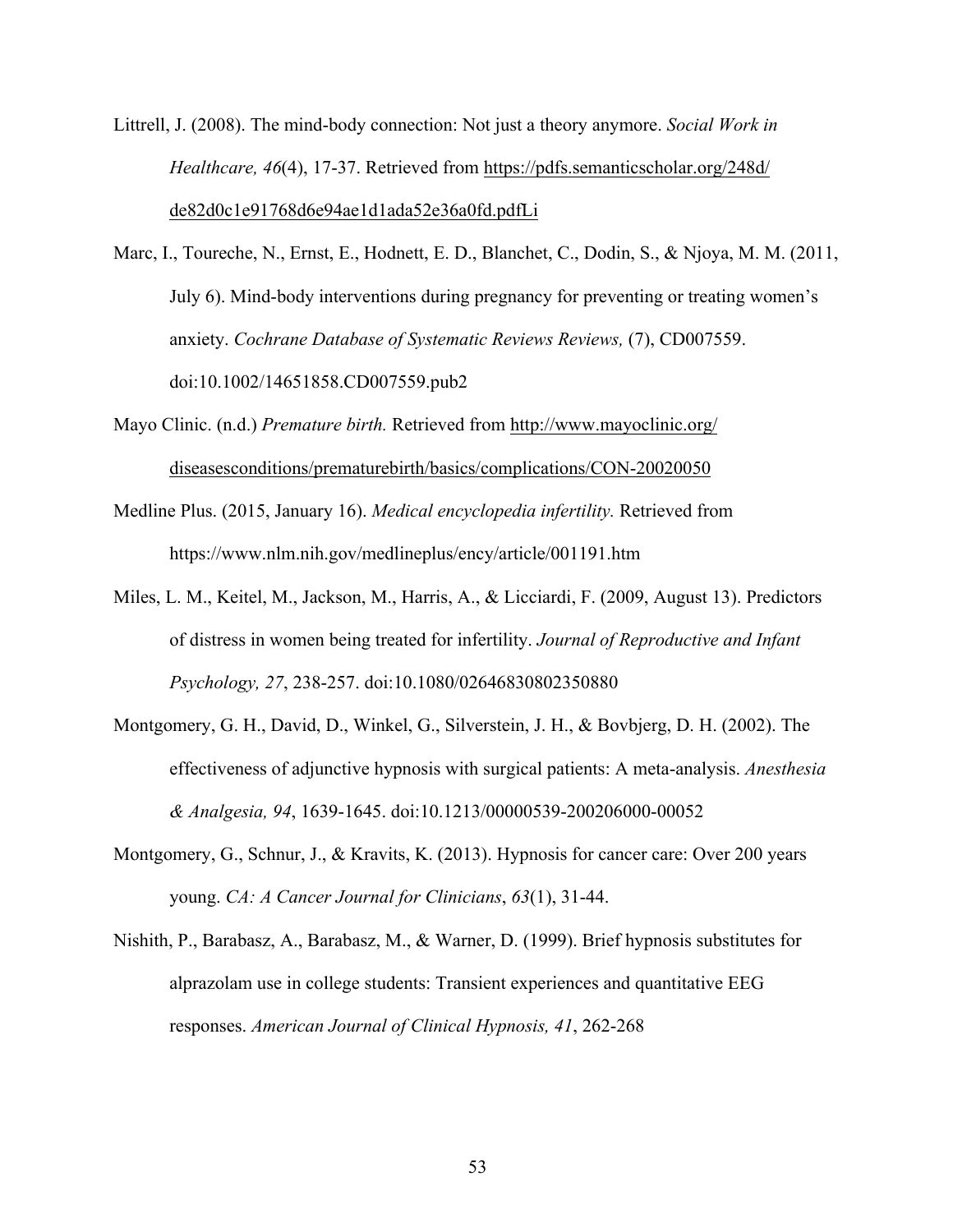- Nguyen, K. (2014, June). *Why unexplained infertility is sometimes explained during IVF.* Retrieved from http://www.resolve.org/about-infertility/medical-conditions/whyunexplained-infertility-is-sometimes-explained-during-ivf.html
- Palsson, O., Turner, M., Johnson, D., Burnett, C., & Whitehead, W. (2002). Hypnosis treatment for severe irritable bowel syndrome: Investigation of mechanism and effects on symptoms. *Digestive Diseases and Sciences*, *47*, 2605-2614.
- Resolve. (2015, April 19). *Fast facts about infertility.* Retrieved from http://www.resolve.org/about/fast-facts-about-fertility.html
- Riskin, J. D., & Frankel, F. H. (1994, September). A history of medical hypnosis. *Psychiatric Clinics of North America, 17*, 601-609.
- Schnur, J. B., Bovbjerg, D. H., David, D., Tatrow, K., Goldfarb, A. B., Silverstein, J. H.,... Montgomery, G. H. (2008). Hypnosis decreases presurgical distress in excisional breast biopsy patients. *Anesthesia & Analgesia, 106*, 440-444. doi:10.1213/ane.0b013e31815edb13
- Shenefelt, P. (2002). Complementary psychotherapy in dermatology: Hypnosis and biofeedback. *Clinics in Dermatology*, *20*, 595-601.
- Sifferlin, A. (2014, June 18). Women are still doing most of the housework. *Time*. Retrieved from http://time.com/2895235/men-housework-women/
- Sina, M., Ter Meulen, R., & Carrasco de Paula, I. (2010). Human infertility: Is medical treatment enough? A cross-sectional study of a sample of Italian couples. *Journal of Psychosomatic Obstetrics & Gynecology*, *31*(3), 158-167.
- Spiegel, D. (2007, September 28). The mind prepared: Hypnosis in surgery. *Journal of the National Cancer Institute, 99*), 1280-1281. doi:10.1093/jnci/djm131